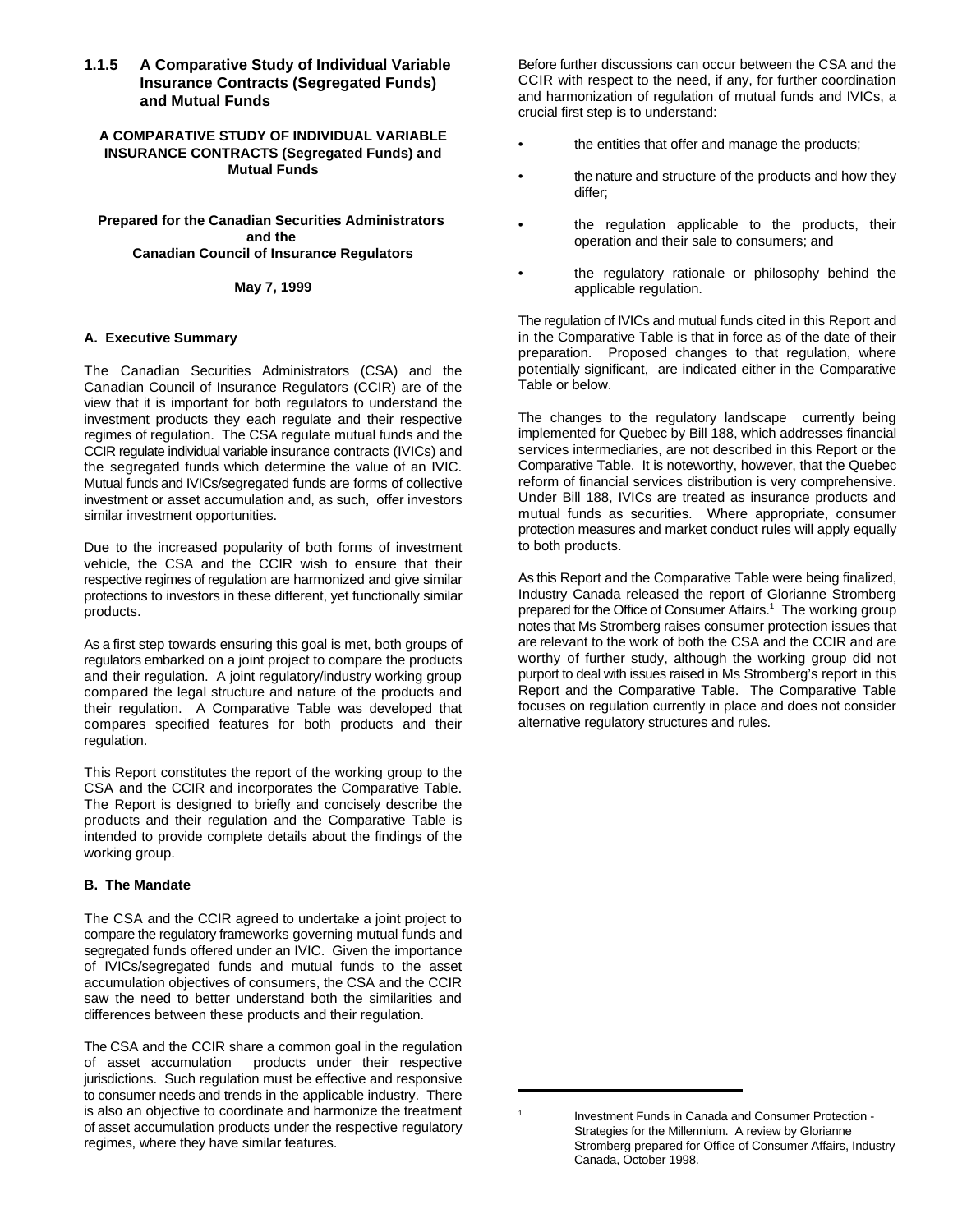## **C. The Comparative Table**

The CSA and the CCIR organized a working group consisting of staff of their respective organizations and industry members to provide them with the necessary information to enable them to make the first step referred to above. The working group developed the attached Comparative Table.

The Comparative Table covers, for mutual funds and segregated funds offered under IVICs, a comparison of:

- their legal form and structure, their operators and service providers;
- their governing regulation and their central regulators, as well as the governing regulation and the central regulators of their operators and service providers;
- the rights of purchasers;
- their method of marketing and disclosure to purchasers; and
- the manner in which they are distributed to purchasers.

The working group believes that the Comparative Table outlines the material items of comparison of the above topics and is a comprehensive analysis of both the structure and organizational forms of the products and their regulation.

Terminology used in the Comparative Table has been made generic. For example, the term "operator" has been used to refer to the management company in the mutual fund context and to the life insurance company in the IVIC context. "Product structure" and "product" is used to refer to the mutual fund and also to the IVIC. "Purchaser" is used to refer to investors in a mutual fund and to contractholders in the IVIC context. Abbreviations used in the Comparative Table are defined in the Glossary preceding the Comparative Table.

## **D. Individual Variable Insurance Contracts**

The Comparative Table covers IVICs commonly made available to the public by life insurance companies that include an investment element that is valued with reference to one or more segregated funds. The CCIR and the CSA believe that this product and mutual funds have important similarities and differences. The primary regulatory goal should be to ensure that consumer protection remains the focal point of both regulatory models.

Two distinct terms are used in the Comparative Table to refer to two legally distinct matters:

- An "IVIC" is the individual variable insurance contract entered into between a contractholder and the life insurance company. Maturity and death benefits guarantees are provided to contractholders and beneficiaries pursuant to an IVIC. Purchasers of an IVIC hold an insurance contract that gives them certain specified benefits based on the value of one or more specified segregated funds (or groups of assets).
- A "segregated fund" is a pool of assets owned by the life insurance company and held by the life company separate and apart from other similar pools and its general assets. An IVIC gives a purchaser the right to choose among various segregated funds that will give the purchaser specified benefits based on the value of

the chosen segregated funds.

The Comparative Table highlights that IVICs and segregated funds are regulated by two levels of government for differing regulatory purposes:

- The authority to issue IVICs is given to life insurance companies under their incorporating legislation. At present virtually all insurance companies issuing IVICs are incorporated under the Insurance Companies Act (Canada) (ICA). $^2$  This legislation and the regulations and guidelines issued under it regulate the governance and solvency of federally incorporated life insurance companies and fraternal organizations and the Canadian branch operations of foreign life companies. Since segregated funds are assets of the life insurance company, the federal legislation requires these assets to be maintained and accounted for separate and apart from the other assets of the life insurance company. The federal regulators, being concerned about the solvency of life insurance companies, require that adequate reserves be maintained by the life insurance company in respect of the guarantees provided under an IVIC. The amount of reserves and the standards for maintaining such reserves have been reviewed by a joint OSFI, industry and actuarial committee (the Committee on Life Insurance Financial Reporting (CLIFR)). A
	- Memorandum dated November 6, 1998 from the Canadian Institute of Actuaries on the 1998 Valuation of Life Policy Liabilities, and a Research Paper, also dated November 1998, from a CLIFR sub-committee, provide additional guidance to life companies in assessing adequate reserves for guarantees.
- The regulation of an IVIC as an insurance contract is governed by provincial insurance legislation, which mandate the generally applicable elements of all life insurance contracts. Provincial insurance legislation also dictates the marketing and disclosure to purchasers of IVICs and the segregated funds offered as investment options under them. Provincial insurance regulation incorporate certain standards for the management of segregated fund assets. These standards were drafted taking into consideration the equivalent regulation applicable to mutual funds.
- Individual variable insurance contracts cannot be sold to the public until an insurance contract, application and information folder (including summary fact statements and financial statements) are filed, in approved form, with the provincial insurance regulators. The IVIC Guidelines (described in the following full paragraph) require that insurance customers receive an information folder. The IVIC Guidelines mandate a form for information folders and are designed to ensure contractholders receive full and complete disclosure about their IVIC/segregated fund.
- Distributors of IVICs are also regulated at the provincial level. Life insurance agents and brokers are required to be licenced, satisfy certain proficiency requirements

There are currently four Quebec incorporated life companies that issue or are in the process of issuing, IVICs, under a similar regulatory system to that which exists for federal life companies issuing IVICs. For the purposes of the Comparative Table, the regulation of segregated funds contained in the ICA is explained.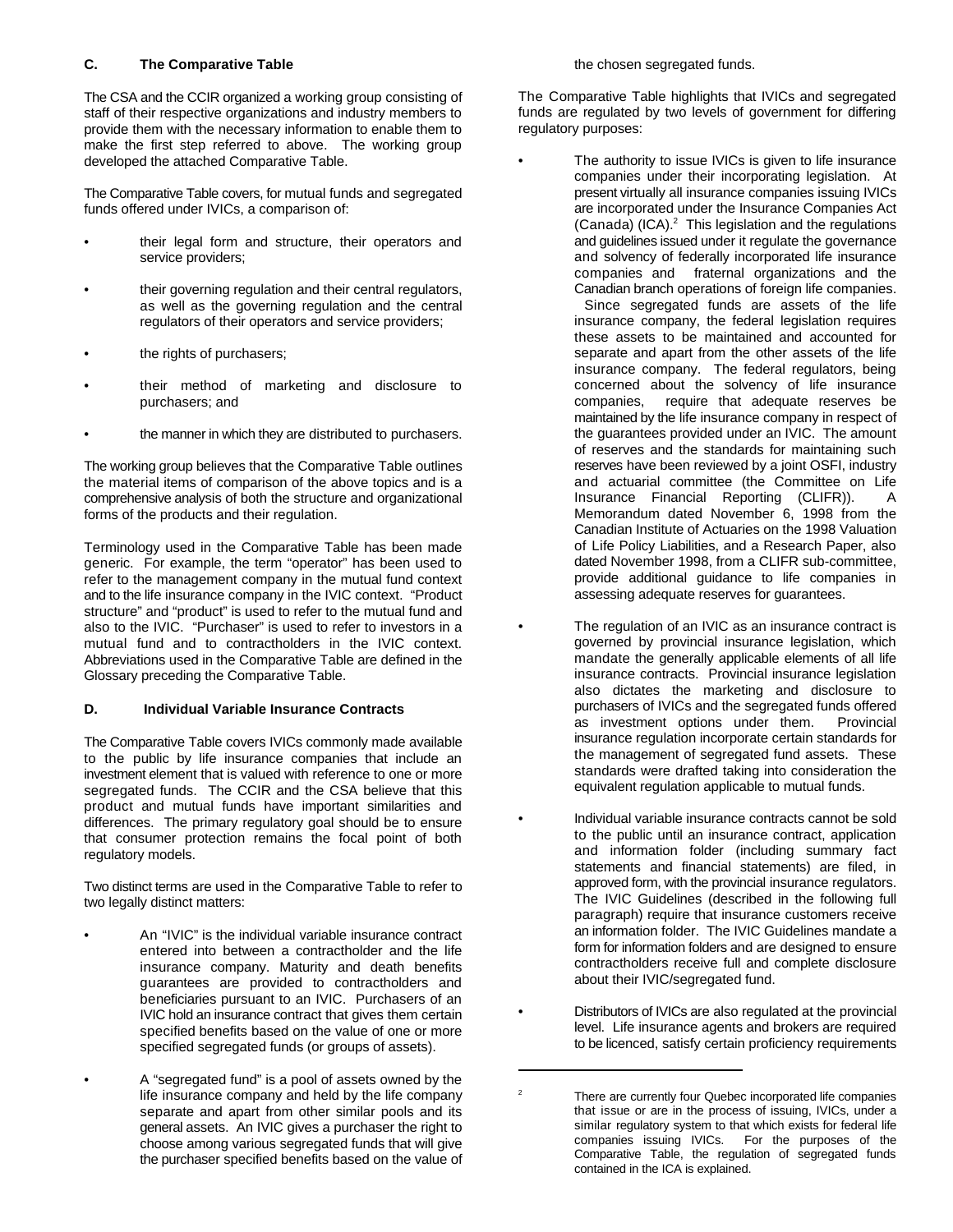and be monitored by the life insurance companies whose IVICs they sell. In several provinces, certain regulatory functions have been delegated or assigned to self-regulatory insurance councils.

The Comparative Table also highlights the co-operative effort of industry trade associations and provincial insurance regulators in the development of regulations for IVICs and their related segregated funds. The CLHIA Guidelines on Individual Variable Insurance Contracts related to Segregated Funds (the IVIC Guidelines) were approved by the CCIR on March 4, 1997 and became effective in July 1997. The IVIC Guidelines are applied consistently across Canada by provincial insurance regulators. In Ontario, they have the force of law, in part, through their incorporation by reference in Ontario Regulation 132/97.<sup>3</sup> The IVIC Guidelines provide a comprehensive code for, among other things, the conduct of the sponsoring life company, the management of the segregated funds, product and financial disclosure, including advertising and distribution. Industry trade associations also play a large role ensuring compliance with these standards and guidelines and in the education, proficiency and licencing of the distributors of these products. The CCIR and the CLHIA are dedicated to updating and reforming, where appropriate, the regulation of IVICs on an ongoing basis.

The introduction of the 'wrap' product (a segregated fund which invests exclusively in specified mutual funds) with its particular features has created a need to supplement the current rules. In this regard, the CCIR and the CLHIA are reviewing the IVIC Guidelines to determine where they should be updated. In addition, insurance regulators are examining the proficiency requirements for agents with a view to determining what, if any, changes should be made.

## **E. Mutual Funds**

3

The Comparative Table compares IVICs (and segregated funds) with mutual funds that are distributed to the public under a prospectus filed with the provincial securities commissions and are governed by National Policy Statement No. 39 Mutual Funds (NP39). NP39 is the main instrument of the provincial securities regulators governing so-called "conventional" mutual funds.

The Comparative Table highlights that each mutual fund is regulated by the provincial securities regulators as an issuer of securities. As such, mutual fund securities cannot be sold to the public without a prospectus being filed with, and accepted by, the securities regulators and delivered to purchasers, and without the seller of such securities being registered with the securities regulators as a dealer or a sales representative of a dealer. In this context, mutual funds are no different from any other issuer of securities to the retail public. Securities regulations also require that the entity making the investment decisions regarding the assets of the mutual fund be registered (or be exempt from registration) with the provincial securities regulators as an adviser.

Disclosure and registration are the two central concepts of provincial securities laws which are administered by provincial securities regulators. Underpinning much of securities regulation is the principle that investors must have access to all material information concerning their investment both at the time of purchase and on a continuous basis. Securities regulation therefore requires delivery of disclosure documents (prospectuses and financial statements) and public disclosure of information through filing of mandatory documents with the securities regulators. All documents filed with the securities regulators are publicly available. Since March 1997 these documents have been accessible via the Internet on the website of SEDAR<sup>4</sup>. These disclosure and registration requirements are not unique to mutual funds and their managers.

However, securities regulators have adopted regulation that is specific to mutual funds. Securities regulators consider mutual funds to be sufficiently different from other issuers of securities, such as business corporations, to warrant this specific regulation. The primary features that securities regulators have taken into account are:

- The essential feature of a mutual fund is that its securityholders are entitled to redeem their securities on demand and receive for such securities their pro rata share of the overall portfolio's current market value (the "net asset value"). Accordingly, securities regulators have set regulations governing the types of investments and practices that can be made or followed by mutual funds to ensure that the investments made by the funds are diversified and reasonably liquid;
- Mutual funds are marketed to the investing public and are sold at a retail level to non-institutional investors, who often base their decisions on advertising and the past performance of such investment vehicles. Accordingly, securities regulators administer a body of regulations stipulating the disclosure to be given to investors both at the point of sale and on a continuous basis, the content of advertising and other sales communications, how performance information for mutual funds is to be calculated, and the accountabilities for such disclosure;
	- While all mutual funds have a trustee or a board of directors, virtually all the operations and functions of mutual funds are carried out by a sponsor or promoter (a "manager") without any involvement of, or oversight by, independent third parties. The manager may well be the trustee of the fund. Accordingly, securities regulators are of the view that it is important to impose limits on the transactions that can be carried out between related parties. The rules also impose an objective standard of care upon managers of mutual funds and custodians of the assets held by mutual funds. Assets of the mutual fund are required to be held by a separate qualified custodian who is not the manager;
	- Mutual fund securities have common characteristics that distinguish them from securities issued by, for example, an operating business corporation. Accordingly, securities regulators have a special category of registration for dealers selling mutual fund

The current IVIC Guidelines replaced the "Superintendents' Guidelines applicable to Variable Insurance Contracts" and the CLHIA's Variable Insurance Contract (VIC) Guidelines which were developed in the late 1960's to regulate product disclosure and distribution. Under the former Guidelines, life insurance companies were required to file long form folders with some of the provincial insurance regulators. The former Guidelines also mandated delivery of summary folders to contractholders. These were adopted in part by regulation in Ontario (Reg. 677, R.O. 1990).

<sup>4</sup> The System for Electronic Document Analysis and Retrieval *www.sedar.com*.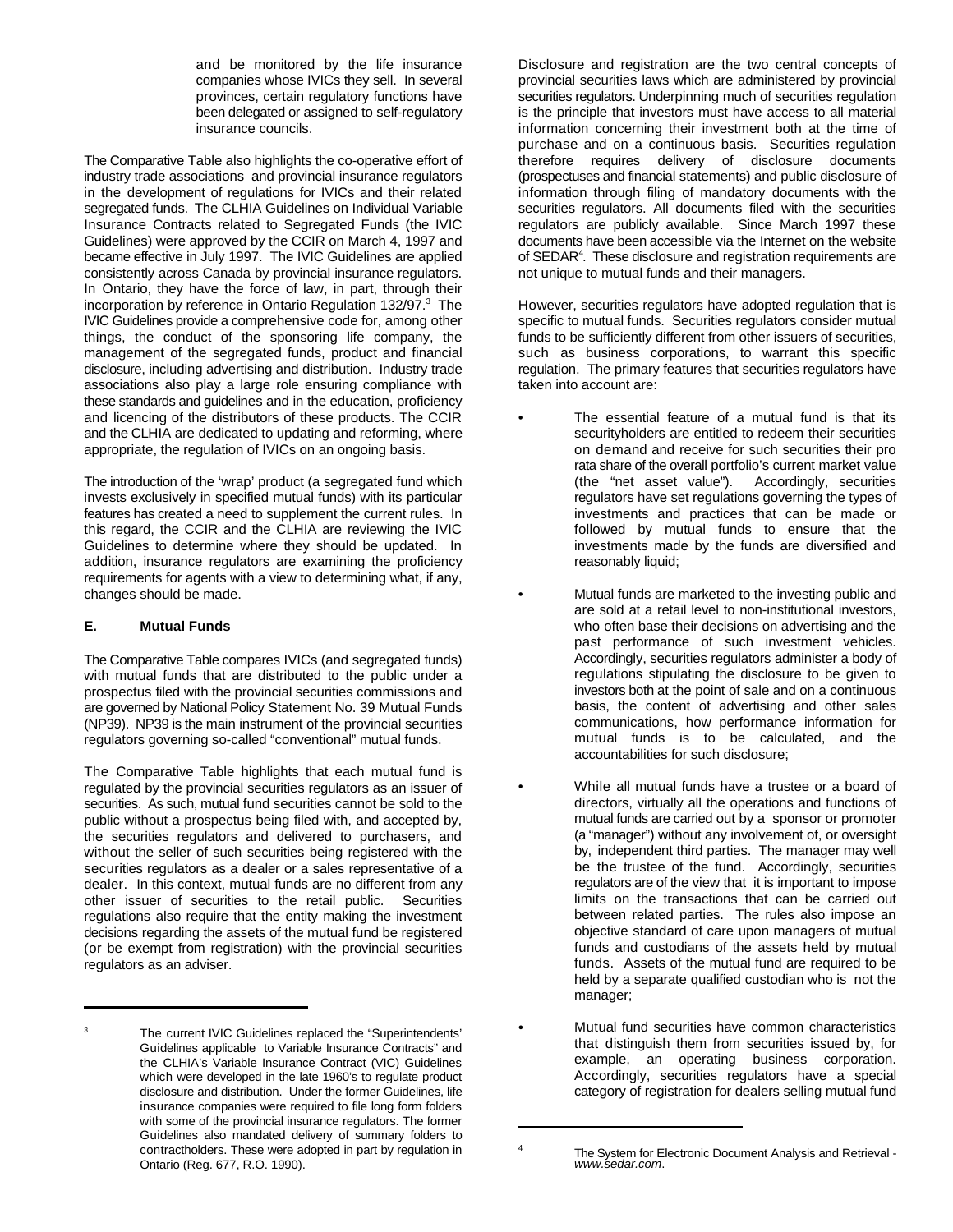securities. The "mutual fund dealer" category of registration has its own proficiency and capital requirements tailored to take account of the differences in the business of such dealers and the nature of the investment vehicle;

 $\bullet$ Investors in mutual funds acquire them based on their understanding of the reputation of managers of the mutual funds, the funds' investment objectives and other similar fundamental features of their investment. Most mutual funds are trusts and therefore not subject to corporate legislation that gives shareholders certain rights. Accordingly, securities regulators consider it important that investors be given rights to decide whether or not fundamental changes will be made to their mutual fund. Subject to certain limited exceptions, a securityholder meeting must be held and securityholder approval given, before certain specified fundamental changes can be made to a mutual fund. Securities regulators also must approve certain fundamental changes before they are made.

Although Canadian securities regulation of mutual funds is carried out by each of the twelve separate provincial and territorial securities regulators, the CSA ensure that mutual fund regulation is consistent, and consistently applied, across Canada. The main rules governing mutual funds (NP39, the simplified prospectus regime embodied in National Policy Statement No. 36 and National Instrument 81-105 Mutual Fund Sales Practices) are rules or policies of each of the securities regulators. The regulation of mutual funds contained in provincial securities legislation is also largely consistent.5 For the purposes of the Comparative Table the regulation of mutual funds contained in the Securities Act of Ontario and the regulation made thereunder has been taken as representative. For information about the specific regulation of mutual funds in a particular province or territory, reference should be made to that province's or territory's securities act and regulations.

The CSA are dedicated to updating and reforming, where appropriate, the regulation of mutual funds. NP39 is in the process of being rewritten as proposed National Instrument 81 102 Mutual Funds $<sup>6</sup>$ ; it is expected to be adopted as a rule or</sup> policy of each of the securities regulators, subject to receipt of the necessary governmental approvals in 1999. When adopted, NI 81-102 will replace NP39. Similarly, NP36 is in the process of being rewritten as proposed National Instrument 81-101 Mutual Fund Prospectus Disclosure<sup>7</sup>; it is also expected to be adopted as a rule or policy of each of the securities regulators, subject to receipt of the necessary governmental approvals in 1999. When adopted, NI 81-101 will replace NP36.

NI 81-102 is designed to rewrite and, where necessary, update NP 39. It also will introduce some new rules, for example, those regulating mergers and reorganizations of mutual funds, designed to reflect changes in the mutual fund industry since the last compilation of NP39 in 1988.

NI 81-101 proposes a new disclosure regime for mutual funds, although still based on the concepts of NP36. The aim is to ensure that all investors receive a short, concise, readable disclosure document that gives all essential information necessary for informed decision making and have access to a more extensive information disclosure document if they wish more information.

The CSA are addressing the major recommendations made by Glorianne Stromberg in her 1995 report on regulatory reform for mutual funds.<sup>8</sup> Among other matters, the CSA support the establishment of the Mutual Fund Dealers Association of Canada (the MFDA) as a self regulatory organization overseen by the CSA and to which all mutual fund dealers would belong. In Québec, Bill 188 must be taken into account. The Financial Services Bureau, concurrently with the Commission des valeurs mobilières du Québec, will be responsible for the application of some of the rules that govern mutual fund dealers, not the MFDA.

The CSA also have agreed that mutual fund governance reform is an important issue for securities regulators to address.<sup>9</sup>

## **F. Conclusion**

The CSA and the CCIR have advanced their respective understandings about mutual funds and IVIC/segregated funds through the preparation of this Report and the Comparative Table. This Report and the Comparative Table highlight that although there are differences in the legal nature of the product, there exist many similarities in the regulation of the products -- in essence the goals of both regulation are similar -- the protection of investors. Differences in the regimes reflect:

- the different legal nature of the products; and
- a historically different approach to regulatory supervision of the products.

In Québec, the short form prospectus regime for mutual funds is not part of National Policy No. 36 (C-36) but is covered by the Québec Securities Act (S.A.) and its regulations (Regulation). This regime is equivalent to the one provided in C-36. Some sections of National Policy Statement No. 39 are also included in sections 277 to 293 of the Regulation.

<sup>&</sup>lt;sup>6</sup> A Notice of Proposed National Instrument 81-102 Mutual Funds and its Companion Policy and the proposed National Instrument and Companion Policy were published for a 120 day comment period on June 27, 1997. In Ontario, these documents were published as a special supplement edition of the OSCB at (1997) 20 OSCB (Supp2). A revised version of NI 81-102 and its Companion Policy was published for a further 60-day comment period on March 19, 1999.

A Notice of Proposed National Instrument 81-101 Mutual Fund Prospectus Disclosure and its Companion Policy and the proposed National Instrument and Companion Policy were published for a 90-day comment period on July 31, 1998 -- in 7

Ontario at (1998) 21 OSCB 4793.

<sup>8</sup> Regulatory Strategies for the Mid-90's--Recommendation for Regulating Investment Funds in Canada" prepared by Glorianne Stromberg for the Canadian Securities Administrators, January 1995. The recommendations contained in the Stromberg Report were considered by a joint industry and regulatory steering group, the Investment Funds Steering Group. Their report was released in 1996. *"The Stromberg Report: An Industry Perspective"* prepared for the Canadian Securities Administrators by the Investment Funds Steering Group, November 1996.

<sup>9</sup> On May 15, 1997, the CSA released the Report of the CSA Investment Funds Implementation Group, a high-level CSA committee established to consider how the CSA could implement the Stromberg Report and the subsequent report of the Investment Funds Steering Group. The Report of the CSA Investment Funds Implementation Group was published in Ontario on May 16, 1997 (1997) 20 OSCB 559.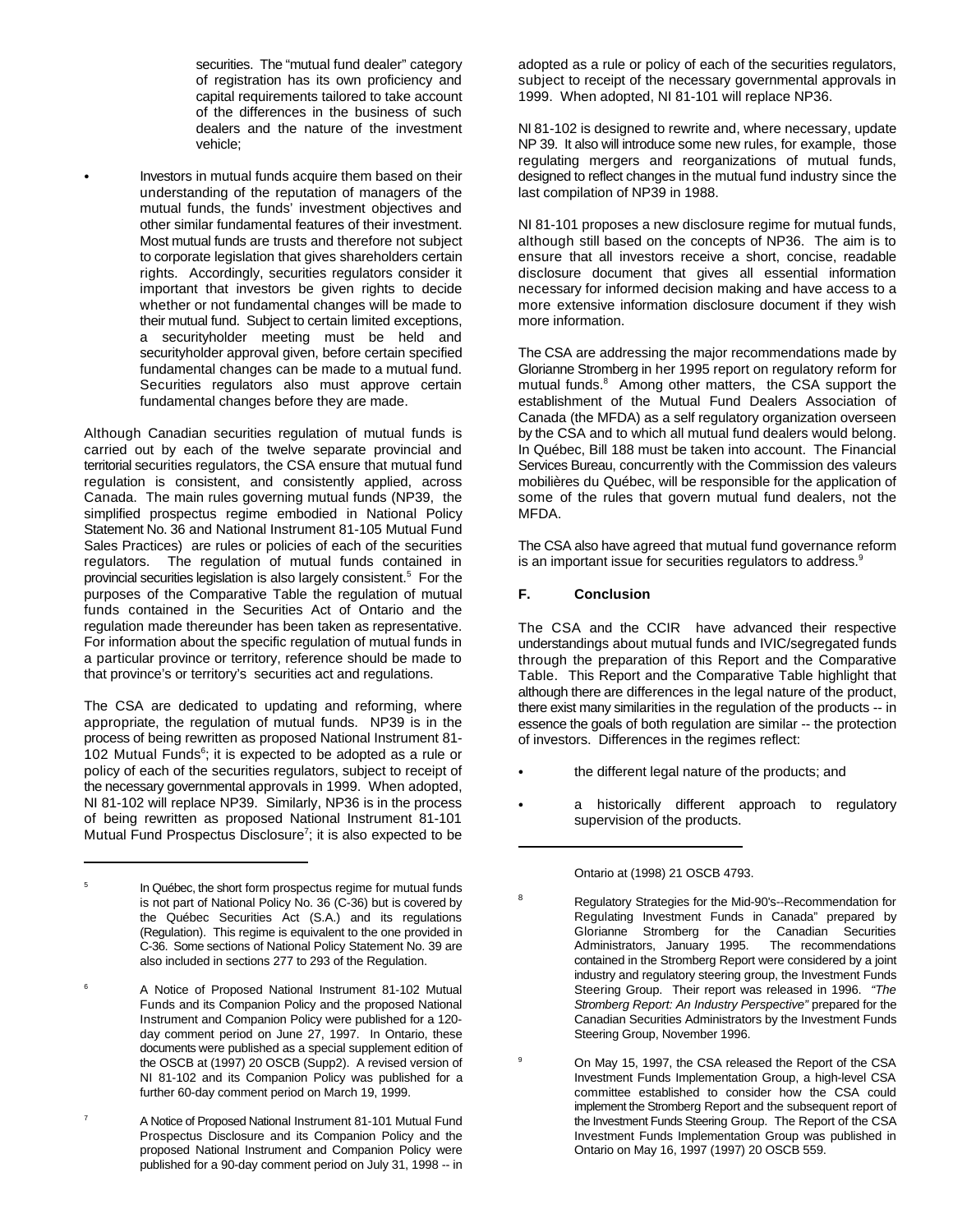This Report and the Comparative Table are expected to provide<br>an opportunity for further examination to determine where an opportunity for further examination to determine where The following individuals from the organizations noted additional harmonization for regulation is warranted.

## **G. The Members of the Working Group**

participated on the working group that prepared this Report, including the Comparative Table:

> British Columbia Securities Commission: Robert Hudson

Canadian Association of Insurance and Financial Advisors: Edward Rothberg

Canadian Life and Health Insurance Association Inc.: Jean-Pierre Bernier Sheldon Meyers

Financial Services Commission of Ontario: Rahim Dharssi Maureen Simpson Grant Swanson

The Great-West Life Assurance Company: Gary Senft

The Investment Funds Institute of Canada: John Kaszel John Mountain

Ontario Securities Commission: Rebecca Cowdery Tanis MacLaren Tracey Stern

Sun Life Assurance Company of Canada: Hugh Kerr

Transamerica Life Insurance Company: Gerald Badali

Trimark Investment Management Inc.: Kathryn Ash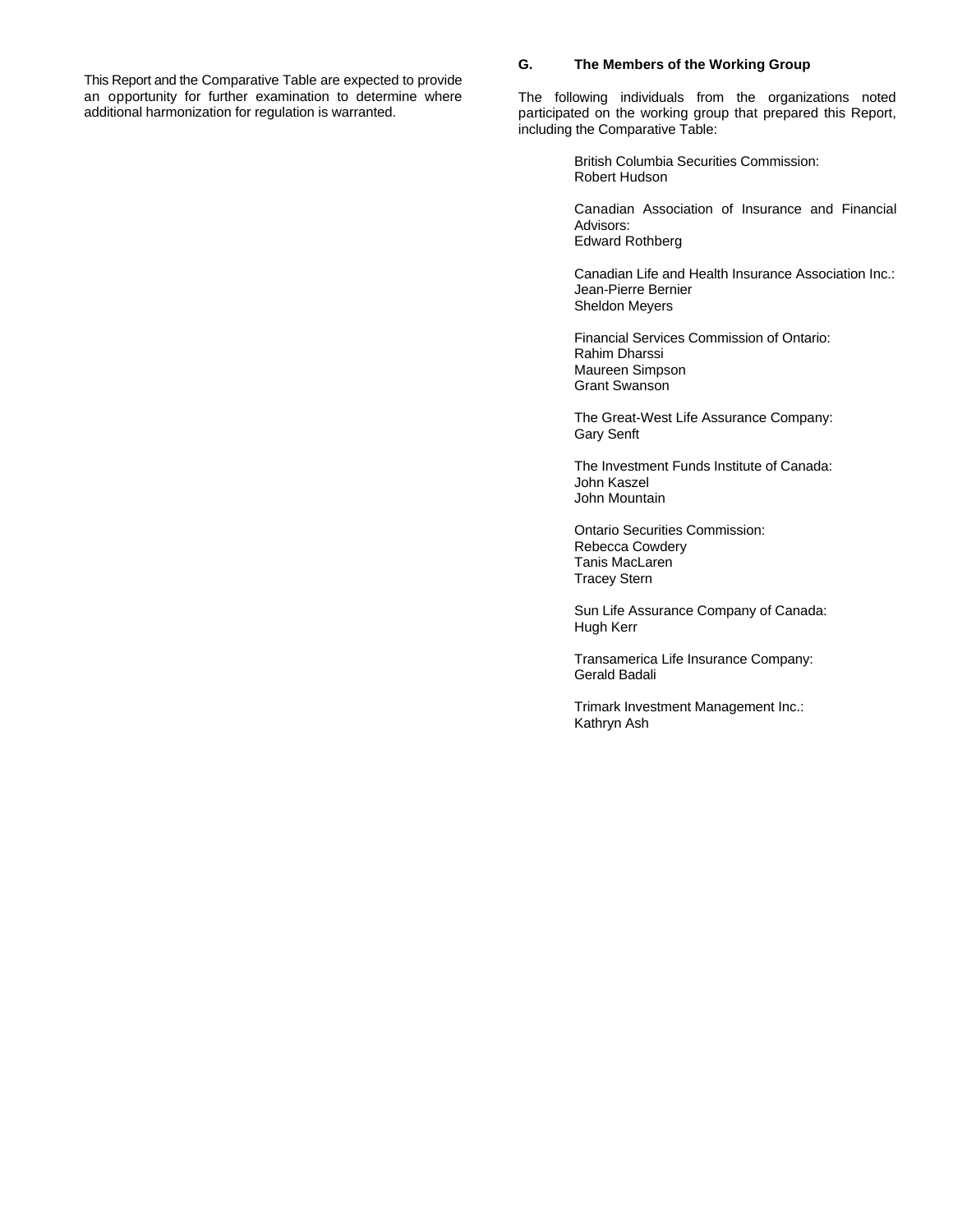## **Individual Variable Insurance Contracts (Segregated Funds) and Mutual Funds:**

# **Comparative Table**

# **Prepared for the Canadian Securities Administrators and the Canadian Council of Insurance Regulators**

May 7, 1999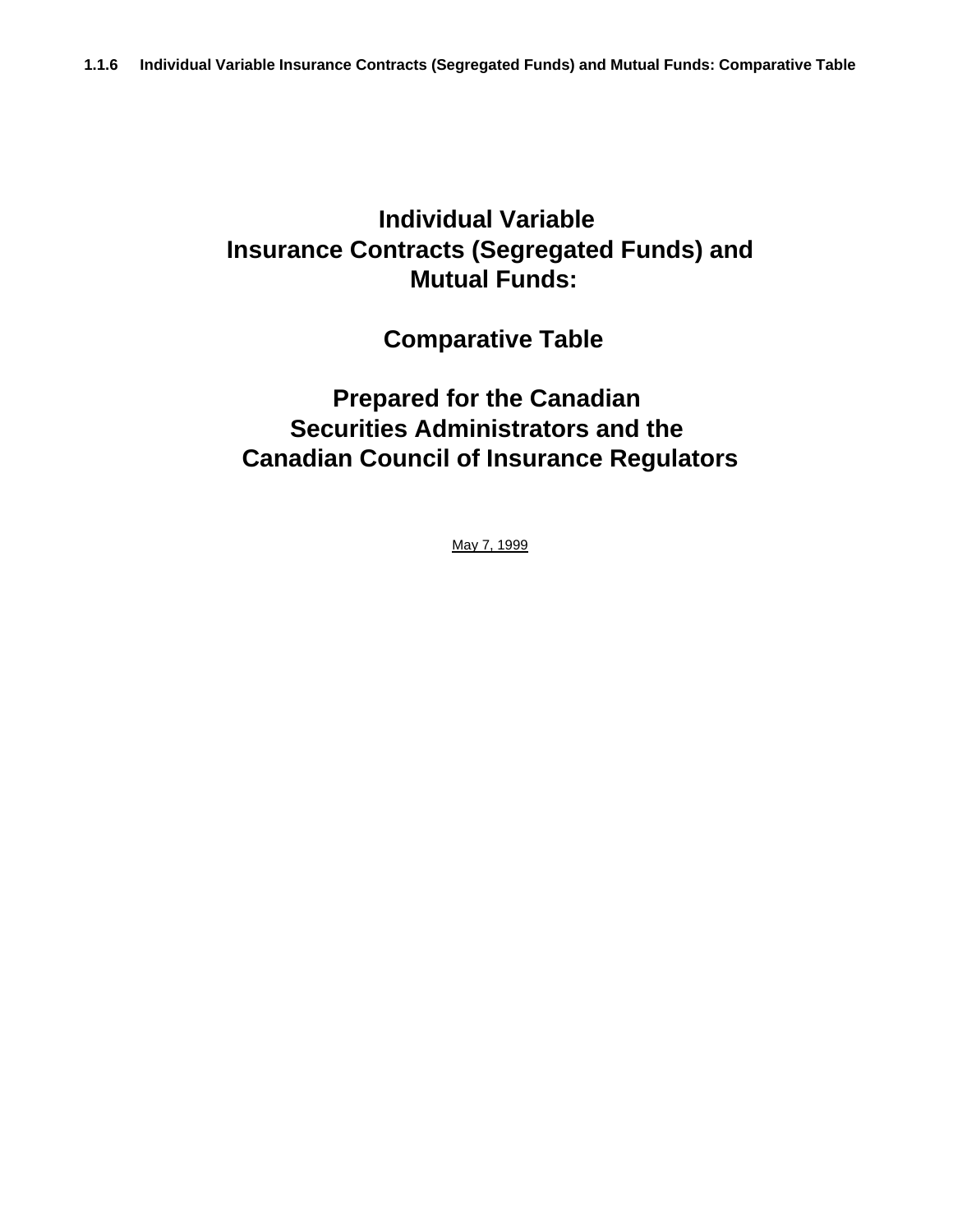## **GLOSSARY TO THE COMPARATIVE TABLE**

| <b>AIMR</b>            | Association for Investment Management and Research                                                                                                                                                    |
|------------------------|-------------------------------------------------------------------------------------------------------------------------------------------------------------------------------------------------------|
| <b>CAIFA</b>           | Canadian Association of Insurance and Financial Advisors                                                                                                                                              |
| <b>CCIR</b>            | Canadian Council of Insurance Regulators                                                                                                                                                              |
| <b>CISRO</b>           | Canadian Insurance Self-Regulatory Organization                                                                                                                                                       |
| <b>CLHIA</b>           | Canadian Life and Health Insurance Association                                                                                                                                                        |
| CompCorp               | Canadian Life and Health Insurance Compensation Corporation                                                                                                                                           |
| <b>CSA</b>             | <b>Canadian Securities Administrators</b>                                                                                                                                                             |
| ICA                    | Insurance Companies Act (Canada)                                                                                                                                                                      |
| IDA.                   | <b>Investment Dealers Association of Canada</b>                                                                                                                                                       |
| <b>IFIC</b>            | The Investment Funds Institute of Canada                                                                                                                                                              |
| <b>ITA</b>             | Income Tax Act (Canada)                                                                                                                                                                               |
| <b>IVIC</b>            | Individual Variable Insurance Contract                                                                                                                                                                |
| <b>IVIC Guidelines</b> | The CLHIA Guidelines on Individual Variable Insurance Contracts related to Segregated Funds,<br>established by the Canadian Council of Insurance Regulators dated March 4, 1997 and effective July 1, |
|                        | 1997 and referred to in Ontario Regulation 132/97 and published in the Ontario Gazette May 3, 1997.                                                                                                   |
| MFDA                   | Mutual Fund Dealers Association of Canada                                                                                                                                                             |
| <b>NP 29</b>           | National Policy No. 29 - Mortgage Mutual Funds                                                                                                                                                        |
| <b>NP 36</b>           | National Policy Statement No. 36 - Simplified Prospectus System                                                                                                                                       |
| <b>NP 39</b>           | National Policy Statement No. 39 - Mutual Funds                                                                                                                                                       |
| <b>OIA</b>             | Insurance Act (Ontario)                                                                                                                                                                               |
| <b>OSA</b>             | Securities Act (Ontario)                                                                                                                                                                              |
| <b>OSC</b>             | <b>Ontario Securities Commission</b>                                                                                                                                                                  |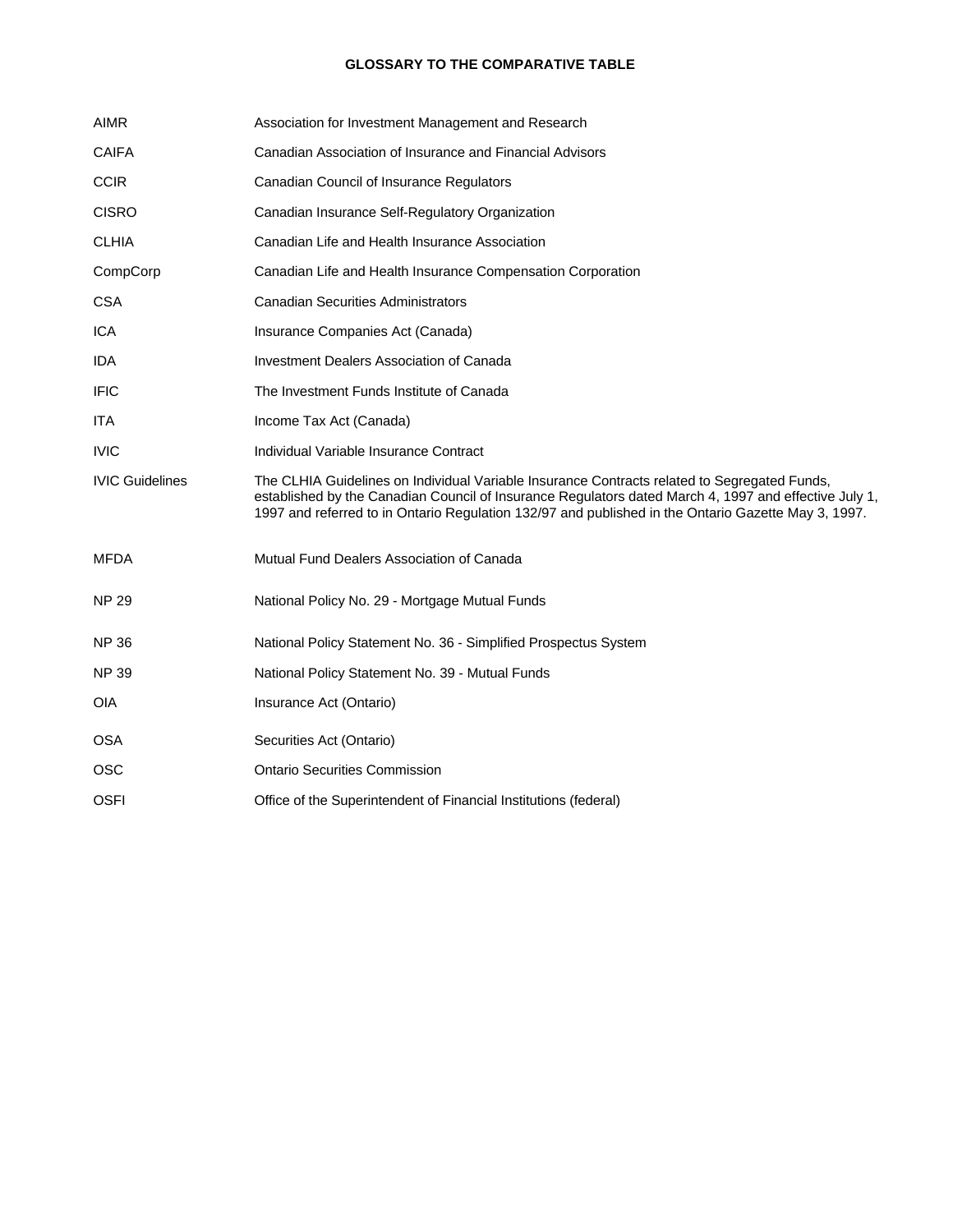### **Index to Comparative Table**

### Page numbers referred to original document

- A. Legal Form and Structure
	- 1. Legal nature of product
	- 2. Standard operating structure for product
	- 3. Nature of "investment" -- from perspective of purchaser
	- 4. Requirement for regulatory approval of product before public can purchase<br>5. Who operates the product structure?
	- Who operates the product structure?
- B. Governing Regulation and Regulatory Body
	- 6. Rules governing the product
	- 7. Central regulators of product
	- 8. National uniformity of regulation
	- 9. Rules governing the operators of or service providers to the product structure
	- 10. Central regulators of operators of, or service providers to the product structure
	- 11. Fundamental purpose and goals of the regulation of product and operators and service providers to product structure
	- 12. Role of self-regulatory organizations and trade associations
- C. Operators of and Service Providers to Product Structure
	- 13. Independence required?
	- 14. Capital requirements
	- 15. Proficiency requirements
	- 16. Other qualifying requirements
	- 17. Codes of conduct
	- 18. Resources
	- 19. Duties of service providers mandated?
	- 20. Ability to sub-contract and sub-delegate
	- 21. Regulatory oversight of operators of or service providers to product structure<br>22. Regulatory sanctions against operators of or service providers to product stru
	- 22. Regulatory sanctions against operators of or service providers to product structure<br>23. Any requirements for operators/service providers to put seed money into product st
	- Any requirements for operators/service providers to put seed money into product structure?
- D. Investment and Borrowing Limitations (for mutual funds or segregated funds)
	- 24. Investment objective/strategies
	- 25. Changing investment objective/strategies
	- 26. Eligible instruments--publicly traded, transferable, liquid securities
	- 27. Eligible Investments--money market instruments
	- 28. Eligible investments--other investment vehicles (that is, other segregated funds or mutual funds or closed end funds)
	- 29. Eligible Investments--derivatives
	- 30. Eligible Investments--bank deposits or other liquid assets
	- 31. Eligible Investments--other financial instruments
	- 32. Investment limitations--on publicly traded, transferable, liquid securities
	- 33. Investment limitations--on going voting rights
	- 34. Investment limitations--on derivatives
	- 35. Other limitations
	- 36. Borrowing and Lending Limitations
	- 37. Regulatory oversight compliance with investment limitations/restrictions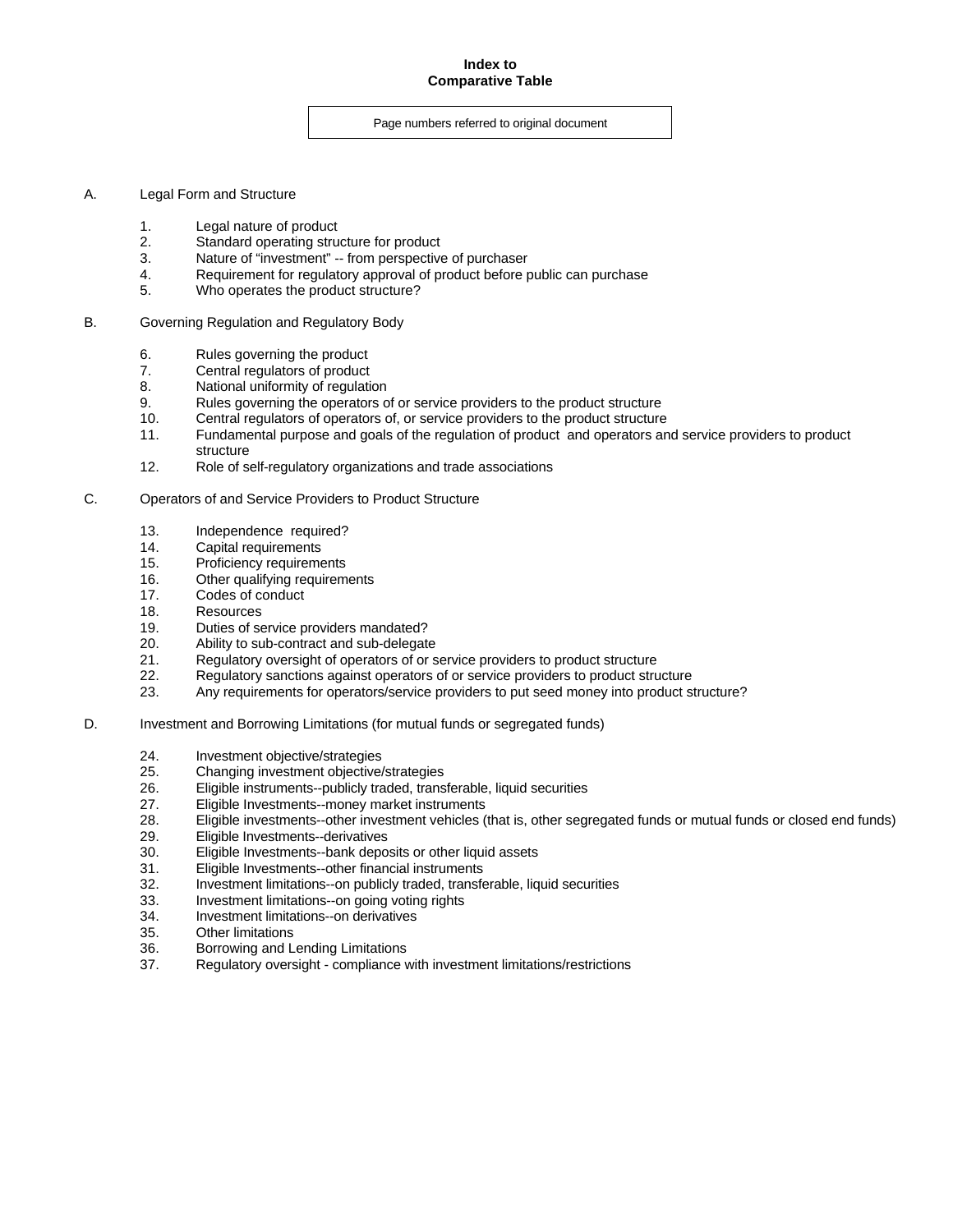### E. Conflicts of Interest

- 38. General standards concerning conflicts of interest
- 39. Soft dollar transactions
- 40. Purchase by product structure of underwritten securities (related underwriter to operators of product structure)
- 41. Purchase of securities of operator or related parties of operators of product structure
- 42. Principal transactions with affiliates
- 43. Borrowing and lending to affiliates

### F. Asset Valuation and Pricing

- 44. Principles for valuation and pricing interests in the product<br>45. Regulation of redemption rights/purchase of interests by p
- Regulation of redemption rights/purchase of interests by purchasers

#### G. Structural requirements for product

- 46. Where and how must assets of the product structure be held?
- 47. Regulation of fees charged to product structure
- 48. Record-keeping
- 49. Privacy and Confidentiality
- 50. Governance of product and/or operators of product

#### H. Purchaser Rights

- 51. Principal rights of purchasers
- 52. Consumer inquiries/complaints
- 53. Change in operators of investment vehicle
- 54. Ability to change auditor of investment vehicle
- 55. Mergers and terminations of investment vehicle
- 56. Meetings of purchasers

#### I. Marketing and Disclosure

- 57. Principal obligation
- 58. Summary of reporting/disclosure requirements to new purchasers
- 59. Standards applicable to disclosure in offering documents
- 60. Disclosure of fees paid by investment vehicle and by investors in offering documents
- 61. Disclosure of investment objective and strategies and risks in offering documents
- 62. Disclosure of past performance in offering documents
- 63. Disclosure of fees paid to distributors in respect of a purchase of a product
- 64. Disclosure of business affiliations
- 65. Disclosure of product features
- 66. Other specified content of offering documents
- 67. Other documents to accompany offering documents (financial statements or otherwise)
- 68. When offering documents may be distributed and interests issued
- 69. Who may purchase product? -- individuals/corporations --investment in a trust
- 70. When must a purchaser receive offering documents
- 71. Documents issued following purchase of product
- 72. Procedural matters
- 73. Notification of material changes from offering documents
- 74. Accountability of investment vehicle and/or operators of investment vehicle for information contained in offering documents
- 75. Rights of purchasers in connection with offering documents or purchase of interest in product
- 76. Initial filing and review process
- 77. Annual filing and review process
- 78. Powers to reject offering documents
- 79. Powers of regulator to take action during course of distribution or sale of product
- 80. On-going reporting requirements continuous disclosure (reports, standards,contents, filing and delivery requirements)
- 81. Advertising restrictions
- 82. Contents of advertising
- 83. Role of regulator in reviewing advertising
- 84. Requirements relating to coercion or tied selling
- 85. Electronic distribution
	- 86. Other marketing restrictions
- J. Selling Interests in the Product
	- 87. The sales process and industry relationships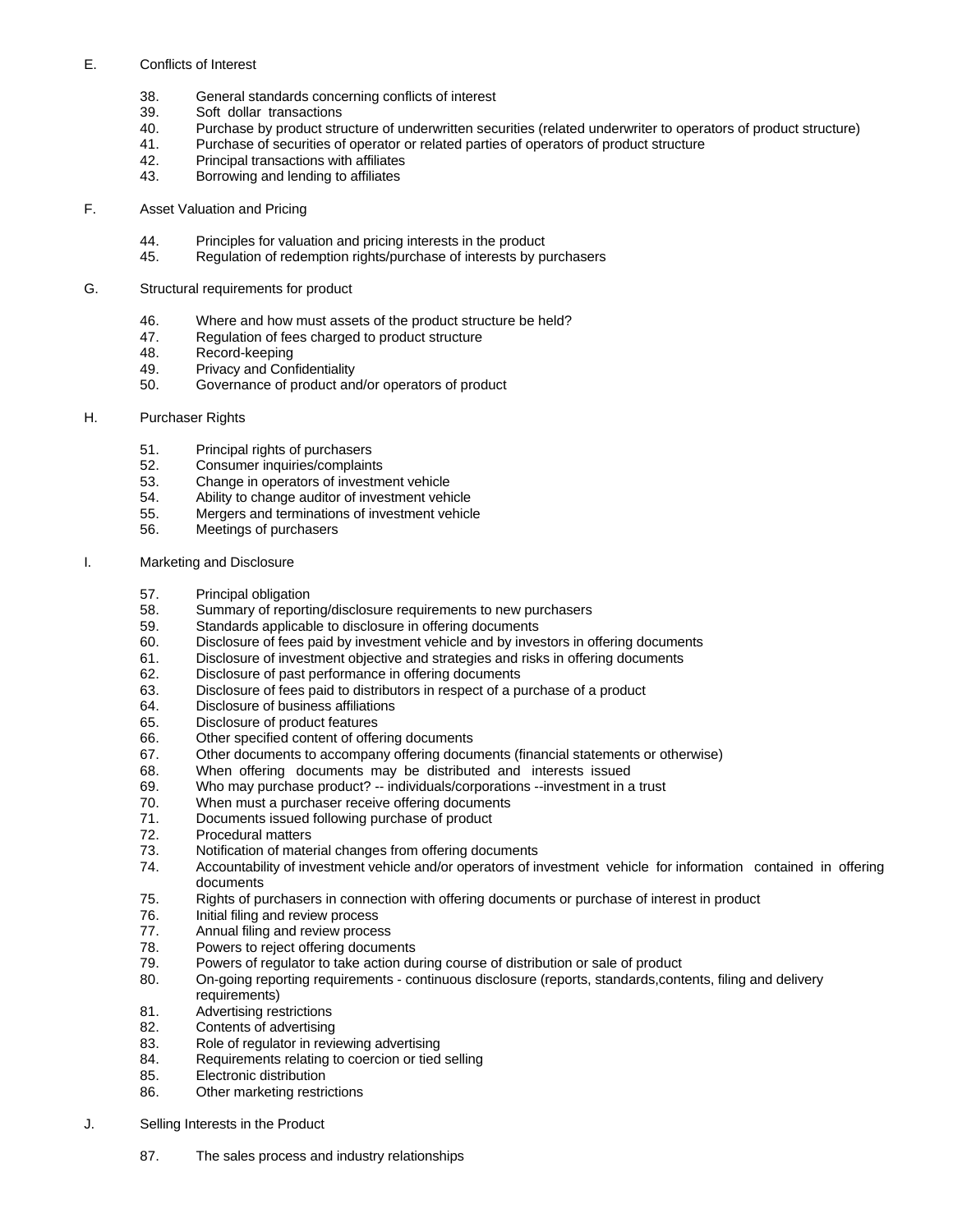- 88. Dual registration/multiple licensing<br>89. Direct sales by unregistered persor
- 89. Direct sales by unregistered personnel (head office or otherwise)<br>90. Responsibility for sales activity
- 90. Responsibility for sales activity<br>91. Requirements for those entities
- 91. Requirements for those entities who can sell firms<br>92. Requirements for those entities who can sell individent
- 92. Requirements for those entities who can sell individual salespersons<br>93. Sales practices of those who sell investment vehicle or operate the investment
- Sales practices of those who sell investment vehicle or operate the investment vehicle
- 94. "Know your client" rules
- 95. Who regulates those who sell product?
- 96. Proceeds of Crime (Money Laundering Regulations)

## K. Guarantees

- 97. Any government guarantees?<br>98. Any industry compensation fur
- 98. Any industry compensation fund?<br>99. Does operator of investment vehic
- 99. Does operator of investment vehicle guarantee performance?<br>100. Who monitors the ability of the operator of the investment vehi
- Who monitors the ability of the operator of the investment vehicle to complete any contractual guarantees?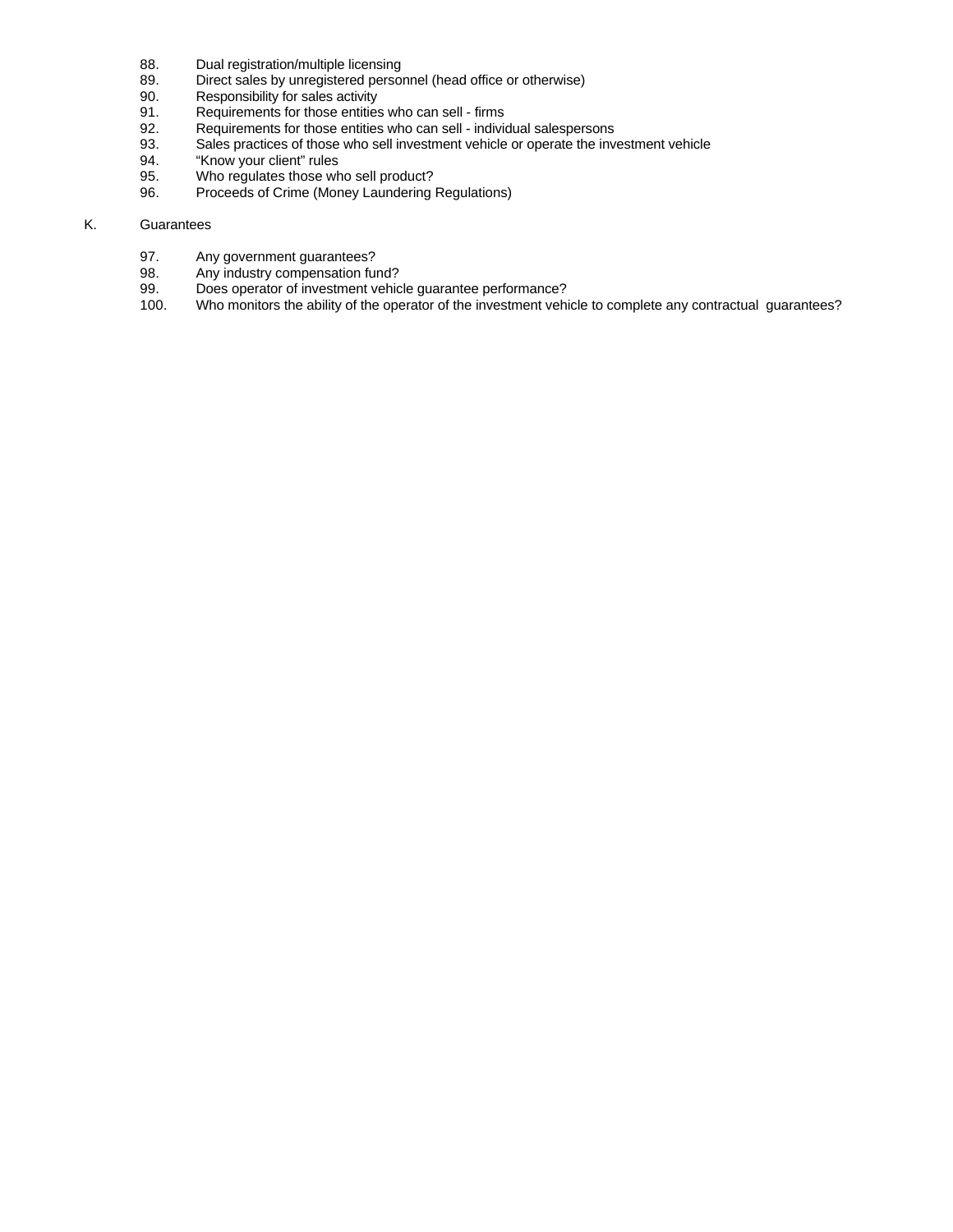|                                                                           | <b>SEGREGATED FUNDS</b><br>OFFERED UNDER AN INDIVIDUAL VARIABLE<br><b>INSURANCE CONTRACT</b>                                                                                                                                                                                                                                                                                                                                                                                                                                                                                                                                                                                                                                                                                                                                                                                                                                                                                                                                                                                                                                                                                                                                                                                                                                                                                                                                                                                                                                                                                                                                                                                                                                               | <b>MUTUAL FUNDS</b>                                                                                                                                                                                                                                                                                                                                                                                                                                                                                                                                                                                                                                                                                                                                                                                                                                                                                                                                                          |
|---------------------------------------------------------------------------|--------------------------------------------------------------------------------------------------------------------------------------------------------------------------------------------------------------------------------------------------------------------------------------------------------------------------------------------------------------------------------------------------------------------------------------------------------------------------------------------------------------------------------------------------------------------------------------------------------------------------------------------------------------------------------------------------------------------------------------------------------------------------------------------------------------------------------------------------------------------------------------------------------------------------------------------------------------------------------------------------------------------------------------------------------------------------------------------------------------------------------------------------------------------------------------------------------------------------------------------------------------------------------------------------------------------------------------------------------------------------------------------------------------------------------------------------------------------------------------------------------------------------------------------------------------------------------------------------------------------------------------------------------------------------------------------------------------------------------------------|------------------------------------------------------------------------------------------------------------------------------------------------------------------------------------------------------------------------------------------------------------------------------------------------------------------------------------------------------------------------------------------------------------------------------------------------------------------------------------------------------------------------------------------------------------------------------------------------------------------------------------------------------------------------------------------------------------------------------------------------------------------------------------------------------------------------------------------------------------------------------------------------------------------------------------------------------------------------------|
| <b>Legal Form and</b><br>Structure:                                       |                                                                                                                                                                                                                                                                                                                                                                                                                                                                                                                                                                                                                                                                                                                                                                                                                                                                                                                                                                                                                                                                                                                                                                                                                                                                                                                                                                                                                                                                                                                                                                                                                                                                                                                                            |                                                                                                                                                                                                                                                                                                                                                                                                                                                                                                                                                                                                                                                                                                                                                                                                                                                                                                                                                                              |
| 1.<br>Legal nature<br>of product                                          | IVICs are most commonly ["non-participating"]<br>life<br>insurance contracts offered by life insurance companies.<br>Most life companies offering IVICs, provide segregated<br>funds as an investment option, although some life<br>companies may offer other investment options under an<br>IVIC, such as fixed term guaranteed rate or daily interest<br>accounts (both backed by the general assets of the life<br>company). If a contractholder chooses a segregated fund<br>as an investment option, the liabilities of the life company to<br>the holder of the IVIC vary in amount depending on the<br>market value of a specified group of assets held in a<br>segregated account. (Definition of IVIC in s.2.1(y) IVIC<br>Guidelines). Companies licensed to carry on the business<br>of life insurance under the ICA are authorized to issue<br>IVICs pursuant to s. 450. The assets in segregated funds<br>are owned by the life company but must be segregated<br>from the other assets of the life company (s. 451 ICA). The<br>life company must maintain separate accounts (from its<br>general funds accounts) in respect of IVICs (s. 451 ICA).<br>Contractholder has statutory priority over other claimants<br>against assets of segregated fund (s.454 ICA). A<br>contractholder may seek damages against the general<br>assets of a life company to the extent a segregated fund<br>has insufficient assets to satisfy a claim under the<br>guarantees (s.455 ICA). Claims against the general assets<br>of a life company rank after secured creditors and claims of<br>participating policyholders. A life company offering IVICs<br>must maintain reserves in respect of the guarantees<br>granted under the IVIC. | Each separate mutual fund is a separate legal entity and<br>issuer of securities. A mutual fund is defined in securities<br>regulation of each province (s. 1.1 of the OSA). The<br>essential nature of a mutual fund is that its value is based<br>on the current value of its assets less the current value of<br>its liabilities and investors in a mutual fund have the right<br>to redeem their interest "on demand" at the net asset value<br>of their interest. The assets of a mutual fund are owned<br>by the mutual fund and investors are entitled to a pro rata<br>share of those assets by holding units or shares of the<br>mutual fund. Investors are given limited liability (under the<br>constating documents of the mutual fund). Any liabilities<br>of the mutual fund (generally fees and expenses payable<br>to the manager of the fund, brokerage commissions and<br>taxes) are generally accrued daily.                                              |
| 2.<br>Standard<br>operating<br>structure for<br>product                   | IVICs are contracts between a contractholder and a life<br>company. Each IVIC has an annuitant who consents to be<br>"measuring life" for the purposes of the death<br>the<br>guarantee. This annuitant must be the contractholder in a<br>registered IVIC; in a non-registered IVIC the annuitant need<br>not be the contractholder. A contractholder is entitled to<br>name beneficiaries. Segregated funds are assets owned<br>and held by the life company separate from its general<br>assets -- their operation is governed by federal insurance<br>laws.                                                                                                                                                                                                                                                                                                                                                                                                                                                                                                                                                                                                                                                                                                                                                                                                                                                                                                                                                                                                                                                                                                                                                                            | Both open-ended investment trusts (mutual fund trusts)<br>and corporations (mutual fund corporations) are permitted,<br>although open-ended investment trusts are more common,<br>due to the more favourable flow-through tax treatment<br>under the ITA for mutual fund trusts. The structure of a<br>mutual fund trust is largely determined by a declaration of<br>trust or trust deed (subject to restrictions and<br>requirements imposed by securities regulations governing<br>mutual funds). These trust documents dictate the affairs<br>and operations of the mutual fund trust and also appoint<br>a trustee for the mutual fund (who agrees to act as trustee<br>on the terms set out in the trust document). Mutual fund<br>corporations are governed similar to any other business<br>corporation (via articles, by-laws, corporate law) -- again<br>subject to the restrictions and requirements imposed by<br>securities regulations governing mutual funds. |
| 3.<br>Nature of<br>"investment" --<br>from<br>perspective of<br>purchaser | Through the payment of premiums, a contractholder<br>purchases an IVIC and is allocated notional units in<br>specified segregated funds at the net asset value per<br>segregated fund next determined after the premium is paid.<br>These units have no independent legal existence and serve<br>only to determine the value of the benefits to the<br>contractholder based on the proportional interest of the<br>contractholder in the assets of the segregated fund (s.2.1)<br>(uu) IVIC Guidelines).                                                                                                                                                                                                                                                                                                                                                                                                                                                                                                                                                                                                                                                                                                                                                                                                                                                                                                                                                                                                                                                                                                                                                                                                                                   | Investors in a mutual fund purchase and hold securities<br>issued by the mutual fund. Investors pay for these<br>securities at the net asset value per security next<br>determined by the mutual fund after their order is placed.<br>The money so invested becomes the property of the<br>mutual fund and is invested according to its investment<br>objectives. Mutual fund trusts are divided into units of<br>equal value and rights; corporations into shares of equal<br>value and rights. Each security has equal voting rights and<br>entitlements to distributions and proceeds upon wind-up<br>of the mutual fund. As securities, mutual fund units or<br>shares are personal property and securityholders are<br>entitled to a pro rata share of the assets of the mutual<br>fund.                                                                                                                                                                                |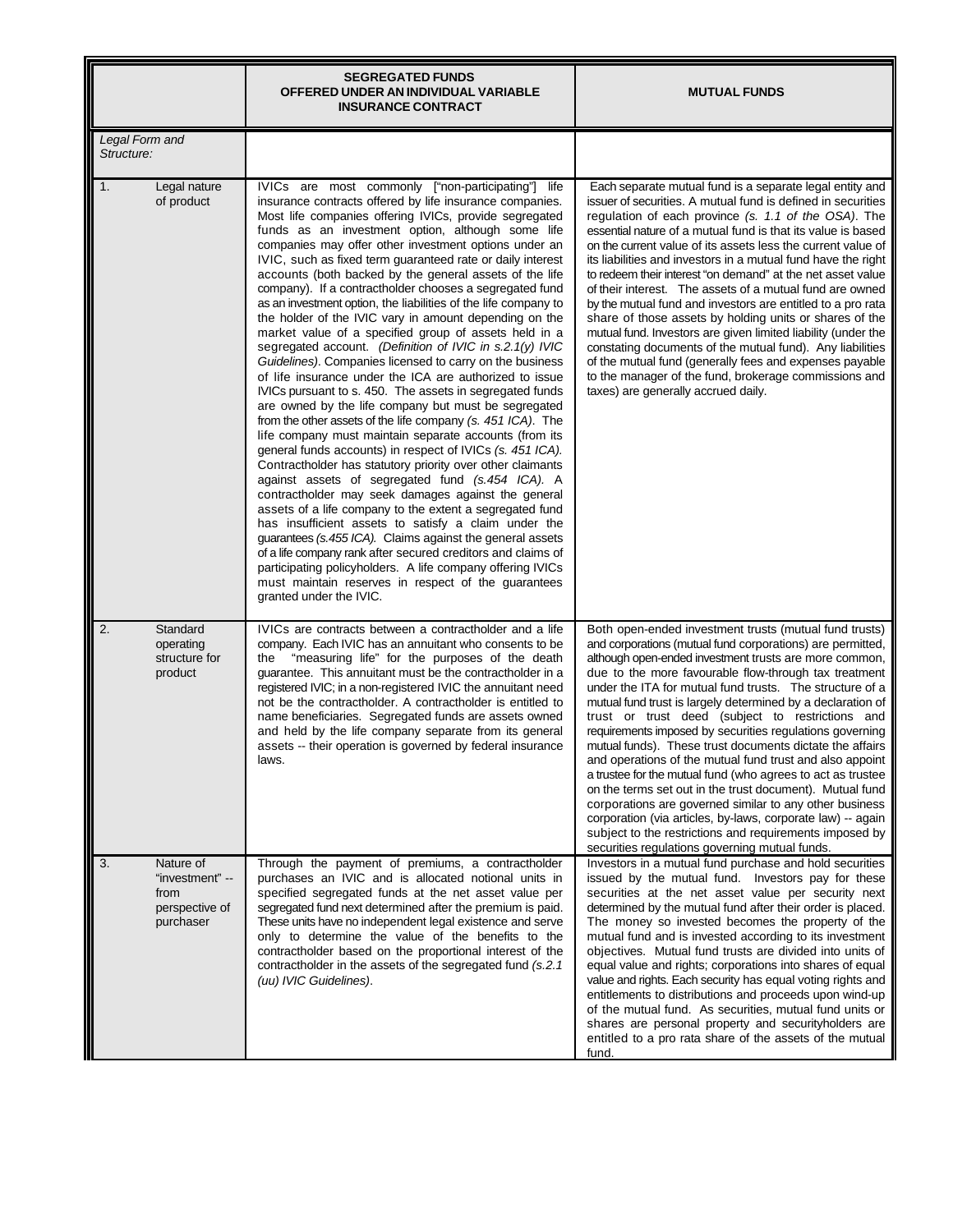|                                                                                                | <b>SEGREGATED FUNDS</b><br>OFFERED UNDER AN INDIVIDUAL VARIABLE<br><b>INSURANCE CONTRACT</b>                                                                                                                                                                                                                                                                                                                                                                                                                                                                                                                                                                                                                                                                                                                                                                                                                                                                                                                                                                                                                                                                                                                                                                                                                                                                                                                                                                                                                                                                                                                                                                                                    | <b>MUTUAL FUNDS</b>                                                                                                                                                                                                                                                                                                                                                                                                                                                                                                                                                                                                                                                                                                                                                                                                                                                                                                                                                                                                                                                                                                                                                                                                                                                                                 |
|------------------------------------------------------------------------------------------------|-------------------------------------------------------------------------------------------------------------------------------------------------------------------------------------------------------------------------------------------------------------------------------------------------------------------------------------------------------------------------------------------------------------------------------------------------------------------------------------------------------------------------------------------------------------------------------------------------------------------------------------------------------------------------------------------------------------------------------------------------------------------------------------------------------------------------------------------------------------------------------------------------------------------------------------------------------------------------------------------------------------------------------------------------------------------------------------------------------------------------------------------------------------------------------------------------------------------------------------------------------------------------------------------------------------------------------------------------------------------------------------------------------------------------------------------------------------------------------------------------------------------------------------------------------------------------------------------------------------------------------------------------------------------------------------------------|-----------------------------------------------------------------------------------------------------------------------------------------------------------------------------------------------------------------------------------------------------------------------------------------------------------------------------------------------------------------------------------------------------------------------------------------------------------------------------------------------------------------------------------------------------------------------------------------------------------------------------------------------------------------------------------------------------------------------------------------------------------------------------------------------------------------------------------------------------------------------------------------------------------------------------------------------------------------------------------------------------------------------------------------------------------------------------------------------------------------------------------------------------------------------------------------------------------------------------------------------------------------------------------------------------|
| 4.<br>Requirement<br>for regulatory<br>approval of<br>product before<br>public can<br>purchase | A life company cannot offer an IVIC for sale in any province<br>until it has received the approval of provincial insurance<br>regulators. To obtain this approval, a life company must file<br>a draft application, a draft IVIC (the contract) and an<br>information folder describing the contract features and the<br>segregated funds with the CLHIA and the applicable<br>provincial insurance regulators. The CLHIA conducts a<br>review of the documents to ensure compliance with the<br>IVIC Guidelines and, if in order, reports on this compliance<br>to the applicable provincial insurance regulators [a private<br>practice lawyer may also report on compliance with the IVIC<br>Guidelines and submit this report to the provincial<br>insurance regulators.] Regulatory approval is reflected by<br>the issuance of a receipt by the insurance regulators in<br>Ontario and Alberta. If the life company does not receive<br>any objections from the other provincial insurance<br>regulators within 30 days of the filing of the draft<br>documents in the applicable jurisdictions, it sends a written<br>confirmation to the CLHIA who then communicate with the<br>provincial regulators as to this fact. The federal insurance<br>regulators do not regulate the sale of IVICs.                                                                                                                                                                                                                                                                                                                                                                                           | As any issuer of securities, a mutual fund may not sell its<br>securities to the public in a Canadian province unless it<br>has filed a prospectus with the applicable provincial<br>securities commission in that province and obtained a<br>receipt for the prospectus (unless it is relying on<br>exemptions from the prospectus requirements -- generally<br>where one purchaser is acquiring more than \$150,000 of<br>securities). (section 53 - OSA) Prospectus clearance<br>procedure for new mutual funds involves filing with, review<br>by and approval of, the provincial securities commissions<br>of all "material contracts" of the new mutual fund, in<br>addition to a preliminary prospectus and a (final)<br>prospectus. "Material contracts" include the declaration of<br>trust, management agreement, distribution agreement and<br>Any mutual fund selling its<br>custodial agreement.<br>securities to the public must be structured and managed<br>as required by securities regulations (primarily NP39 and<br>Part XXI of the OSA). The review of the "material<br>contracts" of the mutual fund is designed to ensure<br>compliance with that regulation.                                                                                                               |
| 5.<br>Who operates<br>the product<br>structure?                                                | All current Ontario-issued IVICs are issued by federally<br>regulated life companies, two federally regulated fraternal<br>associations and one Quebec regulated life company.<br>Federally regulated life companies can provide investment<br>counselling services and portfolio management services in<br>respect of their segregated funds under section 440(2) of<br>the ICA. They may also hold an interest in an external<br>portfolio manager under section 495(1) of the ICA. Most<br>life companies engage portfolio manager subsidiaries for<br>the investment management of their segregated funds due<br>to limitations on powers that existed prior to the adoption of<br>the ICA. Many life companies have also appointed external<br>(and unrelated) portfolio managers to manage their<br>segregated funds. Some life companies will also invest<br>segregated fund assets directly in mutual funds managed<br>by external portfolio managers. Life companies have the<br>power to act as custodians. Most life companies appoint<br>separate custodians to hold the assets of segregated<br>funds. Such arrangements must be reflected in written<br>agreements which are subject to the Protection of Assets<br>(Insurance Companies) Regulations of the ICA. IVICs are<br>distributed by agents of the life company licensed to sell life<br>insurance pursuant to the respective provincial insurance<br>acts. Record keeping vis a vis IVICs and segregated funds<br>are maintained by the life company, unless they have<br>contracted for this service to be provided by a third party<br>service provider -- in which case the Outsourcing<br>Guidelines of OSFI apply. | Mutual fund trusts have trustees (can be individuals,<br>registered trust companies or the same corporate entity<br>that acts as the manager of the mutual fund); mutual fund<br>corporations have a board of directors. Virtually all<br>Canadian mutual funds have a "manager" -- a separate<br>body corporate that directs the business and affairs of the<br>mutual fund (including the responsibility for managing the<br>portfolio assets of the mutual fund) and that is generally<br>the sponsor of the mutual fund (and may also be the<br>trustee of the fund). Most mutual funds also have a<br>"principal distributor" -- an entity (that may be either a<br>separate body corporate from the manager or the manager<br>itself) that acts as agent for the mutual fund in selling its<br>securities to the public. All mutual funds have custodians<br>(separate body corporates from the manager or principal<br>distributor) that must hold the assets of the mutual funds<br>under custodial arrangements that are governed by<br>section 7 of NP 39. Managers of some mutual funds have<br>contracted out to third party service providers for services<br>such as portfolio advice or management, valuation<br>services, recordkeeping, registrar and transfer agency<br>services. |
| <b>Governing Regulation</b><br>and Regulatory Body:                                            |                                                                                                                                                                                                                                                                                                                                                                                                                                                                                                                                                                                                                                                                                                                                                                                                                                                                                                                                                                                                                                                                                                                                                                                                                                                                                                                                                                                                                                                                                                                                                                                                                                                                                                 |                                                                                                                                                                                                                                                                                                                                                                                                                                                                                                                                                                                                                                                                                                                                                                                                                                                                                                                                                                                                                                                                                                                                                                                                                                                                                                     |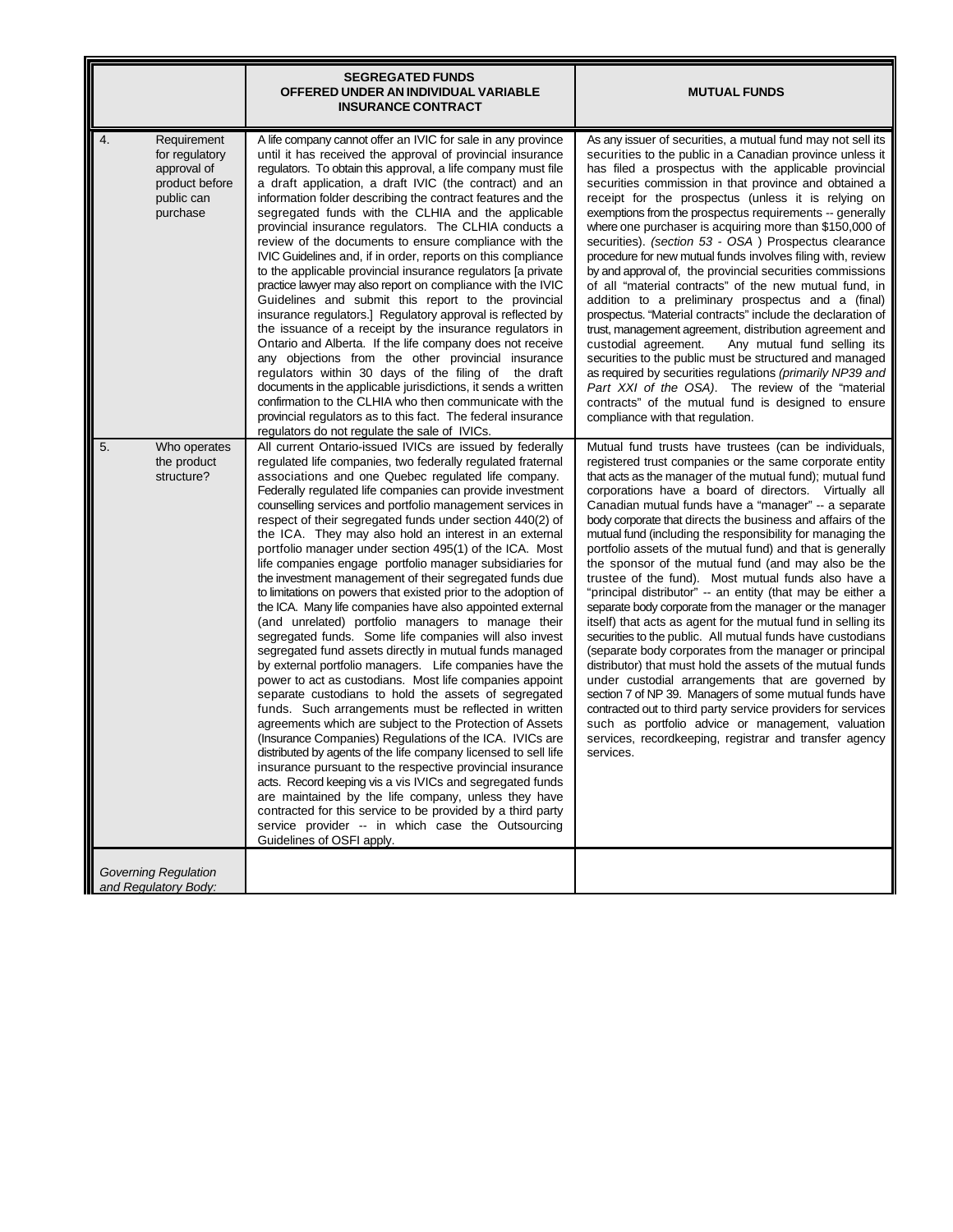|                                                | <b>SEGREGATED FUNDS</b><br>OFFERED UNDER AN INDIVIDUAL VARIABLE<br><b>INSURANCE CONTRACT</b>                                                                                                                                                                                                                                                                                                                                                                                                                                                                                                                                                                                                                                                                                                                                                                                                                                                                                                                                                                                                                                                                                                                                                                                                                                                                                                                                                                                                                                                                                                                                                                                                                                                                                                                                                                     | <b>MUTUAL FUNDS</b>                                                                                                                                                                                                                                                                                                                                                                                                                                                                                                                                                                                                                                                                                                                                                                                                                                                                                                                                                  |
|------------------------------------------------|------------------------------------------------------------------------------------------------------------------------------------------------------------------------------------------------------------------------------------------------------------------------------------------------------------------------------------------------------------------------------------------------------------------------------------------------------------------------------------------------------------------------------------------------------------------------------------------------------------------------------------------------------------------------------------------------------------------------------------------------------------------------------------------------------------------------------------------------------------------------------------------------------------------------------------------------------------------------------------------------------------------------------------------------------------------------------------------------------------------------------------------------------------------------------------------------------------------------------------------------------------------------------------------------------------------------------------------------------------------------------------------------------------------------------------------------------------------------------------------------------------------------------------------------------------------------------------------------------------------------------------------------------------------------------------------------------------------------------------------------------------------------------------------------------------------------------------------------------------------|----------------------------------------------------------------------------------------------------------------------------------------------------------------------------------------------------------------------------------------------------------------------------------------------------------------------------------------------------------------------------------------------------------------------------------------------------------------------------------------------------------------------------------------------------------------------------------------------------------------------------------------------------------------------------------------------------------------------------------------------------------------------------------------------------------------------------------------------------------------------------------------------------------------------------------------------------------------------|
| 6.<br><b>Rules</b><br>governing the<br>product | The ICA provides for the creation and operation of<br>segregated funds offered by life companies under IVICs.<br>The OSFI Equity Linked Insurance Contract Guidelines<br>(currently under review by the CLIFR Committee) deal with<br>the nature of IVICs and the applicable reserve requirements<br>in respect of the guarantees provided by IVICs. IVICs are<br>also governed by provincial insurance regulation which<br>mandates the minimum features of an insurance contract<br>including basic provisions and the ability of insured to<br>designate beneficiaries. In Ontario, IVICs are governed by<br>the OIA and Ont. Reg. 131/97 made under the OIA. Ont.<br>Reg. 131/97 refers to the IVIC Guidelines and requires any<br>IVICs sold in Ontario to comply with certain of the IVIC<br>Guidelines. The tax treatment afforded IVICs and<br>contractholders is governed by the ITA. A segregated fund<br>is deemed to be an inter vivos trust under s.138(1)(a) of the<br>ITA. IVICs are qualified investments for registered tax<br>plans on specified conditions, but without requirements for<br>any minimum number of participants in segregated funds<br>or purchasers of IVICs. If a life company wishes an IVIC<br>to be an eligible investment for pension proceeds, provincial<br>pension regulators review the contract's locking-in<br>provisions for compliance with provincial pension benefits<br>legislation, prior to issue and upon any material change.<br>IVICs which provide payment at maturity of an amount not<br>less than three-quarters of the premiums paid by purchaser<br>for a benefit on maturity are exempt from the definition of<br>"security" contained in the OSA (section 1.1 OSA).<br>Securities regulators have no jurisdiction over IVICs and<br>seg funds (other than in BC - see Bill 9 - not in force yet) | Provincial securities regulations regulate mutual funds as<br>issuers of securities (primarily NP39, NP36 and NI 81-<br>105 and provincial securities legislation). If a mutual fund<br>is established as a corporation, applicable provincial or<br>federal corporate legislation applies. To the extent a<br>mutual fund wishes certain tax treatment (both for itself<br>and for investors) its structure is governed by the ITA.<br>Manager-sponsors of mutual funds may offer registered<br>tax plans through which investors may invest in mutual<br>funds. These registered tax plans are governed by the<br>ITA and may have locking-in features by which pension<br>proceeds may be invested in mutual funds in accordance<br>with provincial pension benefits legislation. In Quebec,<br>the short form prospectus regime for mutual funds is<br>provided in sections 64 and 108 of the Securities Act<br>(Quebec) and section 170 of the Regulation.      |
| 7.<br>Central<br>regulators of<br>product      | Provincial insurance regulators; OSFI, as the federal<br>regulator of life companies; Revenue Canada; provincial<br>pension regulators.                                                                                                                                                                                                                                                                                                                                                                                                                                                                                                                                                                                                                                                                                                                                                                                                                                                                                                                                                                                                                                                                                                                                                                                                                                                                                                                                                                                                                                                                                                                                                                                                                                                                                                                          | Provincial securities commissions; provincial business<br>corporation regulators; Revenue Canada.                                                                                                                                                                                                                                                                                                                                                                                                                                                                                                                                                                                                                                                                                                                                                                                                                                                                    |
| 8.<br>National<br>uniformity of<br>regulation  | A high degree of uniformity in the regulation of the product<br>occurs at both the provincial and federal levels, although<br>each province has its own insurance legislation. The IVIC<br>Guidelines have regulatory standing only in Ontario,<br>however practically speaking, the other Canadian provinces<br>will not allow IVICs to be sold in their jurisdictions unless<br>the IVIC Guidelines are complied with. Uniformity is<br>accomplished at the federal level as all Ontario issuers of<br>IVICs, except one, are federally regulated life companies<br>and fraternal organizations under the ICA. Certain features<br>of IVICs are regulated by the ITA and pension benefits<br>legislation. Life insurance agents are regulated and<br>supervised either directly by insurance regulators or by<br>insurance councils (self-regulatory organizations acting<br>under delegated authority from the provincial insurance<br>regulators).<br>Although regional differences exist,<br>harmonization is sought through meetings and initiatives of<br>the Superintendents (through the CCIR) and insurance<br>councils (through CISRO).                                                                                                                                                                                                                                                                                                                                                                                                                                                                                                                                                                                                                                                                                                               | The CSA strive to make uniform rules that are applicable<br>to all mutual funds offered for sale in Canada; for example<br>NP 39 and 36 are national policy statements and their<br>replacement national instruments will be adopted by each<br>province and territory. Similarly, the CSA regulation of<br>mutual funds' service providers (including distributors) is<br>generally uniform. The main rules governing mutual funds<br>are national rules adopted by each provincial and territorial<br>securities commission. Some differences in the<br>registration requirements for mutual fund dealers and<br>advisers exist between the provinces (this regulation is<br>provided for by statute); for example, capital requirements<br>differ between certain provinces. Mutual funds must file<br>prospectuses in each province where their securities will<br>be sold, but such filings are made, and reviewed, in a<br>concurrent and coordinated fashion. |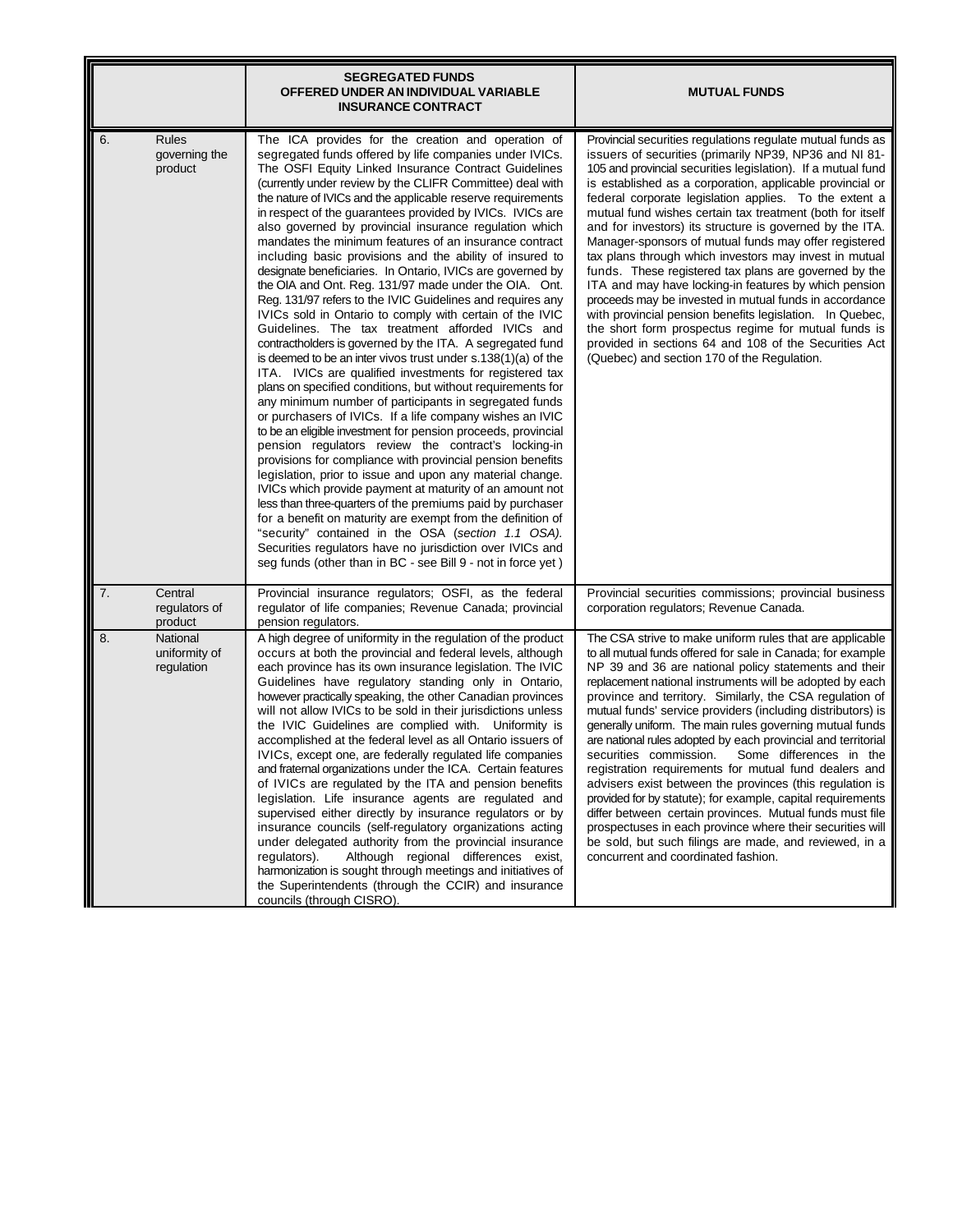|                                                                                                                                                       | <b>SEGREGATED FUNDS</b><br>OFFERED UNDER AN INDIVIDUAL VARIABLE<br><b>INSURANCE CONTRACT</b>                                                                                                                                                                                                                                                                                                                                                                                                                                                                                                                                                                                                                                                                                                                                                                                                                                                                                                                                                                                                                                                                                                                                                                                                                                                                                                 | <b>MUTUAL FUNDS</b>                                                                                                                                                                                                                                                                                                                                                                                                                                                                                                                                                                                                                                                                                                                                                                                                                                                                                                                                                                                                                                                                                                                                                                                                                                                                                                                                                                                                                                                                                                                                                                                                                                                                                                    |
|-------------------------------------------------------------------------------------------------------------------------------------------------------|----------------------------------------------------------------------------------------------------------------------------------------------------------------------------------------------------------------------------------------------------------------------------------------------------------------------------------------------------------------------------------------------------------------------------------------------------------------------------------------------------------------------------------------------------------------------------------------------------------------------------------------------------------------------------------------------------------------------------------------------------------------------------------------------------------------------------------------------------------------------------------------------------------------------------------------------------------------------------------------------------------------------------------------------------------------------------------------------------------------------------------------------------------------------------------------------------------------------------------------------------------------------------------------------------------------------------------------------------------------------------------------------|------------------------------------------------------------------------------------------------------------------------------------------------------------------------------------------------------------------------------------------------------------------------------------------------------------------------------------------------------------------------------------------------------------------------------------------------------------------------------------------------------------------------------------------------------------------------------------------------------------------------------------------------------------------------------------------------------------------------------------------------------------------------------------------------------------------------------------------------------------------------------------------------------------------------------------------------------------------------------------------------------------------------------------------------------------------------------------------------------------------------------------------------------------------------------------------------------------------------------------------------------------------------------------------------------------------------------------------------------------------------------------------------------------------------------------------------------------------------------------------------------------------------------------------------------------------------------------------------------------------------------------------------------------------------------------------------------------------------|
| 9.<br><b>Rules</b><br>governing the<br>operators of or<br>service<br>providers to<br>the product<br>structure                                         | In general terms, the ICA deals with issues such as the<br>solvency and corporate governance of life companies. For<br>example, the Regulatory Capital (Insurance Companies)<br>Regulations of the ICA sets minimum standards for<br>reserves. OSFI has also issued and expects compliance<br>with its guidelines on the appropriate level of a life<br>company's minimum continuing capital and surplus<br>requirements ("MCCSR") and its Standards of Sound<br>Business and Financial Practices. The nature and sale of<br>insurance contracts are governed by provincial insurance<br>legislation. As a result, federally regulated life companies<br>must also be licensed to carry on business in each province<br>in which they choose to do so. External or affiliated portfolio<br>managers are registered under provincial securities<br>legislation. Custodial functions may be performed in-house<br>or through a third party provider (s.441(1) ICA). The<br>Protection of Assets (Insurance Companies) Regulations<br>of the ICA sets out rules governing the custody of assets,<br>including the custody of assets carried out by third party<br>service providers.                                                                                                                                                                                                            | Provincial securities regulation requires that managers of<br>mutual funds must follow a specified mandated fiduciary<br>standard of care and for other rules to be followed by<br>managers of mutual funds (Part XXI of the OSA and<br>NP39). If the manager is providing investment advice<br>(that is, managing the investments of the mutual fund) it<br>must be registered with the provincial securities<br>commissions as an "adviser" and comply with the<br>regulations applicable to advisers. If the manager is not<br>itself managing the assets of the mutual fund, it must<br>contract with a registered adviser to provide such services<br>to the mutual fund. (s.25 OSA) If the manager also acts<br>as a dealer of mutual fund securities (where, for example,<br>it acts as a principal distributor for the mutual fund and/or<br>sells mutual fund securities directly to the public) it must<br>also be registered with the provincial securities<br>commissions as a "dealer" and comply with the<br>regulations applicable to dealers (s. 25 OSA). Most<br>managers of mutual funds are either registered as<br>"advisers" or mutual fund dealers (and a large majority are<br>registered in both capacities). Provincial securities<br>regulations provide for the rules governing the<br>custodianship of the assets of mutual funds and prescribe<br>limits on who may act as custodians (Section 7 of NP 39).<br>In Quebec, a number of mutual fund managers are not<br>registered as financial advisors or mutual fund dealers<br>and as a result are not subject to the obligation to show<br>the diligence of a reasonably prudent person as provided<br>in the Securities Act (Quebec). |
| 10.<br>Central<br>regulators of<br>operators of,<br>or service<br>providers to<br>the product<br>structure                                            | OSFI; provincial insurance regulators; provincial securities<br>commissions (in respect of the portfolio managers of the<br>segregated funds).                                                                                                                                                                                                                                                                                                                                                                                                                                                                                                                                                                                                                                                                                                                                                                                                                                                                                                                                                                                                                                                                                                                                                                                                                                               | Provincial securities commissions; OSFI (in respect of the<br>financial institutions acting as custodians or trustees of<br>mutual funds).                                                                                                                                                                                                                                                                                                                                                                                                                                                                                                                                                                                                                                                                                                                                                                                                                                                                                                                                                                                                                                                                                                                                                                                                                                                                                                                                                                                                                                                                                                                                                                             |
| 11.<br>Fundamental<br>purpose and<br>goals of the<br>regulation of<br>product and<br>operators and<br>service<br>providers to<br>product<br>structure | The fundamental purpose of the ICA is proper corporate<br>governance and ensuring the solvency of life companies.<br>Provincial insurance legislation is designed to ensure the<br>protection of policyholders and beneficiaries of life<br>insurance products. The sale of IVICs is regulated across<br>Canada, through provincial insurance legislation that is<br>designed to ensure that a prospective contractholder<br>receives "brief and plain" disclosure of all material facts<br>about an IVIC and its segregated fund investment options.<br>This information is required to be in an IVIC and the<br>information folder for which the applicable life company is<br>Disclosure of annual audited financial<br>accountable.<br>information of a segregated fund is mandated in Ontario<br>through Ontario Regulation 131/97 -- in requiring<br>compliance with the IVIC Guidelines. In addition, a material<br>change in the information contained in an information folder<br>requires a re-filing of the information folder and, in certain<br>cases depending on the terms of the contract, may require<br>amendment to the contract via contractholder consent.<br>Provincial insurance legislation is also designed to ensure<br>that sellers of IVICs are knowledgeable and reputable and<br>are licensed with the applicable regulatory body to conduct<br>such activity. | Securities legislation is designed to ensure that a<br>proposed issuance of securities is in the "public interest"<br>and that a purchaser of securities receives "full, true and<br>plain" disclosure of all material facts about the issuer of<br>the securities and the securities. This disclosure must be<br>contained in a written prospectus document to which the<br>fund, the promoter, the principal distributor and the<br>manager of the mutual fund are accountable. Securities<br>legislation mandates that disclosure of certain financial<br>information and changes of material facts are given to<br>investors on a continuous basis (through financial<br>statements, press releases and filing of material change<br>reports). Securities legislation also is designed to ensure<br>that entities giving advice about the acquisition of<br>securities (advisers) or that sell (trade) in securities<br>(dealers) are proficient (knowledgeable), reputable, have<br>sufficient capital for the risks involved in their business<br>and are registered with (known to) the securities<br>commissions. Specific rules regulating the structure and<br>operation of mutual funds are designed to ensure that<br>fundamental principles of fairness, are maintained in the<br>operation and governance of a mutual fund. These<br>fundamental principles of fairness include the necessity<br>that managers and distributors of mutual funds act in an<br>evenhanded manner in the best interests of the mutual<br>funds and its investors.                                                                                                                                                           |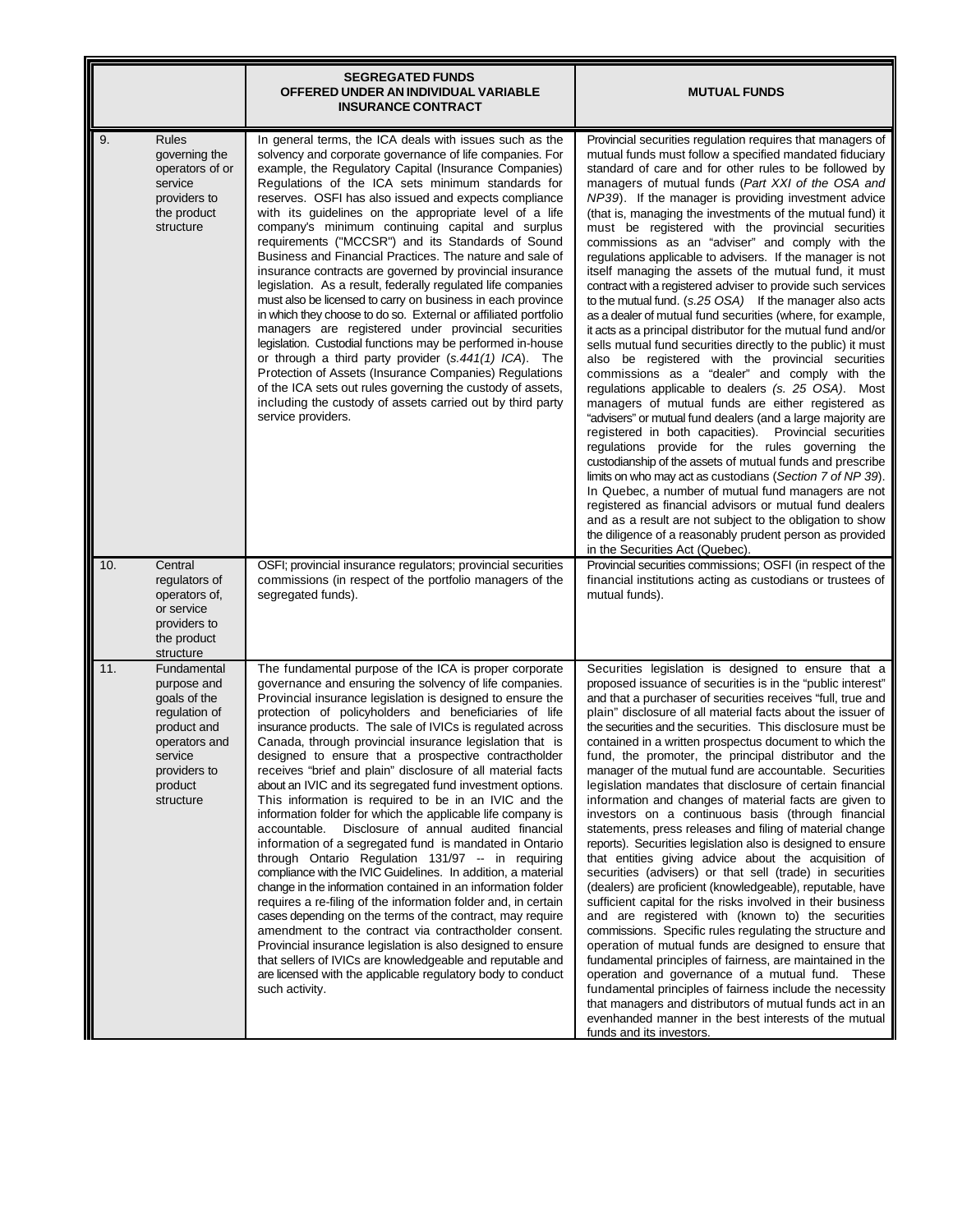|                                                                                  | <b>SEGREGATED FUNDS</b><br>OFFERED UNDER AN INDIVIDUAL VARIABLE<br><b>INSURANCE CONTRACT</b>                                                                                                                                                                                                                                                                                                                                                                                                                                                                                                                                                                                                                                                                                                                                                                                                                                                                                                                                                | <b>MUTUAL FUNDS</b>                                                                                                                                                                                                                                                                                                                                                                                                                                                                                                                                                                                                                                                                                                                                                                                                                                                                                                                                                                                                                                                                                                                                                                                                                                                                                                                          |
|----------------------------------------------------------------------------------|---------------------------------------------------------------------------------------------------------------------------------------------------------------------------------------------------------------------------------------------------------------------------------------------------------------------------------------------------------------------------------------------------------------------------------------------------------------------------------------------------------------------------------------------------------------------------------------------------------------------------------------------------------------------------------------------------------------------------------------------------------------------------------------------------------------------------------------------------------------------------------------------------------------------------------------------------------------------------------------------------------------------------------------------|----------------------------------------------------------------------------------------------------------------------------------------------------------------------------------------------------------------------------------------------------------------------------------------------------------------------------------------------------------------------------------------------------------------------------------------------------------------------------------------------------------------------------------------------------------------------------------------------------------------------------------------------------------------------------------------------------------------------------------------------------------------------------------------------------------------------------------------------------------------------------------------------------------------------------------------------------------------------------------------------------------------------------------------------------------------------------------------------------------------------------------------------------------------------------------------------------------------------------------------------------------------------------------------------------------------------------------------------|
| 12.<br>Role of self-<br>regulatory<br>organizations<br>and trade<br>associations | CLHIA, an industry trade association, acts as the initial<br>reviewer of all IVICs, disclosure documents and policy<br>forms. Once those contracts meet with CLHIA approval,<br>they are then filed with the various provincial insurance<br>regulators for approval. The CLHIA also promulgates its<br>Consumer Code of Ethics and various guidelines to be<br>followed by life companies on a wide variety of subjects<br>including privacy of information, advertising and criteria for<br>assessing the suitability of agents. CLHIA also operates a<br>nationwide policyholder information and complaint hot line.<br>See item #51 for more detail. CAIFA, an industry trade<br>association, provides agents with continuing education<br>programs including one dealing specifically with IVICs. In<br>western Canada and in Quebec, insurance councils (being<br>self-regulatory organizations acting under delegated<br>authority from the provincial insurance regulators) have the<br>authority to licence and discipline agents. | IFIC is the industry trade association -- managers of 97%<br>(by assets) of mutual funds are members of IFIC. Its role<br>is to set voluntary standards of conduct for the industry,<br>better serve investor education and act as a lobby group<br>for regulatory changes favourable to the industry (in<br>securities regulation, corporate legislation and income tax<br>legislation). IFIC members also include distributors<br>(dealers) of, and service providers to, mutual funds. An<br>affiliate of IFIC is a course provider -- offering standard<br>courses for salespersons and officers and directors of<br>mutual fund dealers. The IDA is the recognized SRO for<br>the broker-dealers; these firms sell mutual funds, along<br>with carrying on their other activities. The IDA also<br>performs a trade association function for its members.<br>The proposed MFDA will be the SRO for mutual fund<br>dealers (firms that sell only mutual funds). Both the IDA<br>and the MFDA will regulate the distribution side of the<br>mutual fund industry, under the supervision of the<br>provincial securities commissions. In Quebec, with Bill<br>188, the Financial Services Bureau, concurrently with the<br>CVMQ, will be responsible for the application of some of<br>the rules concerning mutual fund dealers.           |
| Operators of and<br>Service Providers to<br><b>Product Structure:</b>            |                                                                                                                                                                                                                                                                                                                                                                                                                                                                                                                                                                                                                                                                                                                                                                                                                                                                                                                                                                                                                                             |                                                                                                                                                                                                                                                                                                                                                                                                                                                                                                                                                                                                                                                                                                                                                                                                                                                                                                                                                                                                                                                                                                                                                                                                                                                                                                                                              |
| 13.<br>Independence<br>required?                                                 | The ICA prescribes a minimum number of directors for life<br>companies and otherwise deals with their corporate<br>governance. At least one-third of directors must not be<br>affiliated with the life company. The ICA also limits the<br>number of employee-directors and prohibits insurance<br>agents and brokers from being directors (s. 167, 168 and<br>171 ICA). In addition, the ICA requires that conduct review<br>and audit committees of boards of life companies be<br>established, the majority of whom must be unaffiliated. The<br>ICA defines affiliation (s.171). An appointed actuary for<br>each life company must review and report to the board and,<br>in certain circumstances, to OSFI, actuarial and other policy<br>liabilities in accordance with generally accepted actuarial<br>practices, with such changes as may be determined by<br>OSFI (s.365-369 ICA).                                                                                                                                                | No requirement for independence for trustees/board of<br>directors of mutual fund (other than under corporate<br>legislation for mutual fund corporations) -- no requirement<br>that a board of directors of a manager of a mutual fund<br>have independent directors. NP 39 requires each mutual<br>fund to appoint a custodian for its assets -- a custodian of<br>a fund is a separate body corporate from the manager of<br>the fund, although it need not be a non-affiliated entity.                                                                                                                                                                                                                                                                                                                                                                                                                                                                                                                                                                                                                                                                                                                                                                                                                                                   |
| 14.<br>Capital<br>requirements                                                   | Federally-incorporated life companies must have at least<br>\$10 million of capital upon incorporation. The average<br>capital of life companies issuing IVICs is \$617 million. Life<br>companies are required to maintain adequate capital and<br>adequate and appropriate forms of liquidity (s. 515 ICA).<br>According to OSFI, the average MCCSR for the industry<br>was 236% at December 31, 1997. The required regulatory<br>capital is a ratio of 100%. A life company's appointed<br>actuary must certify on an annual basis that the life<br>company meets the capital adequacy requirements and<br>exceeds the MCCSR. A life company bears the ultimate<br>responsibility for its liabilities under an IVIC.                                                                                                                                                                                                                                                                                                                     | Capital required for managers of mutual funds registered<br>as "advisers" or "dealers"; minimum net free capital<br>requirements for advisers - amount deductible under<br>requisite insurance/bonding plus \$5,000 [BC \$25,000];<br>and for mutual fund dealers - amount deductible under<br>requisite insurance/bonding plus \$25,000 (ss. 107 and<br>108 of the Regulation under the OSA) [BC \$75,000 if<br>dealer holds client funds or securities]. Entities eligible to<br>act as custodians for mutual funds must be either<br>Canadian chartered banks, registered provincial trust<br>companies with shareholders equity of at least \$10 million<br>or wholly owned subsidiaries of such entities having<br>shareholders equity of \$10 million (s. 7 of NP39). Other<br>than a requirement to have at least \$150,000 of seed<br>capital or \$500,000 of invested money (through a best<br>efforts offering) (section 3 NP39) no requirements for<br>minimum level of assets for mutual funds. In Quebec, a<br>financial adviser must have working capital at least equal<br>to \$25,000 and the deductible required under section 209<br>of the Regulation.<br>A mutual fund dealer in Quebec, with a restricted practice<br>must have net free capital of \$50,000 and the deductible<br>under section 208 of the Regulation. |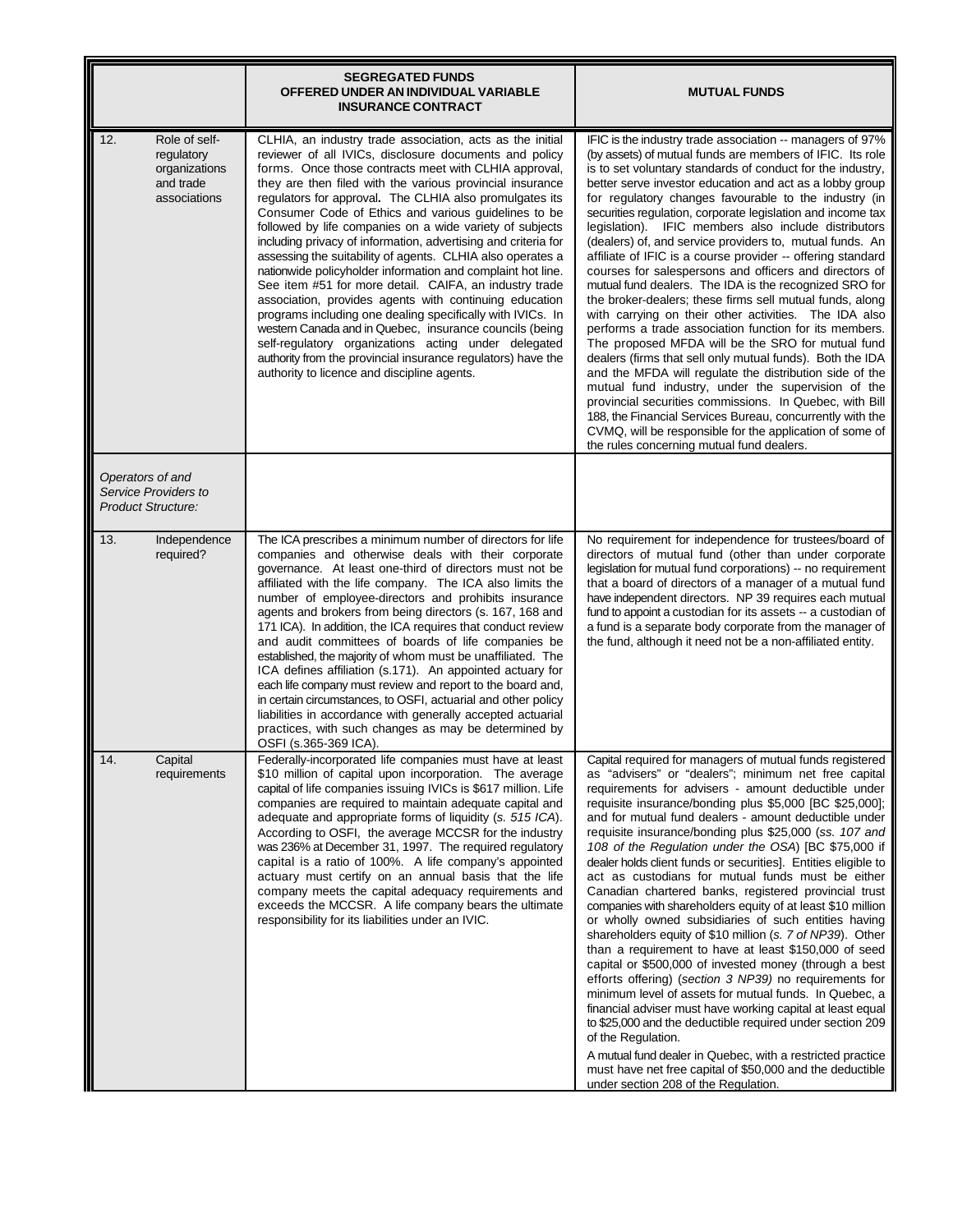|     |                                     | <b>SEGREGATED FUNDS</b><br>OFFERED UNDER AN INDIVIDUAL VARIABLE<br><b>INSURANCE CONTRACT</b>                                                                                                                                                                                                                                                                                                                                                                                                                                                                                                                                                                                                                                                                                                                                                                                                                                                                                                                                                                                                                                                                                                                                                                                                                                                                                                                                                                                                                                                                                                                                                                                                                                               | <b>MUTUAL FUNDS</b>                                                                                                                                                                                                                                                                                                                                                                                                                                                                                                                                                                                                                                                                                                                                                                                                                                                                                                               |
|-----|-------------------------------------|--------------------------------------------------------------------------------------------------------------------------------------------------------------------------------------------------------------------------------------------------------------------------------------------------------------------------------------------------------------------------------------------------------------------------------------------------------------------------------------------------------------------------------------------------------------------------------------------------------------------------------------------------------------------------------------------------------------------------------------------------------------------------------------------------------------------------------------------------------------------------------------------------------------------------------------------------------------------------------------------------------------------------------------------------------------------------------------------------------------------------------------------------------------------------------------------------------------------------------------------------------------------------------------------------------------------------------------------------------------------------------------------------------------------------------------------------------------------------------------------------------------------------------------------------------------------------------------------------------------------------------------------------------------------------------------------------------------------------------------------|-----------------------------------------------------------------------------------------------------------------------------------------------------------------------------------------------------------------------------------------------------------------------------------------------------------------------------------------------------------------------------------------------------------------------------------------------------------------------------------------------------------------------------------------------------------------------------------------------------------------------------------------------------------------------------------------------------------------------------------------------------------------------------------------------------------------------------------------------------------------------------------------------------------------------------------|
| 15. | Proficiency<br>requirements         | Directors and officers of life companies must meet the<br>standard of care imposed by s.166 of the ICA. Often, life<br>companies have subsidiary investment advisers, whose<br>officers and directors are regulated under provincial<br>securities legislation and must meet that legislation's<br>proficiency requirements. Life insurance agents are<br>required to pass examinations prior to becoming licensed.<br>In certain provinces, there are two tiers of license each<br>requiring the passing of an examination. In addition, many<br>provinces are introducing<br>continuing<br>education<br>requirements for agents.                                                                                                                                                                                                                                                                                                                                                                                                                                                                                                                                                                                                                                                                                                                                                                                                                                                                                                                                                                                                                                                                                                         | Managers of mutual funds must follow the standard of<br>care for managers set by securities regulations (s. 116 of<br>OSA) and the standards set by common law. Managers of<br>mutual funds who are providing investment management<br>services or entities that act as portfolio advisers must be<br>registered as advisers -- provincial securities legislation<br>requires certain proficiency (both required courses and<br>experience) of officers and directors of those entities.<br>Managers of mutual funds that act as principal distributors<br>and, as such, are registered as mutual fund dealers --<br>provincial securities legislation requires certain proficiency<br>(courses offered by IFIC are acceptable) of officers and<br>salespersons of those entities.                                                                                                                                                |
| 16. | Other<br>qualifying<br>requirements | Life companies are required to file annual audited and<br>quarterly unaudited returns and submit to annual audits by<br>OSFI. In addition, life companies are required to be<br>licensed in all provinces in which they wish to carry on<br>business. They are therefore subject to the regulation of<br>the applicable provincial life insurance regulators with<br>respect to the conduct of their activities in a province.                                                                                                                                                                                                                                                                                                                                                                                                                                                                                                                                                                                                                                                                                                                                                                                                                                                                                                                                                                                                                                                                                                                                                                                                                                                                                                             | Specific requirements (proficiency, capital, insurance<br>bonding etc.) for managers of mutual funds that are<br>registered as advisers or dealers (see below) -- and those<br>entities must be registered with provincial securities<br>commissions. All mutual funds must have a separate<br>Canadian custodian to hold assets of the mutual fund --<br>Canadian chartered bank or trust company or a subsidiary<br>of either, with capital of \$10 million. (s. 7.03 of NP 39).<br>Trustees of mutual funds in Ontario must either be a<br>registered trust company or the manager of the mutual<br>fund (approved by the OSC) (s. $213(2)(3)$ of the Loan and<br>Trust Corporations Act (Ontario) and Approval dated<br>January 4, 1997 of the OSC).                                                                                                                                                                          |
| 17. | Codes of<br>conduct                 | Life companies must establish a conduct review committee<br>charged with ensuring management establishes procedures<br>to deal with related party transactions. This committee<br>must review those procedures and the practices of the life<br>company to ensure that any related party transactions that<br>may have a material effect on the life company are identified<br>(s.204 (3) ICA). The audit committee of a board has<br>statutorily mandated duties, including ensuring that<br>management implement appropriate internal control<br>procedures (s. 203 ICA). The OSFI Guidelines on<br>Standards of Sound Business and Financial Practices also<br>apply. CLHIA members must adhere to CLHIA guidelines<br>concerning issues such as proper advertising and sales<br>promotion, rights to privacy and agent remuneration.<br>Adherence to the Consumer Code of Ethics is a condition<br>of membership in the CLHIA. In Ontario, life companies<br>must also adhere to a statutory duty of care to: screen new<br>agents for suitability, monitor agents for regulatory<br>compliance, and report unsuitable agents to the appropriate<br>regulator for disciplinary action. Life insurance agents are<br>also subject to association standards, such as the CAIFA<br>Code of Ethics. Most life companies have adopted internal<br>codes dealing with personal investment trading by<br>employees in investment/treasury divisions. Many of such<br>personnel are chartered financial analysts, and accordingly,<br>are subject to the code of ethics and standards developed<br>by AIMR. Codes of conduct adopted in response to<br>statutory requirements and industry standards generally<br>exceed minimum requirements. | Managers of mutual funds must follow legislated<br>mandated standard of care (s. 116 of OSA) and the<br>common law of fiduciaries. Managers of mutual funds<br>registered as advisers or dealers must adopt procedures<br>for dealing with clients and for ensuring fairness in<br>allocation of investment opportunities. Advisers generally<br>adhere to the AIMR code of ethics and standards.<br>Manager members of IFIC must adopt a Code of Conduct<br>promulgated by IFIC on personal trading by employees of<br>manager member firms by December 31, 1998.<br>Securities regulation does not regulate trustees -- trustees<br>are governed by the common law of trustees and by<br>provincial and federal trust legislation.<br>Individual<br>declarations of trust for mutual funds generally also<br>prescribe (via contract) codes of conduct for the<br>management of the business and affairs of the mutual<br>fund. |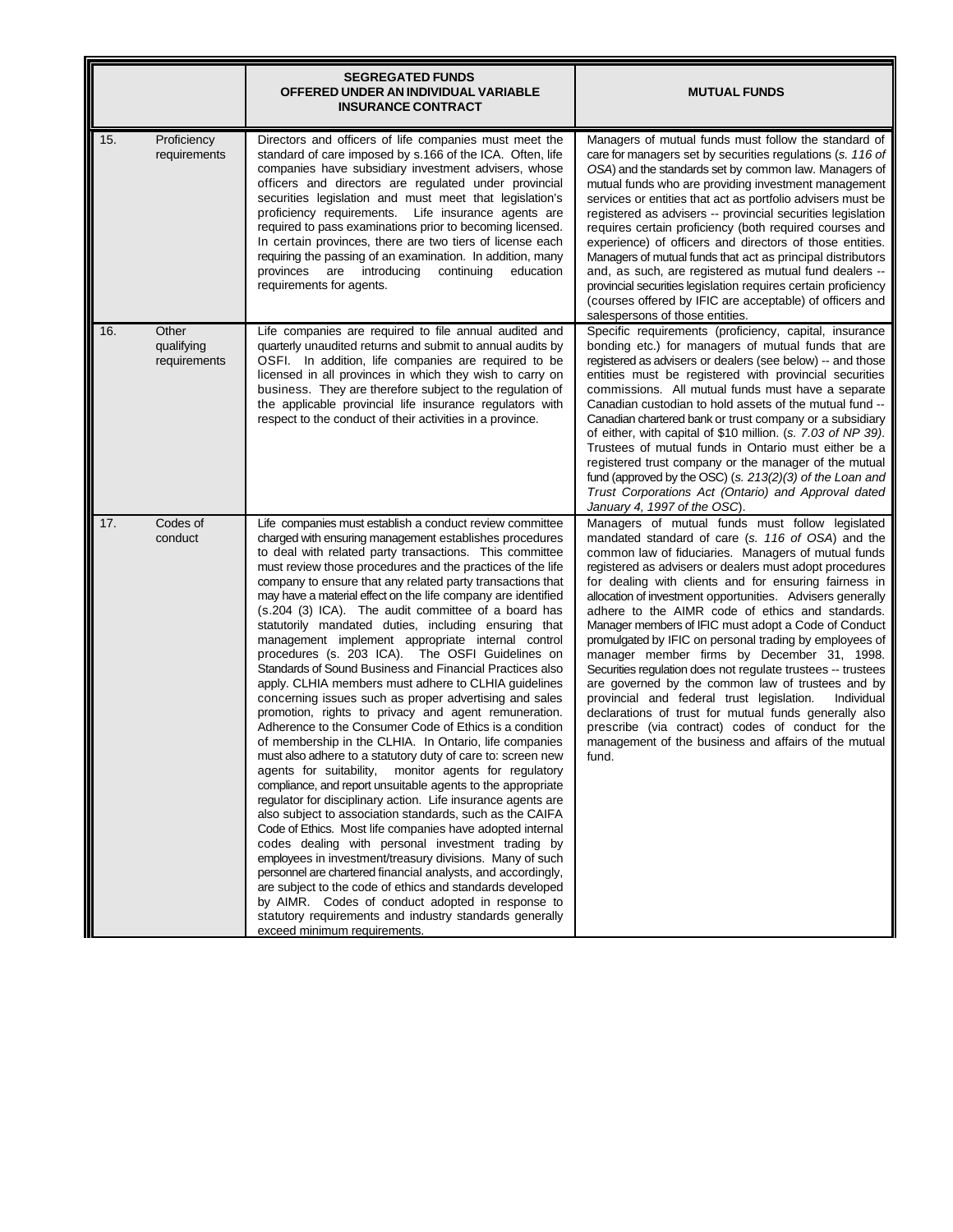|     |                                                                                                  | <b>SEGREGATED FUNDS</b><br>OFFERED UNDER AN INDIVIDUAL VARIABLE<br><b>INSURANCE CONTRACT</b>                                                                                                                                                                                                                                                                                                                                                                                                                                                                                                                                                                                                                                                                                                                                                                                                                                                                                                                                                                                                                                                                                                                                                                                                                                                                                                                                                                                                                                                                                                                                                                                                                                                                                    | <b>MUTUAL FUNDS</b>                                                                                                                                                                                                                                                                                                                                                                                                                                                                                                                                                                                                                                                                                                                                                                                                                                                                                                                                                                                                                                                                                                                                                                                                                                                                                                                                                                                                                                                           |
|-----|--------------------------------------------------------------------------------------------------|---------------------------------------------------------------------------------------------------------------------------------------------------------------------------------------------------------------------------------------------------------------------------------------------------------------------------------------------------------------------------------------------------------------------------------------------------------------------------------------------------------------------------------------------------------------------------------------------------------------------------------------------------------------------------------------------------------------------------------------------------------------------------------------------------------------------------------------------------------------------------------------------------------------------------------------------------------------------------------------------------------------------------------------------------------------------------------------------------------------------------------------------------------------------------------------------------------------------------------------------------------------------------------------------------------------------------------------------------------------------------------------------------------------------------------------------------------------------------------------------------------------------------------------------------------------------------------------------------------------------------------------------------------------------------------------------------------------------------------------------------------------------------------|-------------------------------------------------------------------------------------------------------------------------------------------------------------------------------------------------------------------------------------------------------------------------------------------------------------------------------------------------------------------------------------------------------------------------------------------------------------------------------------------------------------------------------------------------------------------------------------------------------------------------------------------------------------------------------------------------------------------------------------------------------------------------------------------------------------------------------------------------------------------------------------------------------------------------------------------------------------------------------------------------------------------------------------------------------------------------------------------------------------------------------------------------------------------------------------------------------------------------------------------------------------------------------------------------------------------------------------------------------------------------------------------------------------------------------------------------------------------------------|
| 18. | <b>Resources</b>                                                                                 | [See item #14 above for capital requirements]. Directors of<br>a life company are obligated to manage or supervise<br>management of the business of the company. The audit<br>committee of the board of a life company must, among<br>other obligations: (a) ensure that the life company has<br>appropriate internal control procedures, (b) meet with the<br>auditor and appointed actuary of the life company to<br>discuss annual statements and returns, and (c) review<br>investments and transactions that could adversely affect the<br>life company (s. 203(3) ICA). The Minister of Finance has<br>the authority to prevent "unsuitable" individuals from<br>operating a life company upon incorporation and transfer of<br>ownership (s. 27(d) and 420(1)(d) ICA). The federal<br>Superintendent has a similar power where the life<br>company's solvency may be impaired (s. 678.1(4) ICA) --<br>collectively, the "fit and proper" tests. Suitability is defined<br>to include character, competence and experience suitable<br>for involvement in the operation of a life company.                                                                                                                                                                                                                                                                                                                                                                                                                                                                                                                                                                                                                                                                                | If the manager of a mutual fund is registered as a dealer<br>or an adviser, then securities legislation imposes minimum<br>(fidelity) insurance/bonding requirements and financial<br>reporting requirements -- no specific assessment to<br>determine if registrant has the resources (technical or<br>otherwise) to perform advisory or distribution functions.<br>Discretion in the provincial securities commissions to not<br>permit the sale of securities of the mutual fund where its<br>manager or its trustee clearly has limited resources to<br>carry out its contractual obligations to the mutual fund. (s.<br>62 OSA)                                                                                                                                                                                                                                                                                                                                                                                                                                                                                                                                                                                                                                                                                                                                                                                                                                          |
| 19. | Duties of<br>service<br>providers<br>mandated?                                                   | Generally the duties of a service provider are established by<br>contract between the life company and the external service<br>provider. See also the Protection of Assets (Insurance<br>Companies) Regulations of the ICA for custodial<br>requirements.                                                                                                                                                                                                                                                                                                                                                                                                                                                                                                                                                                                                                                                                                                                                                                                                                                                                                                                                                                                                                                                                                                                                                                                                                                                                                                                                                                                                                                                                                                                       | Duties of a manager of a mutual fund established under<br>NP39 and Part XXI of the OSA (including a standard of<br>care). Specific duties, not contrary to these mandated<br>duties, generally established by contract between the<br>mutual fund, its trustee and the manager. Contractual<br>arrangements generally such that a manager is<br>responsible to perform or arrange to be performed all<br>administrative and investment management services<br>required by the mutual fund. Significant number of<br>managers engage third party service providers. Securities<br>regulation provides for rules for the custodianship of the<br>assets of mutual funds (Part 7 of NP 39).                                                                                                                                                                                                                                                                                                                                                                                                                                                                                                                                                                                                                                                                                                                                                                                      |
| 20. | Ability to sub-<br>contract and<br>sub-delegate                                                  | Sub-contracting permitted, subject to the Policy on<br>Outsourcing of Business Functions issued by OSFI (which<br>deals with requirements for written contracts etc.). The life<br>company remains responsible for its liabilities under IVICs.                                                                                                                                                                                                                                                                                                                                                                                                                                                                                                                                                                                                                                                                                                                                                                                                                                                                                                                                                                                                                                                                                                                                                                                                                                                                                                                                                                                                                                                                                                                                 | No restrictions on sub-contracting or sub-delegation,<br>however, if the manager sub-contracts or delegates the<br>investment management to a third party investment<br>manager, that entity must be registered as an adviser.<br>Managers not registered as advisers (or exempt from<br>registration) must delegate the management of the assets<br>of a mutual fund to registered investment advisers. Part<br>7 of NP39 requires mutual fund to consent where<br>custodian wishes to sub-delegate custodial functions to a<br>sub-custodian. However, the custodian remains liable to<br>the mutual fund for all custodianship of its assets.                                                                                                                                                                                                                                                                                                                                                                                                                                                                                                                                                                                                                                                                                                                                                                                                                              |
| 21. | Regulatory<br>oversight of<br>operators of or<br>service<br>providers to<br>product<br>structure | Life companies have a statutory duty to provide federal and<br>provincial insurance regulators with such information as<br>may be required. They must annually prepare and file with<br>OSFI a return of their condition and affairs as at the<br>financial year end, showing assets and liabilities and<br>income and expenditures during that financial year (OSFI<br>54). An Annual Return for Segregated Funds also must be<br>filed (OSFI 85). In addition, life companies are required to<br>file annually with OSFI returns giving extensive information<br>about directors and auditors, along with copies of by-laws.<br>The federal Superintendent must examine each life<br>company at least annually and has the authority to access<br>the life company's records, cash, assets and securities.<br>The federal Superintendent may also require the directors,<br>officers, auditor and appointed actuary of a life company to<br>provide information and explanations regarding its<br>conditions and affairs or any entity in which it has a<br>substantial investment. Provincial insurance regulators<br>oversee IVICs. Seg fund investments may be reviewed to<br>confirm compliance with investment objectives, limitations<br>and restrictions and risks set by the IVIC Guidelines. Life<br>companies must annually certify compliance with the<br>investment, advertising and sales communication<br>requirements of the IVIC Guidelines, via Form 2 of IVIC<br>Guidelines, which must be signed by a senior officer or<br>director. Service providers registered under the provincial<br>securities legislation are subject to CSA supervision. Life<br>insurance agents are subject to supervision and discipline<br>by provincial insurance regulators. | Provincial securities commissions annually renew<br>registration of advisers and dealers. Such entities must<br>annually file financial statements, fees, certificates as to<br>capital and insurance and bonding and descriptions of<br>changes to directors, officers or registered salespersons.<br>Provincial securities regulation gives securities<br>commissions the right to perform compliance inspections<br>of registrants, including mutual fund dealers and advisers.<br>Dealers that are members of the IDA (and those that will<br>be members of the proposed MFDA) must annually renew<br>their membership -- the IDA (and the proposed MFDA)<br>perform annual compliance reviews of members. Annual<br>compliance certificates must be filed with provincial<br>securities commissions by custodians and by distributors<br>of mutual funds (with respect to their compliance with<br>certain specified rules in NP39, mostly relating to<br>transmission of purchase and redemption orders and<br>money). Approval by provincial securities commissions<br>is required before a manager of a mutual fund may be<br>changed, before control of a manager of a mutual fund<br>may be changed and before a custodian may be changed<br>(where manager is also changing) (s. 9.01 NP39). Annual<br>police and investigation checks on members of boards of<br>managers may be conducted as part of the annual<br>prospectus renewal required for mutual funds. |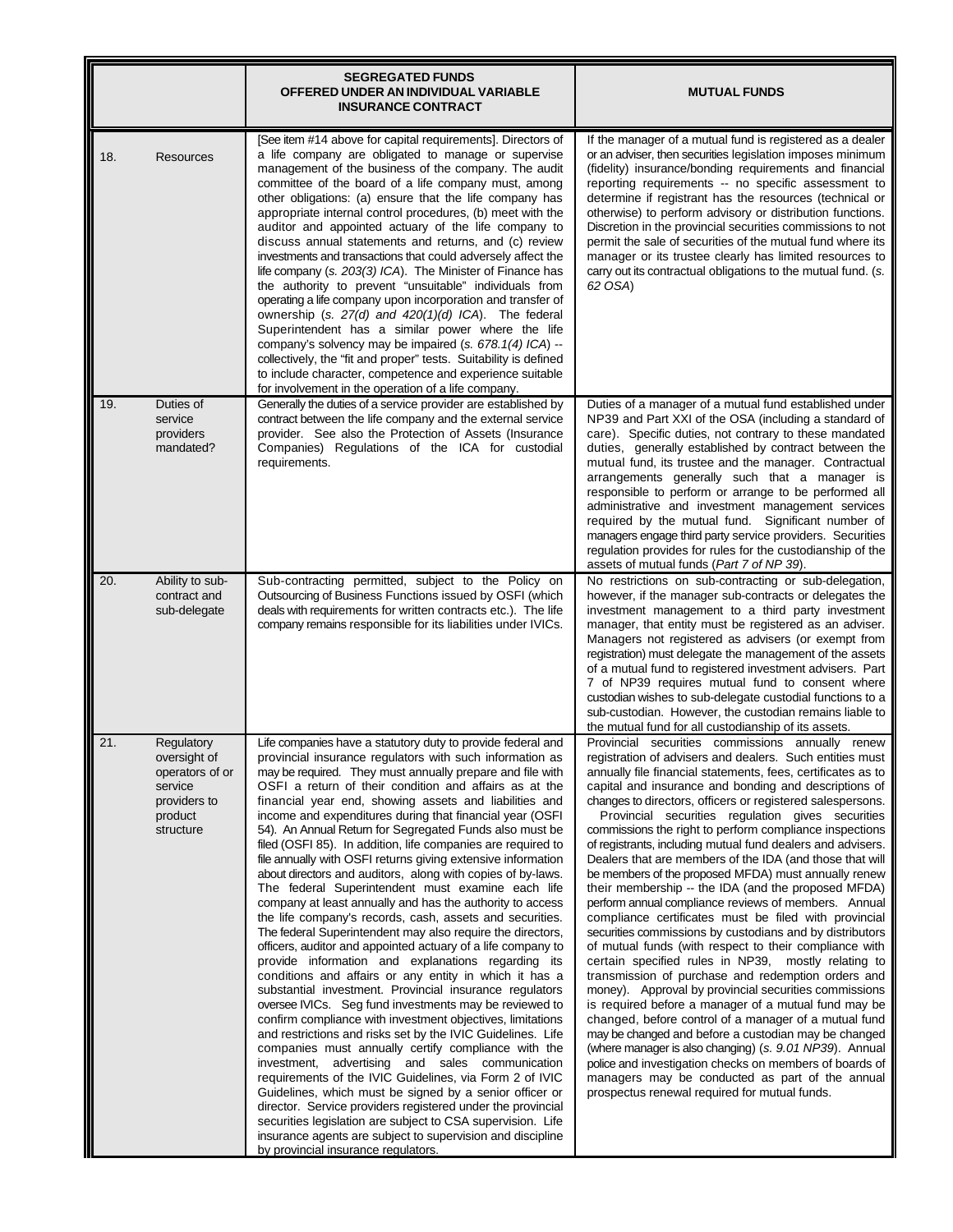|                                                                                                                            | <b>SEGREGATED FUNDS</b><br>OFFERED UNDER AN INDIVIDUAL VARIABLE<br><b>INSURANCE CONTRACT</b>                                                                                                                                                                                                                                                                                                                                                                                                                                                                                                                                                                                                                                                                                                                                                                                                                                                                                                                                                                                                                                                                   | <b>MUTUAL FUNDS</b>                                                                                                                                                                                                                                                                                                                                                                                                                                                                                                                                                                                                                                                                                                                                                                                                                                                                                                                                                                                                                                                                                                                                                                                                                                                                                                                          |
|----------------------------------------------------------------------------------------------------------------------------|----------------------------------------------------------------------------------------------------------------------------------------------------------------------------------------------------------------------------------------------------------------------------------------------------------------------------------------------------------------------------------------------------------------------------------------------------------------------------------------------------------------------------------------------------------------------------------------------------------------------------------------------------------------------------------------------------------------------------------------------------------------------------------------------------------------------------------------------------------------------------------------------------------------------------------------------------------------------------------------------------------------------------------------------------------------------------------------------------------------------------------------------------------------|----------------------------------------------------------------------------------------------------------------------------------------------------------------------------------------------------------------------------------------------------------------------------------------------------------------------------------------------------------------------------------------------------------------------------------------------------------------------------------------------------------------------------------------------------------------------------------------------------------------------------------------------------------------------------------------------------------------------------------------------------------------------------------------------------------------------------------------------------------------------------------------------------------------------------------------------------------------------------------------------------------------------------------------------------------------------------------------------------------------------------------------------------------------------------------------------------------------------------------------------------------------------------------------------------------------------------------------------|
| 22.<br>Regulatory<br>sanctions<br>against<br>operators of or<br>service<br>providers to<br>product<br>structure            | Federal regulatory sanctions include cease and desist<br>orders requiring a life company to cease any action or to<br>take measures necessary to remedy a situation. OSFI is<br>authorized to take temporary control of the assets (including<br>segregated fund assets) of a life company and to manage<br>its affairs where assets are not accounted for, liabilities are<br>not being paid or a practice or state of affairs exists that is<br>materially prejudicial to the contractholders or creditors of<br>the life company. Life companies and their officers and<br>directors may be subject to fines and jail terms, in the case<br>of officers and directors. Provincial regulatory sanctions<br>include revocation or suspension of a life company's<br>license, cease and desist orders and fines levied against a<br>life company and/or its officers and directors. Provincial<br>insurance regulators can refuse to issue a certificate to<br>permit the issuance of new IVICs. Federal and provincial<br>regulators are also authorized to examine and investigate<br>the affairs of life companies at any time (s.440, OIA.; s.674<br>ICA). | In Ontario, the OSC can make various orders if it is "in the<br>public interest" to do so. Such orders include suspending<br>or restricting registration, cease trading an issuer<br>(including a mutual fund) permanently or temporarily,<br>prohibiting the availability of any exemption under the<br>OSA, ordering a review of the practices and procedures<br>of a "market participant", ordering the production or<br>amendment of a prospectus or financial statements<br>(among other documents) or ordering a reprimand of a<br>person or company (s. 127 OSA). In addition to the<br>powers given to the OSC, the OSC can apply to the<br>Ontario Court (General Division) for a declaration that a<br>person has not complied with securities laws. The court<br>is given the power to make orders, in addition to those<br>imposed upon the party by the OSC. The court's powers<br>include the power to rescind transactions, power to require<br>the issuance, cancellation, purchase, exchange,<br>disposition or purchase of or repayment of money paid for<br>securities, power to prohibit voting rights or exercise of<br>other rights, power to appoint directors or officers, power<br>to prohibit a person from acting as a director or officer and<br>the power to order general or punitive damages (s.128)<br>OSA). |
| 23.<br>Any<br>requirements<br>for<br>operators/serv<br>ice providers<br>to put seed<br>money into<br>product<br>structure? | There is no minimum amount mandated for the creation of<br>a segregated fund underlying an IVIC. OSFI approval is<br>required for the return of seed money when deposited by<br>the applicable life company (s.453 ICA).                                                                                                                                                                                                                                                                                                                                                                                                                                                                                                                                                                                                                                                                                                                                                                                                                                                                                                                                       | Before a new mutual fund may be offered to the public,<br>the manager of the mutual fund (or its affiliates) must<br>either invest \$150,000 in the mutual fund, which cannot<br>be redeemed until an additional \$500,000 has been<br>invested or it must arrange for the mutual fund to be sold<br>on a best efforts offering where a minimum of \$500,000<br>must be invested by outside investors. (s. 3.01 NP 39)                                                                                                                                                                                                                                                                                                                                                                                                                                                                                                                                                                                                                                                                                                                                                                                                                                                                                                                       |
| Investment and<br><b>Borrowing Limitations</b><br>(for mutual funds or<br>segregated funds):                               |                                                                                                                                                                                                                                                                                                                                                                                                                                                                                                                                                                                                                                                                                                                                                                                                                                                                                                                                                                                                                                                                                                                                                                |                                                                                                                                                                                                                                                                                                                                                                                                                                                                                                                                                                                                                                                                                                                                                                                                                                                                                                                                                                                                                                                                                                                                                                                                                                                                                                                                              |
| 24.<br>Investment<br>objective /<br>strategies                                                                             | Life companies are required under the IVIC Guidelines (s.<br>10.1(1)) to ensure that an information folder contains an<br>investment policy for each segregated fund briefly<br>addressing each of the following matters: (a) the objective<br>of the segregated fund including the investment style or<br>parameters of the investment portfolio; (b) use of the<br>segregated fund's earnings and (c) disclosure of the<br>principal risks. More detailed description of each<br>segregated fund's investment policy (if one exists) must be<br>available upon request and the information folder must<br>disclose how a contractholder can access this more<br>detailed policy (s. 5.2(3) IVIC Guidelines).                                                                                                                                                                                                                                                                                                                                                                                                                                                 | A mutual fund must have a "fundamental investment<br>objective" that must be described in its prospectus, along<br>with the investment strategies pursuant to which such<br>investment objective will be achieved. The prospectus of<br>a mutual fund must disclose how income of the fund will<br>be distributed and what risks are applicable to an<br>investment in the fund. (s. 2.01 NP39 and Appendix A to<br>NP36)                                                                                                                                                                                                                                                                                                                                                                                                                                                                                                                                                                                                                                                                                                                                                                                                                                                                                                                    |
| 25.<br>Changing<br>investment<br>objective/strat<br>egies                                                                  | A change in the investment objective, including the<br>investment style or parameters of the portfolio, would<br>constitute a material change of facts described in the<br>information folder and the information folder would be<br>required to be re-filed (s. 2.1(gg), 4.2 IVIC Guidelines).<br>Contractholders rights in this regard determined by<br>contract. Some contracts require that contractholders be<br>notified in advance of a material change in investment<br>policy.                                                                                                                                                                                                                                                                                                                                                                                                                                                                                                                                                                                                                                                                        | A mutual fund cannot change its "fundamental investment<br>objective" without obtaining securityholder approval (via a<br>meeting of securityholders). The prospectus for the<br>mutual fund must also be amended to disclose the<br>prospective change (before a meeting) and the change<br>(after the meeting). Investment strategies followed to<br>achieve a fundamental investment objective may be<br>changed as needed, provided appropriate prospectus<br>disclosure made (via amendments to current prospectus).<br>(s.6.01 NP39)                                                                                                                                                                                                                                                                                                                                                                                                                                                                                                                                                                                                                                                                                                                                                                                                   |
| Eligible<br>26.<br>instruments<br>-- publicly<br>traded,<br>transferable,<br>liquid<br>securities                          | No specific restrictions on investments in publicly traded<br>securities eligible to be made for a segregated fund.<br>Investments must be consistent with investment objectives<br>of the segregated fund as described in its information folder<br>and investment policy statement. No more than 10% of net<br>assets of a segregated fund may be invested in "illiquid<br>assets" as defined in IVIC Guidelines (s. 10.4 IVIC<br>Guidelines).                                                                                                                                                                                                                                                                                                                                                                                                                                                                                                                                                                                                                                                                                                               | No specific restrictions on the investments eligible to be.<br>made by a mutual fund, although they must be consistent<br>with the fundamental investment objective of the fund,<br>which must be described in the prospectus of the mutual<br>fund. No more than 10% of net assets of the mutual fund<br>can be invested in "illiquid" or "restricted" securities, as<br>defined in NP39.                                                                                                                                                                                                                                                                                                                                                                                                                                                                                                                                                                                                                                                                                                                                                                                                                                                                                                                                                   |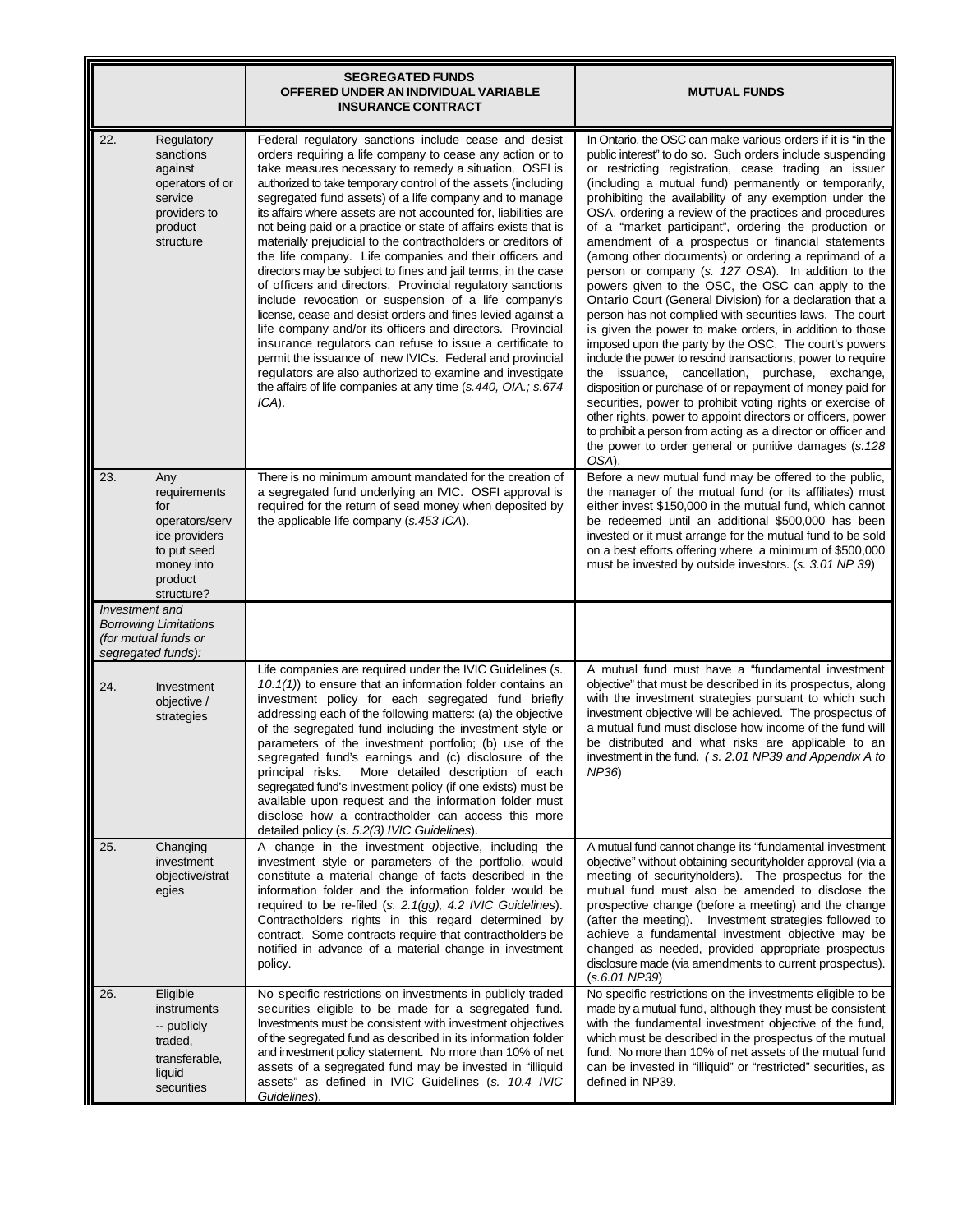|     |                                                                                                                                                      | <b>SEGREGATED FUNDS</b><br>OFFERED UNDER AN INDIVIDUAL VARIABLE<br><b>INSURANCE CONTRACT</b>                                                                                                                                                                                                                                                                                                                                                                                                                                                                                                                                                                                                                                                                                                                                                                                                                                                                                                                                                                                   | <b>MUTUAL FUNDS</b>                                                                                                                                                                                                                                                                                                                                                                                                                                                                                                                                                                                                                                                                                                                                                                                                                                       |
|-----|------------------------------------------------------------------------------------------------------------------------------------------------------|--------------------------------------------------------------------------------------------------------------------------------------------------------------------------------------------------------------------------------------------------------------------------------------------------------------------------------------------------------------------------------------------------------------------------------------------------------------------------------------------------------------------------------------------------------------------------------------------------------------------------------------------------------------------------------------------------------------------------------------------------------------------------------------------------------------------------------------------------------------------------------------------------------------------------------------------------------------------------------------------------------------------------------------------------------------------------------|-----------------------------------------------------------------------------------------------------------------------------------------------------------------------------------------------------------------------------------------------------------------------------------------------------------------------------------------------------------------------------------------------------------------------------------------------------------------------------------------------------------------------------------------------------------------------------------------------------------------------------------------------------------------------------------------------------------------------------------------------------------------------------------------------------------------------------------------------------------|
| 27. | Eligible<br>Investments<br>--money<br>market<br>instruments                                                                                          | If the segregated fund is a money market fund, it is<br>restricted to investing in money market instruments with a<br>term of less than 13 months (25 months for government<br>securities) and is subject to other specified restrictions<br>(s.2.1 IVIC Guidelines). Other segregated funds have no<br>restrictions in investing in money market instruments<br>(provided consistent with investment policy)                                                                                                                                                                                                                                                                                                                                                                                                                                                                                                                                                                                                                                                                  | If the mutual fund is a money market fund, it is restricted<br>to investing in money market instruments with term to<br>maturity of less than 13 months (25 months for<br>government securities) and is subject to other specified<br>restrictions, including that the fund's average term to<br>maturity must not exceed 180 days. (s. 16 NP39). Other<br>mutual funds have no restrictions in investing in money<br>market instruments (provided consistent with investment<br>objectives)                                                                                                                                                                                                                                                                                                                                                              |
| 28. | Eligible<br>Investments<br>--other<br>investment<br>vehicles (that<br>is, other<br>segregated<br>funds or<br>mutual funds<br>or closed end<br>funds) | If the segregated fund is to invest in other segregated funds<br>or mutual funds, there must be adequate disclosure of this<br>practice in the information folder. Principal fund must<br>calculate its unit market value. It must also disclose fees of<br>both the principal and secondary funds in the information<br>folder. Fees cannot be duplicated where the secondary<br>fund is controlled by the life insurance company or<br>upstream company that controls the principal fund. Where<br>the principal fund invests more than 20% of its net assets<br>in a secondary fund, it must disclose the assets held by the<br>secondary fund and the secondary fund must follow the<br>investment policy of the principal fund.                                                                                                                                                                                                                                                                                                                                           | A mutual fund may invest only in other mutual funds<br>qualified for sale in Canada or where an investment in a<br>mutual fund is the only way for the Canadian mutual fund<br>to invest in another country. The mutual fund must ensure<br>no conflicts of interest or duplication of management fees<br>arise due to the investment in another mutual fund. An<br>investment of more than 10% of net assets of a mutual<br>fund in another mutual fund requires regulatory approval.<br>(s. 2.04(I) NP39) Regulatory approval on specified<br>conditions granted to fund of funds structures where the<br>top fund's percentage investments in a specified<br>underlying fund or funds is fixed -- a so-called passive<br>fund on fund investment. Disclosure in the mutual fund's<br>prospectus of any proposed mutual fund investment is<br>required. |
| 29. | Eligible<br>Investments<br>--derivatives                                                                                                             | Segregated funds may invest in derivatives as permitted by<br>the IVIC Guidelines. (s. 10.2 IVIC Guidelines).                                                                                                                                                                                                                                                                                                                                                                                                                                                                                                                                                                                                                                                                                                                                                                                                                                                                                                                                                                  | Mutual funds may invest only in "permitted derivatives" as<br>permitted under NP39. Rules in NP39 designed to limit<br>leverage, counterparty exposure, market risk. See further<br>item 34.                                                                                                                                                                                                                                                                                                                                                                                                                                                                                                                                                                                                                                                              |
| 30. | Eligible<br>Investments<br>--bank<br>deposits or<br>other liquid<br>assets                                                                           | No specific restrictions on bank deposits or other liquid<br>investments, other than the investments must be consistent<br>with the investment policies of the segregated fund.                                                                                                                                                                                                                                                                                                                                                                                                                                                                                                                                                                                                                                                                                                                                                                                                                                                                                                | No specific restrictions on bank deposits or other liquid<br>investments, other than the investments must be<br>consistent with the investment objectives of the mutual<br>fund.                                                                                                                                                                                                                                                                                                                                                                                                                                                                                                                                                                                                                                                                          |
|     | 31. Eligible Investments<br>--other financial<br>instruments                                                                                         | Segregated funds may invest in real estate, subject to<br>investment restrictions and disclosure requirements<br>contained in the IVIC Guidelines (s. 5.3, $10.1(2)(e)$ , $10.5$ ,<br>Form 1, item 13(b) IVIC Guidelines).<br>Real estate<br>investment requirements of the IVIC Guidelines similar to<br>those contained in former OSC Policy 11.5. Segregated<br>funds may also invest in mortgages, subject to investment<br>restrictions and disclosure requirements $(s. 10.1(2)(d),$<br>10.6, Form 1 item 13(a) IVIC Guidelines). Mortgage<br>investment requirements of the IVIC Guidelines similar to<br>NP29, with the principal exception that investment in<br>commercial mortgages by segregated funds is not as<br>restricted. Life companies are major participants in the<br>commercial mortgage market both for their general funds<br>account and for segregated funds. While the IVIC<br>Guidelines contain no specific restrictions on investing in<br>commodities or precious metals, currently, no segregated<br>funds currently invest in such products. | Mutual funds may not invest in real estate. Conventional<br>mutual funds are restricted from investing more than 10%<br>of net assets in "permitted mortgages" (NP29 provides<br>special rules for mortgage mutual funds). Conventional<br>mutual funds may not invest in commodities -- special<br>rules for commodity pools (OSC Policy 11.4). Some<br>precious metal mutual funds have been permitted by<br>securities regulators (mutual funds prohibited from<br>investing in gold, silver or other precious metals, without<br>regulatory approval) (s. 2.04 $(1)(c)$ , $(d)$ , $(e)$ , $(j)$ NP39).                                                                                                                                                                                                                                                |
| 32. | Investment<br>limitations<br>-- on publicly<br>traded,<br>transferable,<br>liquid<br>securities                                                      | The sum of the segregated fund's exposure to any one<br>corporate entity may not exceed 10% of the value of the<br>segregated fund (includes debt and equity exposures) (s.<br>10.1 (2) (a) IVIC Guidelines). May not invest in more than<br>10% of class of securities of one corporate issuer (other<br>than Canadian government securities) (s. 10.1(2)(b) IVIC<br>Guidelines). May not invest more than 10% of assets in<br>illiquid securities (s. 10.4 IVIC Guidelines).                                                                                                                                                                                                                                                                                                                                                                                                                                                                                                                                                                                                 | Mutual funds may not invest more than 10% of net assets<br>in securities of any one issuer (other than Canadian or US<br>government securities) and may not invest more than 10%<br>of net assets in illiquid/restricted securities. (s.2.04(1)(a)<br>and (f) and s. 2.05(2) NP 39).                                                                                                                                                                                                                                                                                                                                                                                                                                                                                                                                                                      |
| 33. | Investment<br>limitations<br>--on voting<br>rights                                                                                                   | Segregated funds may not invest in issuers in order to<br>exercise control or management $(s. 10.1(2)(c)$ IVIC<br>Guidelines). As the assets of each segregated fund are<br>held in the name of the life company, the insider reporting<br>and takeover bid rules of provincial securities regulation<br>applies. See Item #32 above for investment limitations.                                                                                                                                                                                                                                                                                                                                                                                                                                                                                                                                                                                                                                                                                                               | Mutual funds may not invest in issuer where mutual fund<br>would hold more than 10% of any class of securities of<br>issuer (s. $2.04(1)(b)$ NP 39). Securities legislation<br>restricts a group of mutual funds under common<br>management from investing/holding (collectively) more<br>than 20% of the voting securities of an issuer. (s.<br>$111(2)(b)$ OSA). Mutual funds may not invest for the<br>purposes of control or management. (s. $2.04(1)(q)$ NP39)                                                                                                                                                                                                                                                                                                                                                                                       |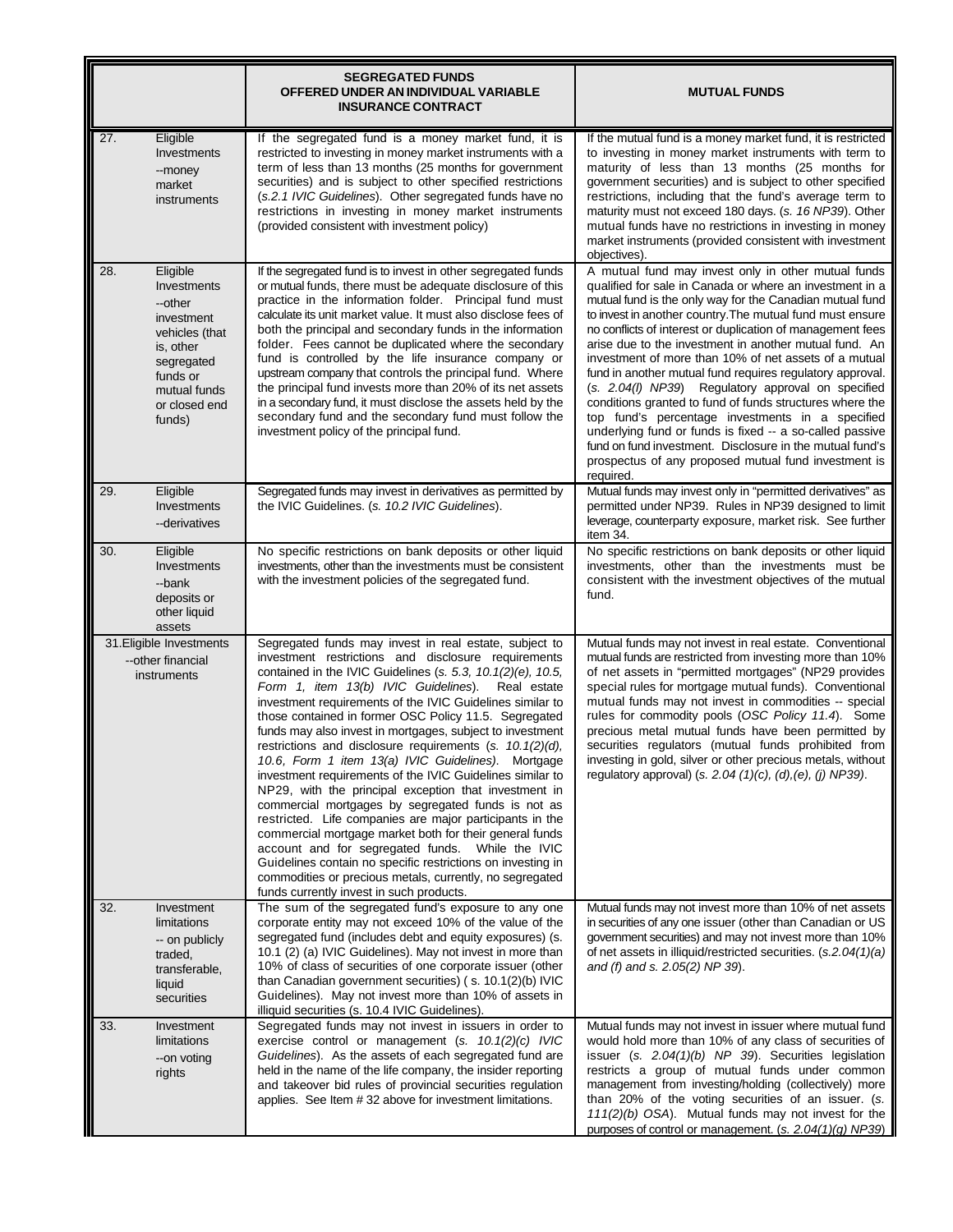|     |                                                                                                 | <b>SEGREGATED FUNDS</b><br>OFFERED UNDER AN INDIVIDUAL VARIABLE<br><b>INSURANCE CONTRACT</b>                                                                                                                                                                                                                                                                                                                                                                                                                                                                                                                                                                                                                                                                                                                                                                                                                                                                                                                                                                                                                                                                                                                                                                                                                                                                                                                                                         | <b>MUTUAL FUNDS</b>                                                                                                                                                                                                                                                                                                                                                                                                                                                                                                                                                                                                                                                                                                                                                                                                                                                                                        |
|-----|-------------------------------------------------------------------------------------------------|------------------------------------------------------------------------------------------------------------------------------------------------------------------------------------------------------------------------------------------------------------------------------------------------------------------------------------------------------------------------------------------------------------------------------------------------------------------------------------------------------------------------------------------------------------------------------------------------------------------------------------------------------------------------------------------------------------------------------------------------------------------------------------------------------------------------------------------------------------------------------------------------------------------------------------------------------------------------------------------------------------------------------------------------------------------------------------------------------------------------------------------------------------------------------------------------------------------------------------------------------------------------------------------------------------------------------------------------------------------------------------------------------------------------------------------------------|------------------------------------------------------------------------------------------------------------------------------------------------------------------------------------------------------------------------------------------------------------------------------------------------------------------------------------------------------------------------------------------------------------------------------------------------------------------------------------------------------------------------------------------------------------------------------------------------------------------------------------------------------------------------------------------------------------------------------------------------------------------------------------------------------------------------------------------------------------------------------------------------------------|
| 34. | Investment<br>limitations<br>--on<br>derivatives                                                | S.10.2 of the IVIC Guidelines sets out rules for use of<br>derivatives by segregated funds. Derivatives in an<br>unleveraged portfolio may be used to hedge, generate<br>income (by sale of covered calls) or for replication of an<br>index. In a unleveraged portfolio, the notional amount of<br>derivatives cannot exceed 100% of the value of the net<br>assets of the fund, subject to a short-term 2% variance for<br>foreign exchange. Special rules apply where derivatives are<br>utilized in a leveraged portfolio. (s. 10.2, Form 1 Item 13(c)<br>IVIC Guidelines). In a leveraged portfolio, the net assets of<br>the segregated fund per trading strategy cannot exceed<br>20%. Each trading strategy must be isolated in limited<br>liability secondary funds. A life company must perform risk<br>management studies to ensure that trading strategies are<br>independent and have a low correlation of each other.                                                                                                                                                                                                                                                                                                                                                                                                                                                                                                                  | Mutual funds may<br>purchase and sell "permitted<br>derivatives" only as specified in NP39.<br>The rules<br>contained in NP39 are designed to ensure that mutual<br>funds are not leveraged. Under section 2.07 of NP39,<br>mutual funds may use permitted derivatives for hedging<br>purposes, may purchase or sell over- the-counter<br>derivatives, futures, options on futures, clearing<br>corporation options and debt-like derivatives in<br>enumerated circumstances and must have cash cover<br>equal to the exposure under the derivative instrument.<br>Credit risk is limited through exposure to satisfactory<br>counterparties and market risk is limited through<br>restrictions on exposure to any one issuer. A mutual fund<br>may only purchase and sell derivatives if its portfolio<br>adviser meets the proficiency requirements to purchase<br>and sell such derivative instruments. |
| 35. | Other<br>limitations                                                                            | Investment in illiquid securities may not exceed 10% (s. 10.4<br>IVIC Guidelines); investments in mortgages and real estate<br>subject to specific requirements (s. 10.5 and 10.6 IVIC<br>Guidelines); may not purchase securities for the purpose of<br>exercising control or management of issuer $(s.10.1(2)(c)$<br><b>IVIC Guidelines).</b>                                                                                                                                                                                                                                                                                                                                                                                                                                                                                                                                                                                                                                                                                                                                                                                                                                                                                                                                                                                                                                                                                                      | Investment in illiquid/restricted securities may not exceed<br>10% of net assets (s.2.04(1)(f) and s. 2.05 (2) NP 39);<br>investments in "permitted mortgages" may not exceed<br>10% of net assets (s. 2.04(1)(e) NP 39); may not<br>purchase securities for the purpose of exercising control<br>or management of the issuer $(s.2.04(1)(g)$ NP 39); may<br>not invest more than 10% of assets in gold or gold<br>certificates (s. $2.04(1)(h)$ NP 39); may not invest in real<br>estate, commodities, derivatives, other than "permitted<br>derivatives" (ss $2.04(1)(c)$ , (i), (j) NP 39).                                                                                                                                                                                                                                                                                                             |
| 36. | Borrowing and<br>Lending<br>Limitations                                                         | A life company shall not on behalf of a segregated fund<br>pledge, mortgage or hypothecate its assets, except: in the<br>course of an acquisition or a renewal of a pledge, mortgage<br>or hypothec or as a temporary measure to accommodate<br>requests for full or partial withdrawal of benefits under an<br>IVIC. All borrowings not to exceed 5% of net assets<br>(s.10.7(1) IVIC Guidelines). If the segregated fund is a real<br>estate fund it may borrow up to 75% of the market value of<br>the real property, provided its total indebtedness, including<br>real estate mortgages, does not exceed 50% of total assets<br>of the segregated fund (s. 10.7 (2) IVIC Guidelines). A life<br>company may not provide a guarantee on behalf of a real<br>estate segregated fund, except one related to the mortgage<br>indebtedness on real property (s. 10.7(3) IVIC Guidelines).<br>The sum of the segregated fund's exposure to any one<br>corporate entity may not exceed 10% of the value of the<br>fund (including equity and debt exposures) $(s.10.1(2)(a)$<br>IVIC Guidelines). Lending of securities held in segregated<br>funds is permitted, however federal life companies must<br>comply with OSFI Securities Lending Guideline B-4 which<br>sets out prudential considerations relating to securities<br>lending. Prior OSFI approval is required each time that a<br>segregated fund creates a security interest. (s.470 ICA) | A mutual fund may borrow money as a temporary<br>measure only for accommodation of redemptions to a<br>maximum of 5% of assets. Certain exceptions are<br>provided for mortgage mutual funds under NP29. To the<br>extent the borrowing is permitted, the mutual fund may<br>pledge assets (s. 2.05(1) of NP 39). A mutual fund may<br>not lend assets (securities or otherwise) (s. 2.05(7) of NP<br>39). A mutual fund may engage in certain specified<br>repurchase agreements (provided regulatory approval<br>obtained) generally on conditions that it acquires an asset<br>equal to 102% of the price paid, on terms that requires<br>the mutual fund to resell the asset at a specified time at a<br>specified price.                                                                                                                                                                              |
| 37. | Regulatory<br>oversight $-$<br>compliance<br>with<br>investment<br>limitations/rest<br>rictions | Provincial insurance regulators have the power to perform<br>a compliance review as part of annual information folder<br>review of IVICs. A senior officer of a life company must file<br>on any re-filing (annual or material change) a specified<br>Form 2 certifying that each segregated fund has<br>comprehensive written internal procedures outlining how<br>investment and lending policies will be implemented and<br>monitored, and all relevant exposures (such as fluctuations<br>in interest rates, foreign exchange rates and market values;<br>limits on lending; quality standards for investments and<br>loans; limits to industries and geographic regions and limits<br>for derivatives) will be addressed; and to ensure procedures<br>are established for compliance with advertisement and<br>sales communication requirements of the IVIC Guidelines.<br>Life companies must also have procedures in place to<br>monitor compliance with such policies. (Form 2 - IVIC<br>Guidelines). Federal life companies must file an Annual<br>Return for Segregated Funds - OSFI 85, which is the<br>statement of assets and liabilities and income and<br>expenditures for the segregated funds of a life company.                                                                                                                                                                                                                    | Provincial securities commissions may perform a<br>compliance review as part of the annual prospectus review<br>of a mutual fund. This review entails a review of financial<br>statements to ensure the fund's portfolio largely conforms<br>with the fundamental investment objective of the mutual<br>fund and that the fund has complied with NP39<br>investment restrictions and practices. Commission staff<br>have the authority to perform inspections on those<br>managers registered as advisers to ensure management<br>of mutual funds in accordance with fundamental<br>investment objective and rules applicable to mutual funds.                                                                                                                                                                                                                                                             |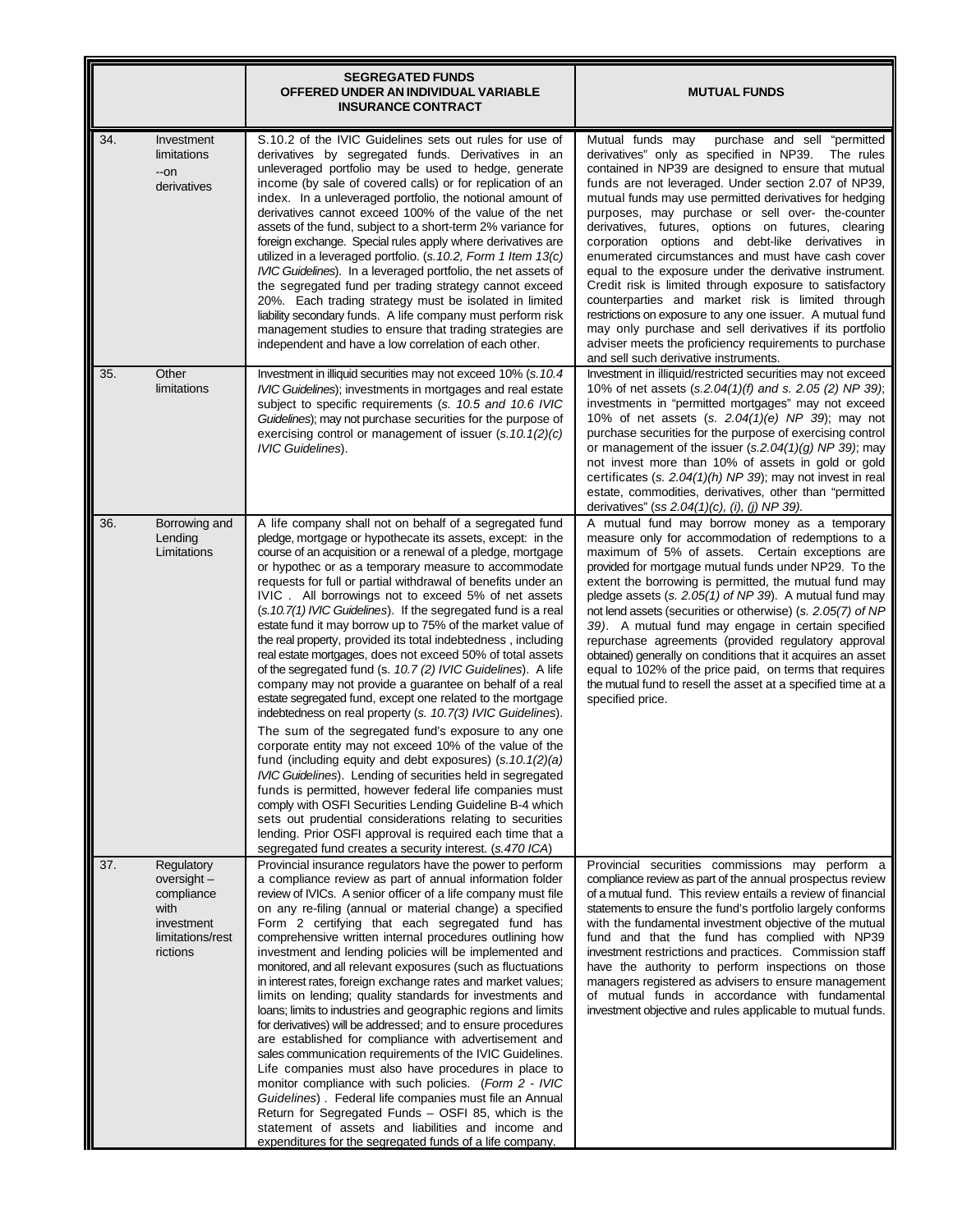|                                                                                                                                                                        | <b>SEGREGATED FUNDS</b><br>OFFERED UNDER AN INDIVIDUAL VARIABLE<br><b>INSURANCE CONTRACT</b>                                                                                                                                                                                                                                                                                                                                                                                                                                                                                                                                                                                                                                     | <b>MUTUAL FUNDS</b>                                                                                                                                                                                                                                                                                                                                                                                                                                                                                                                                                                                                                                                                                                                                                                                                                                                                                                                                                                |
|------------------------------------------------------------------------------------------------------------------------------------------------------------------------|----------------------------------------------------------------------------------------------------------------------------------------------------------------------------------------------------------------------------------------------------------------------------------------------------------------------------------------------------------------------------------------------------------------------------------------------------------------------------------------------------------------------------------------------------------------------------------------------------------------------------------------------------------------------------------------------------------------------------------|------------------------------------------------------------------------------------------------------------------------------------------------------------------------------------------------------------------------------------------------------------------------------------------------------------------------------------------------------------------------------------------------------------------------------------------------------------------------------------------------------------------------------------------------------------------------------------------------------------------------------------------------------------------------------------------------------------------------------------------------------------------------------------------------------------------------------------------------------------------------------------------------------------------------------------------------------------------------------------|
| Conflicts of Interest:                                                                                                                                                 |                                                                                                                                                                                                                                                                                                                                                                                                                                                                                                                                                                                                                                                                                                                                  |                                                                                                                                                                                                                                                                                                                                                                                                                                                                                                                                                                                                                                                                                                                                                                                                                                                                                                                                                                                    |
| General<br>38.<br>standards<br>concerning<br>conflicts of<br>interest                                                                                                  | Related party transactions of federal life companies subject<br>to the self-dealing provisions of the ICA. In particular,<br>transactions with related parties are prohibited, except as<br>specifically permitted under the ICA.<br>Permitted<br>transactions must be on terms and conditions that are at<br>least as favourable to the life company, as market terms<br>and conditions would be (Part XI, ICA).                                                                                                                                                                                                                                                                                                                | Because of the imbalance of power and information that<br>exists between unitholders of a mutual fund and the fund's<br>management, neither the disclosure-based rules generally<br>applicable to other public issuers nor the licensing system<br>that applies to intermediaries and advisers has been<br>deemed sufficient on its own to protect unitholders.<br>Securities legislation subjects mutual funds to both<br>regimes (ie. disclosure and specific restrictions) and<br>attaches additional safeguards modelled on the self-<br>dealing restrictions applicable to federally regulated<br>financial institutions. These additional provisions are<br>aimed at preserving unitholders' interests from self-<br>dealing transactions affecting the funds' portfolio. The<br>regime relies on a number of restrictions and prohibitions<br>against trades with, through or in the securities of certain<br>defined related parties. (Part XXI OSA and Part 4 of<br>NP39) |
| Soft dollar<br>39.<br>transactions<br>[that is,<br>directed<br>commissions<br>on portfolio<br>transactions<br>towards the<br>acquisition of<br>products or<br>services | specific<br>No<br>requirements concerning<br>soft<br>dollar<br>transactions.                                                                                                                                                                                                                                                                                                                                                                                                                                                                                                                                                                                                                                                     | Restricted to goods and services which are for the benefit<br>of securityholders of mutual fund (ie. investment decision<br>making services) -- full disclosure required in prospectus.<br>(OSC Policy No. 1.9)                                                                                                                                                                                                                                                                                                                                                                                                                                                                                                                                                                                                                                                                                                                                                                    |
| 40.<br>Purchase by<br>product<br>structure of<br>underwritten<br>securities<br>(related<br>underwriter to<br>operators of<br>product<br>structure)                     | See item #38 for the applicable self-dealing rules. No<br>specific rules regarding related party underwritings.                                                                                                                                                                                                                                                                                                                                                                                                                                                                                                                                                                                                                  | Mutual fund may not buy underwritten securities from an<br>underwriting syndicate in which the manager participates<br>or an associate or affiliate of the manager participates (ie.<br>related dealer to the manager), for a period of 60-days,<br>unless participation is less than 5% of the total<br>underwriting or if the securities underwritten are<br>government securities. (s.4.02 NP39)                                                                                                                                                                                                                                                                                                                                                                                                                                                                                                                                                                                |
| 41.<br>Purchase of<br>securities of<br>operator or<br>related parties<br>of operators of<br>product<br>structure                                                       | Federal life companies prohibited from purchasing own<br>shares or upstream company shares, except in very limited<br>circumstances (s.74, 76.1 ICA). IVIC Guidelines require<br>disclosure of any relationship between the portfolio<br>manager of the segregated fund (if other than the life<br>company) and the methods established to deal with<br>conflicts of interest, if any (Form I, Item 9, IVIC Guidelines).<br>A segregated fund must purchase an investment based on<br>its prevailing market price, or where an investment is<br>purchased other than through normal market facilities,<br>based on what would have been its reasonably negotiated<br>price with an arm's length party (s. 10.8 IVIC Guidelines). | Securities legislation prohibits purchase of securities<br>issued by "substantial securityholder" (20% shareholder)<br>of manager, mutual fund or principal distributor or issued<br>by issuer in which officer or director of manager, mutual<br>fund or principal distributor or issued by issuer in which<br>officer or director of manager, mutual fund or distribution<br>company or substantial securityholder thereof has a<br>"significant interest" (10% holding) (s. 111 of OSA)                                                                                                                                                                                                                                                                                                                                                                                                                                                                                         |
| 42.<br>Principal<br>transactions<br>with affiliates                                                                                                                    | See item # 38 for the applicable self-dealing rules. No<br>specific rules regarding principal trades with related parties.<br>IVIC Guidelines require disclosure in the information folder<br>of any material interest of certain persons including<br>affiliates during past three years in certain material<br>transactions (Form 1, Item 10, IVIC Guidelines). A<br>segregated fund must purchase an investment based on its<br>prevailing market price, or where an investment is<br>purchased other than through normal market facilities,<br>based on what would have been its reasonably negotiated<br>price with an arm's length party.                                                                                  | No principal trading permitted between mutual fund and its<br>manager, portfolio adviser, trustee or any officer or<br>director of the mutual fund, its manager, portfolio adviser<br>or trustee or any of their associates or affiliates (that is,<br>mutual fund cannot purchase securities owned as<br>principal by related parties). A portfolio manager may not<br>cause a mutual fund to purchase or sell securities of any<br>issuer from or to the account of a responsible person<br>(portfolio managers, directors and officers and affiliates<br>thereof) any associate of a responsible person or the<br>portfolio manager. (s. 2.05 NP39 and s. 118 OSA).<br>Section 118 of the OSA prohibits so-called "inter-fund<br>trading" -- that is, trades of portfolio securities directly<br>between funds.                                                                                                                                                                 |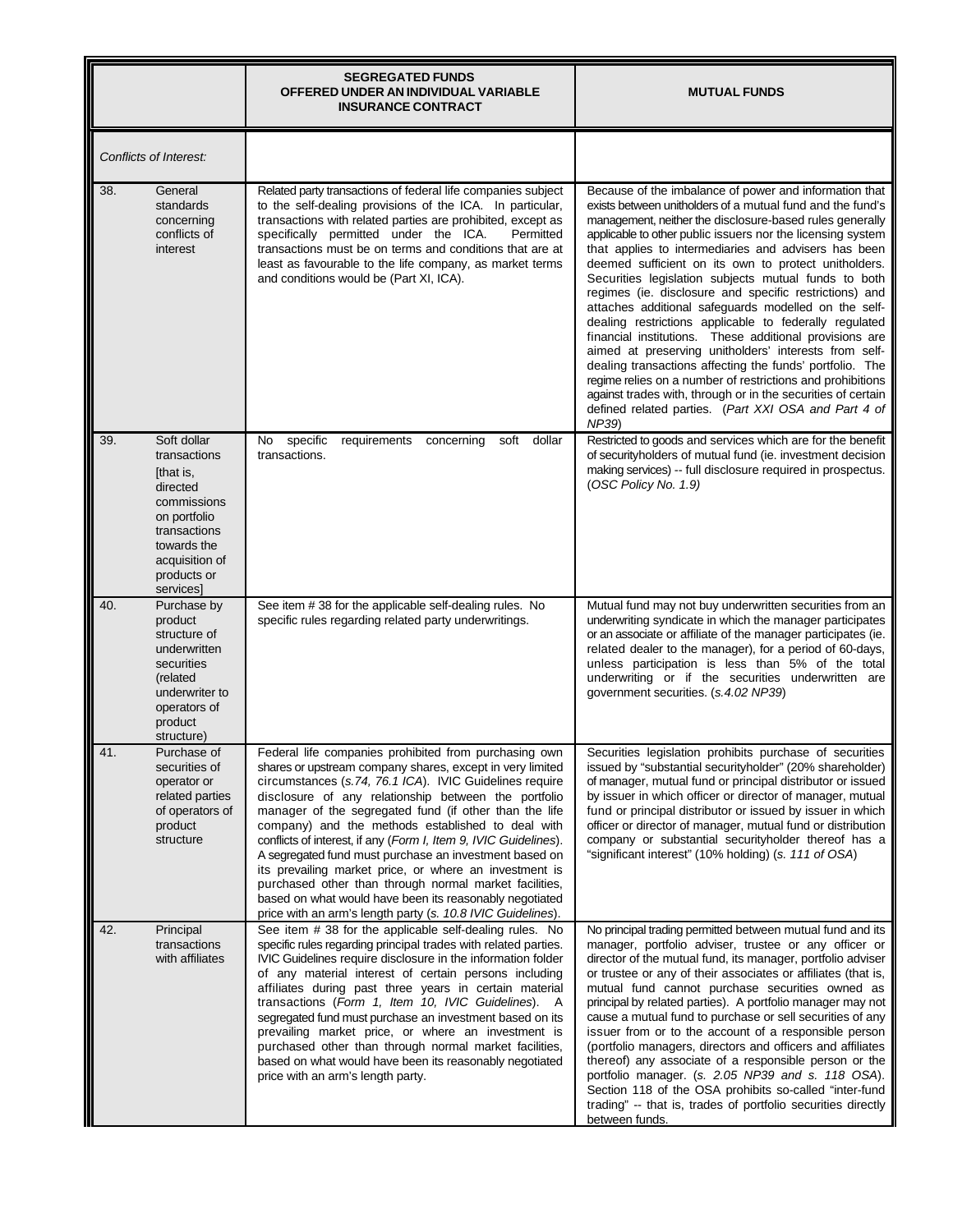|                                                                                            | <b>SEGREGATED FUNDS</b><br>OFFERED UNDER AN INDIVIDUAL VARIABLE<br><b>INSURANCE CONTRACT</b>                                                                                                                                                                                                                                                                                                                                                                                                                                                                                                                                                                                                                                                                                                                                                                                      | <b>MUTUAL FUNDS</b>                                                                                                                                                                                                                                                                                                                                                                                                                                                                                                                                                                                                                                                                                                                                                                                                                                                                                                                                                                                                                                                         |
|--------------------------------------------------------------------------------------------|-----------------------------------------------------------------------------------------------------------------------------------------------------------------------------------------------------------------------------------------------------------------------------------------------------------------------------------------------------------------------------------------------------------------------------------------------------------------------------------------------------------------------------------------------------------------------------------------------------------------------------------------------------------------------------------------------------------------------------------------------------------------------------------------------------------------------------------------------------------------------------------|-----------------------------------------------------------------------------------------------------------------------------------------------------------------------------------------------------------------------------------------------------------------------------------------------------------------------------------------------------------------------------------------------------------------------------------------------------------------------------------------------------------------------------------------------------------------------------------------------------------------------------------------------------------------------------------------------------------------------------------------------------------------------------------------------------------------------------------------------------------------------------------------------------------------------------------------------------------------------------------------------------------------------------------------------------------------------------|
| 43.<br>Borrowing and<br>lending to<br>affiliates                                           | See item #38 for the applicable self-dealing rules. Section<br>526 of the ICA deals with borrowings by life companies<br>from related parties and section 529 of the ICA deals with<br>loans by insurance companies to related parties. Any loans<br>made would be out of a life company's general assets and<br>not out of a segregated fund's assets.                                                                                                                                                                                                                                                                                                                                                                                                                                                                                                                           | Securities legislation prohibits loan by mutual fund to any<br>officer or director of mutual fund, its management<br>company, or distribution company or an associate of any<br>of them, prohibits loans by mutual fund to any individual if<br>the individual or an associate of the individual is a<br>substantial securityholder of the mutual fund, its<br>management company or distribution company, a portfolio<br>manager may not cause the mutual fund to make a loan to<br>a responsible person, an associate of a responsible<br>person or the portfolio manager. (s. 111 OSA)                                                                                                                                                                                                                                                                                                                                                                                                                                                                                   |
| <b>Asset Valuation and</b><br>Pricing:                                                     |                                                                                                                                                                                                                                                                                                                                                                                                                                                                                                                                                                                                                                                                                                                                                                                                                                                                                   |                                                                                                                                                                                                                                                                                                                                                                                                                                                                                                                                                                                                                                                                                                                                                                                                                                                                                                                                                                                                                                                                             |
| 44.<br>Principles for<br>valuation and<br>pricing<br>interests in the<br>product           | Assets of segregated funds are valued at market value<br>generally on each valuation date, which is, in the majority of<br>cases, each day that the TSE is open for business, and<br>which may not be less frequently than monthly $(s.5.1(d))$<br><b>IVIC Guidelines).</b><br>Portfolio transaction and purchases and redemptions must<br>be reflected in the current or next calculation of net asset<br>value. Basis for valuing assets of the segregated fund<br>must be disclosed.<br>No prohibition against backward pricing, but universal<br>practice is that valuations occur at the end of the day or the<br>next valuation day. Specific rules exist for valuing fund<br>assets which are: mortgages (s.10.1(2)(d); 10.6(c)); real<br>estate (s.10.1(2)(e); 10.5(f); Form 1, Item 13(b)); and<br>derivatives $(s.10.2(4)) - all$ references are to IVIC<br>Guidelines. | Net asset value must be determined at least once a week<br>and if mutual fund uses derivatives, must be daily net<br>asset value calculation (most have daily valuations)<br>(s.11.05 NP 39)<br>Portfolio transactions and purchases and redemptions of<br>the mutual fund's securities must be reflected in the next<br>calculation of net asset value (ss 14.01 and 14.02 NP 39)<br>Basis for valuing assets of the fund must be disclosed --<br>rules for valuing restricted securities and permitted<br>derivatives are set out (ss 14.04 and 14.05 NP 39).<br>Generally valuation procedures are established in<br>constating documents of mutual fund (ie. the declaration<br>of trust or articles of incorporation). Securities of mutual<br>fund to be sold and redeemed at net asset value "next<br>determined" (forward pricing) (s. 11.04 NP 39)<br>Securityholder approval required to decrease timing of<br>calculation of net asset value. (Section 11.05 of NP 39)<br>NP 29 sets out specific rules for valuation of mortgages<br>for mortgage mutual funds. |
| 45.<br>Regulation of<br>redemption<br>rights/<br>purchase of<br>interests by<br>purchasers | IVICs set withdrawal rights by contract. All IVICs provide<br>for withdrawal rights as a principal benefit. All IVICs permit<br>redemptions and purchases at current net asset value or at<br>net asset value "next determined" after receipt of order -<br>redemptions permitted with same frequency as valuations,<br>usually daily, some weekly.<br>Life company may reserve right to temporarily suspend<br>withdrawals if markets not trading; and mortgage and real<br>estate seg funds may temporarily suspend full withdrawals<br>if liquidity insufficient to redeem all requests, in which case<br>withdrawals must be "pro rata" $(s.10.5/8)$ and $10.6(5)$ of<br><b>IVIC Guidelines).</b>                                                                                                                                                                             | Central feature of mutual funds is that they are<br>redeemable on demand -- that is, investors have the right<br>to sell their units back to the fund at the then current net<br>asset value of the fund. This redemption feature built into<br>the constating documents of all mutual funds (that is, the<br>declaration of trust or articles of incorporation, as<br>applicable). All mutual funds must permit redemptions<br>and purchases at net asset value "next determined" after<br>receipt of order (in proper form) -- depending on method<br>chosen by mutual fund for calculation of net asset value,<br>redemptions may be daily or weekly - redemption price to<br>be paid to investors within 5 days of calculation of net<br>asset value for the purposes of the redemption. Mutual<br>funds may suspend the right to redeem in certain limited<br>circumstances (generally when primary stock exchange<br>not trading) or with the consent of the securities<br>regulators.<br>(Section 13.04 of NP 39)                                                    |
| Structural requirements<br>for product:                                                    |                                                                                                                                                                                                                                                                                                                                                                                                                                                                                                                                                                                                                                                                                                                                                                                                                                                                                   |                                                                                                                                                                                                                                                                                                                                                                                                                                                                                                                                                                                                                                                                                                                                                                                                                                                                                                                                                                                                                                                                             |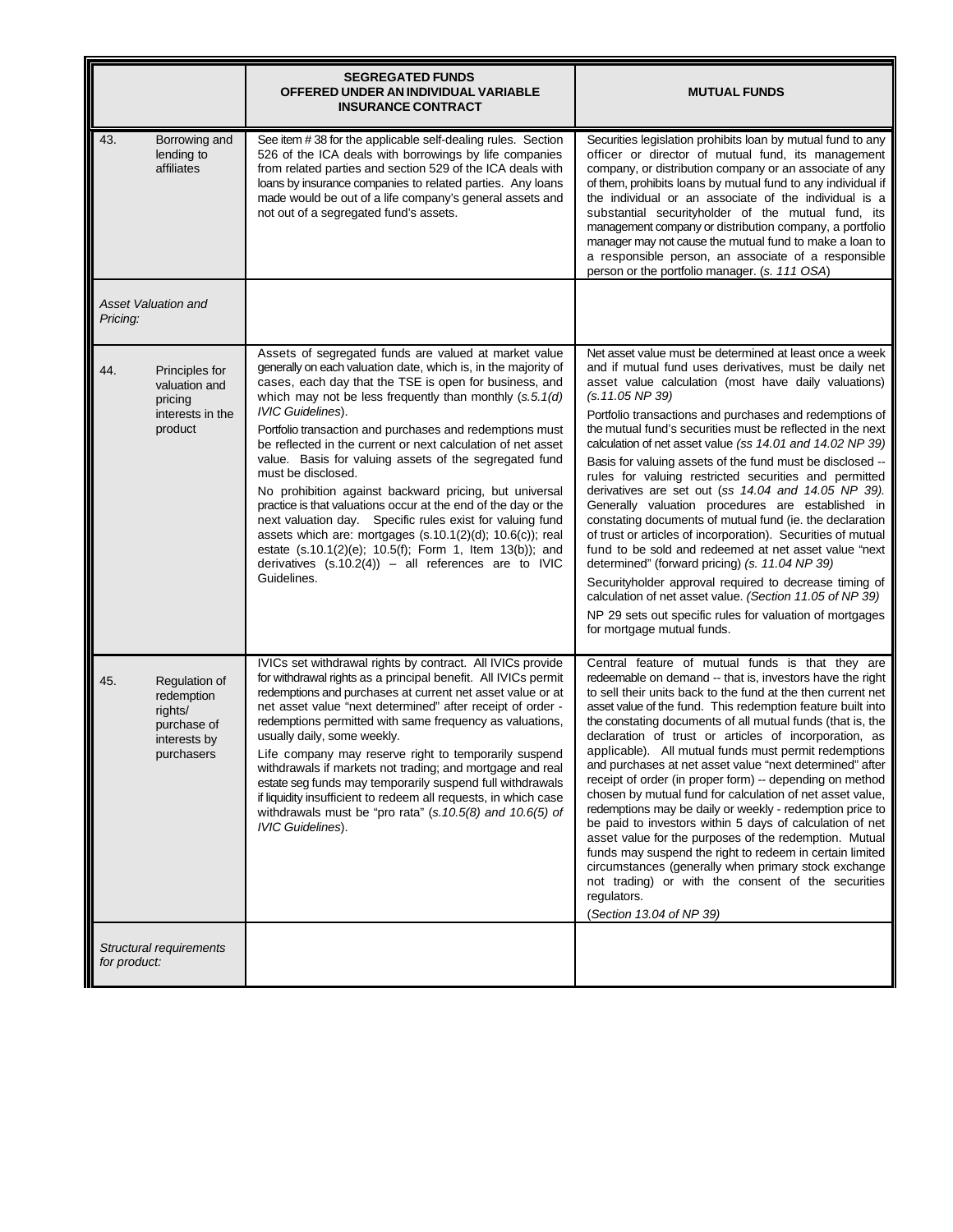|                                                                                   | <b>SEGREGATED FUNDS</b><br>OFFERED UNDER AN INDIVIDUAL VARIABLE<br><b>INSURANCE CONTRACT</b>                                                                                                                                                                                                                                                                                                                                                                                                                                                                                                                                                                                                                                                                                                                                                                                                                                                                                                                                  | <b>MUTUAL FUNDS</b>                                                                                                                                                                                                                                                                                                                                                                                                                                                                                                                                                                                                                                                                                                                                                                                                                                                                                                                                                                                                                                                                                                |
|-----------------------------------------------------------------------------------|-------------------------------------------------------------------------------------------------------------------------------------------------------------------------------------------------------------------------------------------------------------------------------------------------------------------------------------------------------------------------------------------------------------------------------------------------------------------------------------------------------------------------------------------------------------------------------------------------------------------------------------------------------------------------------------------------------------------------------------------------------------------------------------------------------------------------------------------------------------------------------------------------------------------------------------------------------------------------------------------------------------------------------|--------------------------------------------------------------------------------------------------------------------------------------------------------------------------------------------------------------------------------------------------------------------------------------------------------------------------------------------------------------------------------------------------------------------------------------------------------------------------------------------------------------------------------------------------------------------------------------------------------------------------------------------------------------------------------------------------------------------------------------------------------------------------------------------------------------------------------------------------------------------------------------------------------------------------------------------------------------------------------------------------------------------------------------------------------------------------------------------------------------------|
| 46.<br>Where and<br>how must<br>assets of the<br>product<br>structure be<br>held? | A life company must maintain separate accounts and hold<br>segregated funds' assets separately from the general<br>assets of the life company (s. 451 ICA). Segregated fund<br>assets must be held by life company or by custodian or<br>sub-custodian in Canada. Protection of Assets Regulations<br>of the ICA specifies requirements for safeguarding of<br>assets and securities, registration of securities and<br>company bonding and insurance. If the life company<br>contracts with a third party provider for custodianship of<br>assets, the information folder for the segregated funds<br>must identify the service provider and disclose<br>arrangements. (Form 1, Item 5, IVIC Guidelines.) OSFI<br>Draft Guideline on Outsourcing of Business Functions by<br>federally regulated financial institutions mandates<br>development of risk-management outsourcing program to,<br>among other things, (a) identify material arrangements, (b)<br>evaluate service provider and (c) monitor such<br>arrangements. | All assets of a mutual fund must be held by a Canadian<br>custodian. NP39 sets out rules for the custodianship of<br>the assets of the mutual fund (Part 7 of NP39). NP39<br>also deals with the appointment of sub-custodians.                                                                                                                                                                                                                                                                                                                                                                                                                                                                                                                                                                                                                                                                                                                                                                                                                                                                                    |
| 47.<br>Regulation of<br>fees charged<br>to product<br>structure                   | Provincial insurance legislation and IVIC Guidelines do not<br>regulate fees and expenses charged to segregated fund.<br>Expenses charged to seg fund monitored through the<br>annual financial audit of the seg fund.<br>Wrap product<br>(segregated fund investing in underlying mutual fund)<br>requires that management expense ratio of segregated fund<br>include management fees or other administrative charges<br>of both funds. If both funds in wrap product controlled by<br>same or affiliated entities, no duplication of management<br>fees or sales charges is allowed (s.10.3(c) IVIC<br>Guidelines).                                                                                                                                                                                                                                                                                                                                                                                                        | Provincial securities legislation does not regulate the fees<br>and expenses charged to a mutual fund, other than<br>incentive fees (fees based on performance of the mutual<br>fund) -- see section 8.02 of NP39. NI 81-105 Mutual<br>Fund Sales Practices prohibits mutual funds from paying<br>any money or providing any non-monetary benefits or<br>reimbursing any expenses to dealers or sales<br>representatives in connection with the distribution of its<br>securities. Any payments permitted by the NI (for<br>example sales and trailing commissions) must be paid by<br>the manager (or other related entity). Where fund-of-fund<br>structures permitted (via specific discretionary relief) --<br>must be no duplication of management fees $(s. 2.04(1)(k))$<br>NP39). Expenses charged to mutual fund monitored<br>through the annual financial audit of the mutual fund.<br>Specifics of expenses to be charged to a mutual fund<br>established via the declaration of trust or other constating<br>documents. Disclosure of fees and expenses charged to<br>the mutual fund mandated by NP36. |
| Record -<br>48.<br>keeping                                                        | A life company must maintain extensive company records,<br>including corporate accounting records and customer<br>records indicating, among other things, the nature of its<br>liabilities to contractholders of IVICs (s.261(2) ICA). Life<br>companies follow the Generic Record Series Retention<br>Schedule developed by the CLHIA to assist its membership<br>in developing and maintaining records retention schedules.<br>Applicable federal and provincial statutes and regulations<br>specifying limitations and retention periods are identified.<br>In addition, OSFI Guideline E-5 (Retention/Destruction of<br>Records) provides guidelines for retention of records for life<br>companies.                                                                                                                                                                                                                                                                                                                      | Mutual fund trusts are required to maintain a register of<br>unitholders in specified format (NP34).<br>Managers<br>registered as advisers and dealers are required to<br>maintain books and records as are "necessary to record<br>properly its business transactions and financial affairs" --<br>in this regard, specific detailed records are mandated for<br>dealers and advisers (s.113 of the Regulation under the<br>OSA). Record retention is governed by laws of general<br>application (such as tax and general corporate and trust<br>principles). As a practical matter, mutual fund managers<br>keep such records as are necessary for a full and proper<br>financial audit of the mutual fund.                                                                                                                                                                                                                                                                                                                                                                                                      |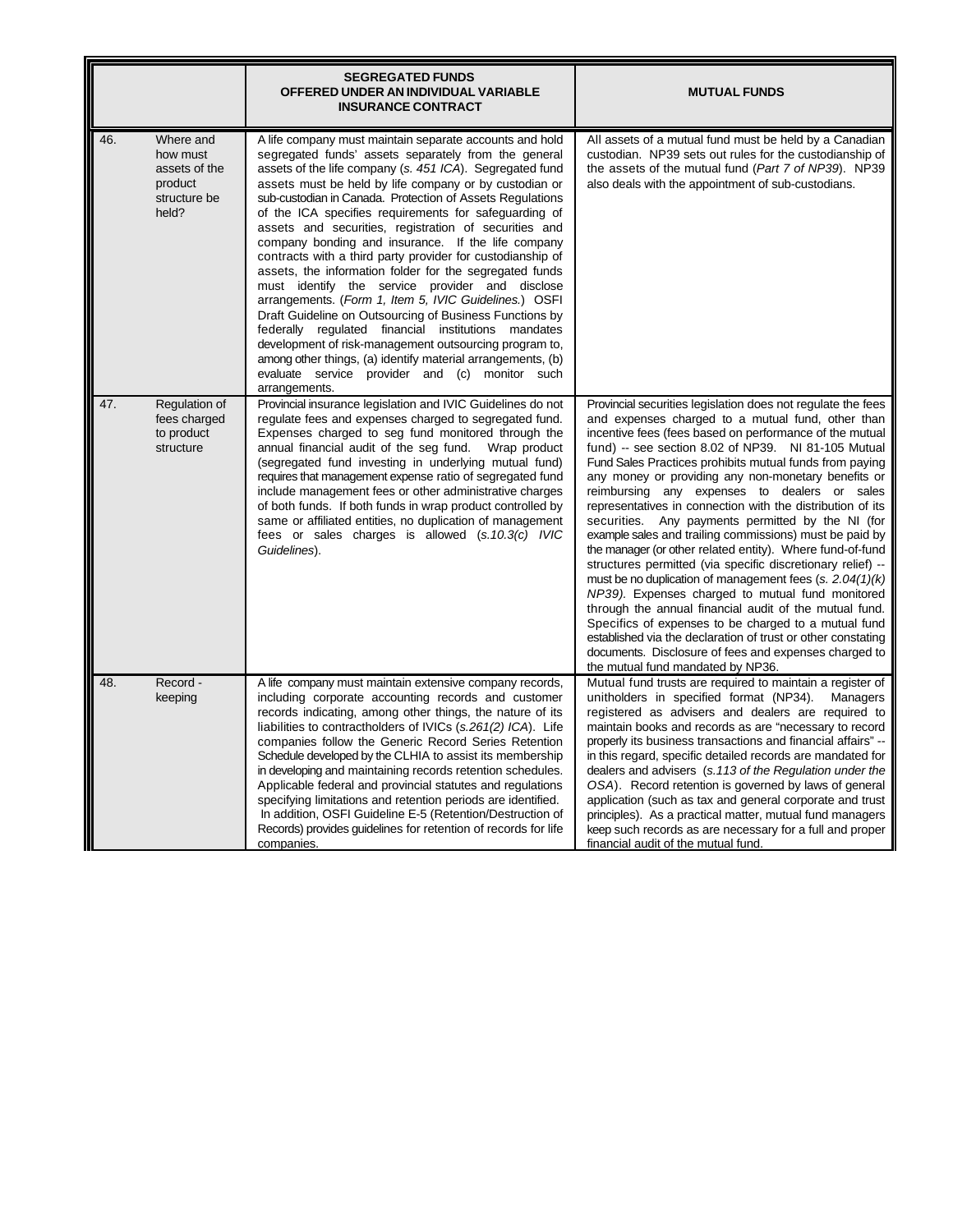|                                                                   | <b>SEGREGATED FUNDS</b><br>OFFERED UNDER AN INDIVIDUAL VARIABLE<br><b>INSURANCE CONTRACT</b>                                                                                                                                                                                                                                                                                                                                                                                                                                                                                                                                                                                                                                                                                                                                                                                                                                                                                                                                                                                                                                                                                                                                                                                                                                                                                                  | <b>MUTUAL FUNDS</b>                                                                                                                                                                                                                                                                                                                                                                                                                                                                                                                                                                                                                                                                                                                                                                                                                                                                                                                                                                                                          |
|-------------------------------------------------------------------|-----------------------------------------------------------------------------------------------------------------------------------------------------------------------------------------------------------------------------------------------------------------------------------------------------------------------------------------------------------------------------------------------------------------------------------------------------------------------------------------------------------------------------------------------------------------------------------------------------------------------------------------------------------------------------------------------------------------------------------------------------------------------------------------------------------------------------------------------------------------------------------------------------------------------------------------------------------------------------------------------------------------------------------------------------------------------------------------------------------------------------------------------------------------------------------------------------------------------------------------------------------------------------------------------------------------------------------------------------------------------------------------------|------------------------------------------------------------------------------------------------------------------------------------------------------------------------------------------------------------------------------------------------------------------------------------------------------------------------------------------------------------------------------------------------------------------------------------------------------------------------------------------------------------------------------------------------------------------------------------------------------------------------------------------------------------------------------------------------------------------------------------------------------------------------------------------------------------------------------------------------------------------------------------------------------------------------------------------------------------------------------------------------------------------------------|
| 49.<br>Privacy and<br>Confidentiality                             | Federal life companies are required to have and maintain<br>certain records (s.261, 267 & 269 ICA). A life company<br>must take reasonable precautions to prevent loss and<br>destruction and falsification of entries, to facilitate detection<br>and correction of inaccuracies and ensure that<br>unauthorized persons do not have access to, or use of,<br>information. Section 489 of ICA authorizes regulations<br>requiring life companies to establish procedures for the<br>collection, retention, use or disclosure of customer<br>information. The CLHIA "Right to Privacy" guidelines were<br>adopted in 1980 and are updated periodically. In 1991, the<br>industry reinforced its commitment to privacy through its<br>Consumer Code of Ethics. Many life companies have their<br>own privacy code. In addition, life companies and their<br>agents are subject to privacy legislation in Quebec. Privacy<br>regulations under the Insurance Acts of Ontario, Alberta<br>and Saskatchewan have been proposed by the authorities.<br>Customer consent is required in British Columbia to<br>communicate personal information about contractholders.<br>Proposed federal privacy legislation (Bill C-54) was<br>recently introduced. Its provisions contain basic minimum<br>standards to protect personal information about<br>contractholders of IVICs and other policyholders. | The Principles of Regulation Re: Activities of Registrants<br>related to Financial Institutions of the CSA prohibit a<br>registrant from disclosing confidential client information to<br>a related financial institution without first obtaining the<br>client's informed written consent to do so. National Policy<br>No. 41 of the CSA gives non-registered security holders<br>the option to object to disclosure of the non-registered<br>holders name and security holdings to the issuer of the<br>Fiduciary duties impose confidentiality<br>securities.<br>requirements on the manager. In addition there are<br>statutory privacy duties imposed in Quebec and Alberta<br>and proposed in Saskatchewan and BC and by the federal<br>government.                                                                                                                                                                                                                                                                    |
| Governance of<br>50.<br>product and/or<br>operators of<br>product | As part of their increased corporate governance<br>responsibilities under the ICA, the board and management<br>of a life company are required to implement and monitor<br>policies to ensure that the financial underpinnings of the life<br>company are sound, its reserves and capital adequate and<br>that the life company is in compliance with all laws,<br>regulations, industry guidelines and internal codes and<br>procedures.<br>A life company is required to monitor the quality of internal<br>controls in place for a segregated fund, ensure that the<br>segregated fund has an investment policy in accordance<br>with the IVIC Guidelines and monitor the management of<br>the fund to ensure compliance with the policy. (s. 7.1 IVIC<br>Guidelines)                                                                                                                                                                                                                                                                                                                                                                                                                                                                                                                                                                                                                       | Securities regulation mandates a standard of care for<br>managers of mutual funds. No specific forms of proper<br>governance for mutual funds or managers of mutual funds<br>are mandated by legislation, although various mechanisms<br>are implemented by various managers in practice and<br>trust law requires some controls. A mutual fund manager<br>must set up internal controls necessary to ensure that it is<br>meeting its standard of care. NP39 requires certain<br>regulatory and securityholder approvals for fundamental<br>changes to a mutual fund (see items 21 and 51).                                                                                                                                                                                                                                                                                                                                                                                                                                 |
| <b>Purchaser Rights:</b>                                          |                                                                                                                                                                                                                                                                                                                                                                                                                                                                                                                                                                                                                                                                                                                                                                                                                                                                                                                                                                                                                                                                                                                                                                                                                                                                                                                                                                                               |                                                                                                                                                                                                                                                                                                                                                                                                                                                                                                                                                                                                                                                                                                                                                                                                                                                                                                                                                                                                                              |
| 51.<br>Principal<br>rights of<br>purchasers                       | Every contractholder has right to: receive disclosure<br>documents prior to signing application (s.6.1 IVIC<br>Guidelines); receive guaranteed benefits at maturity and<br>upon death; receive cash surrender value on demand at all<br>times, other than maturity and death; with respect to fund<br>mergers, receive notification and detailed information,<br>including right to cash-out without fee (s.12.1,2 IVIC<br>Guidelines); with respect to fund discontinuance, receive<br>notification and detailed information, including right to cash-<br>out without fee; designate a beneficiary, including a<br>specified beneficiary in order that contract value be eligible<br>for protection from creditors afforded under provincial<br>insurance legislation (s. 196 OIA); Contractholders have<br>statutory priority in the event the life company becomes<br>insolvent (s. 454 ICA) which is supported by the physical,<br>accounting and title segregation of assets of each<br>segregated fund. Contractholder may sue life company<br>under an IVIC for benefits contracted for in the event<br>segregated funds have insufficient assets to support these<br>benefits (s. 455 ICA). Claims may be satisfied out of the<br>general assets of the life company.                                                                                                                 | Right to redeem at then net asset value on demand; to<br>receive prospectus containing full, true and plain<br>disclosure; to receive annual and semi-annual financial<br>statements concerning the mutual fund (Section 79 of<br>OSA); to vote on certain proposed fundamental changes<br>to the mutual fund - increase management fees (unless a<br>"no-load" fund, when 60-day advance notice of increase<br>required, but no vote required), change of manager,<br>auditors of the mutual fund, change of fundamental<br>investment objective (Section 6.01 of NP 39); to vote at<br>any special meetings called by mutual fund; if a<br>corporation right to vote at annual meetings to elect<br>directors and appoint auditors; rights to rescind or<br>withdraw from an order to acquire securities of a mutual<br>fund (if rescission or withdrawal within 2 days of receipt of<br>confirmation or prospectus) (Section 137 of OSA);<br>statutory rights if misrepresentation in prospectus<br>(Section 130 of OSA). |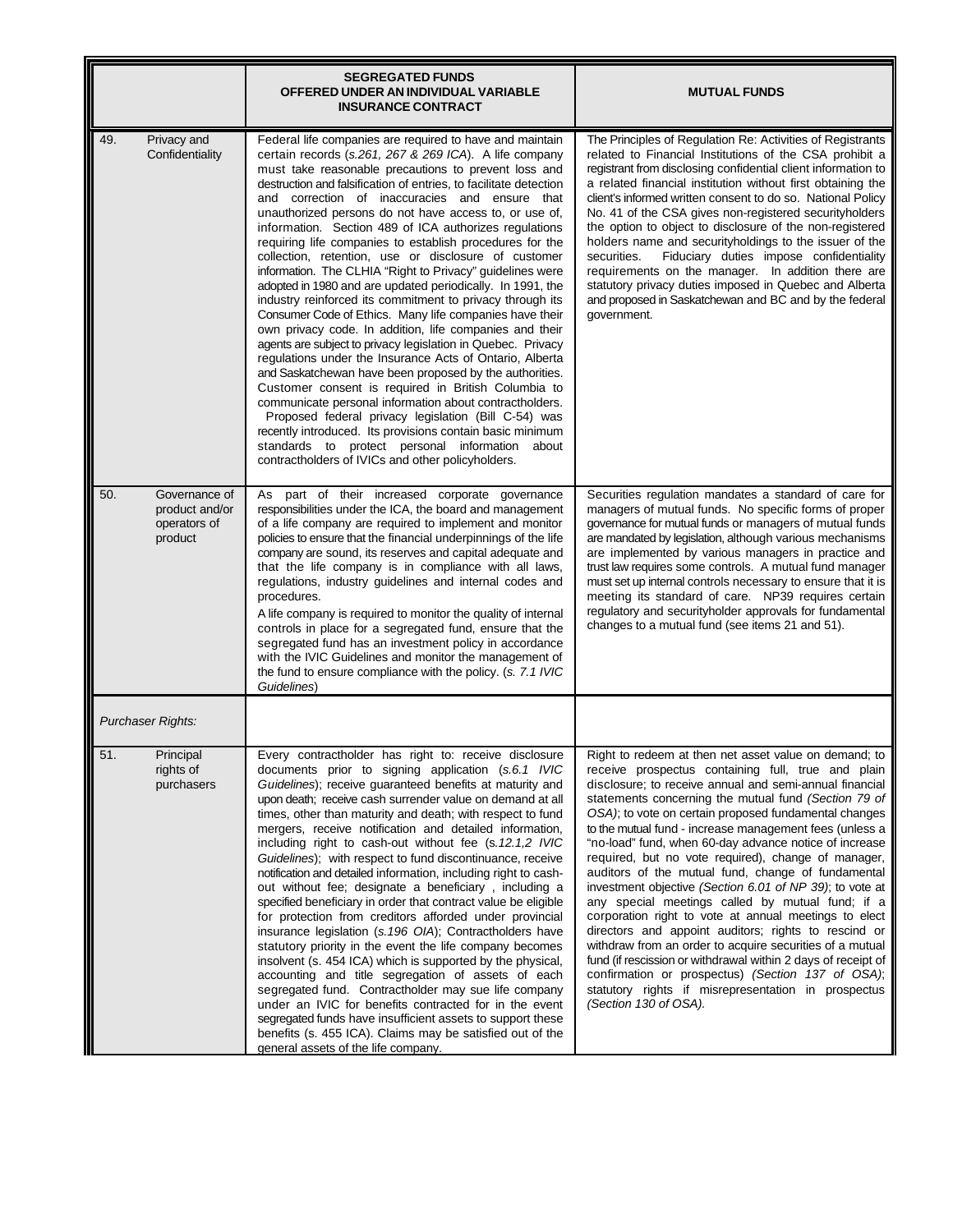|     |                                                             | <b>SEGREGATED FUNDS</b><br>OFFERED UNDER AN INDIVIDUAL VARIABLE<br><b>INSURANCE CONTRACT</b>                                                                                                                                                                                                                                                                                                                                                                                                                                                                                                                                                                                                                                                                     | <b>MUTUAL FUNDS</b>                                                                                                                                                                                                                                                                                                                                                                                                                                                                                                                                                                                                                                                                                                                                                                                                                                                                                                                                                                                                                                                                                                                                                                                                                                                                               |
|-----|-------------------------------------------------------------|------------------------------------------------------------------------------------------------------------------------------------------------------------------------------------------------------------------------------------------------------------------------------------------------------------------------------------------------------------------------------------------------------------------------------------------------------------------------------------------------------------------------------------------------------------------------------------------------------------------------------------------------------------------------------------------------------------------------------------------------------------------|---------------------------------------------------------------------------------------------------------------------------------------------------------------------------------------------------------------------------------------------------------------------------------------------------------------------------------------------------------------------------------------------------------------------------------------------------------------------------------------------------------------------------------------------------------------------------------------------------------------------------------------------------------------------------------------------------------------------------------------------------------------------------------------------------------------------------------------------------------------------------------------------------------------------------------------------------------------------------------------------------------------------------------------------------------------------------------------------------------------------------------------------------------------------------------------------------------------------------------------------------------------------------------------------------|
| 52. | Consumer<br>Inquiries/<br>Complaints                        | Contractholders may contact the CLHIA Consumer<br>Assistance Centre ("CAC") for conflict resolution - if CAC<br>cannot resolve, it forwards the complaint to the president of<br>the applicable life company. If the matter remains<br>unresolved, the contractholder can complain to CLHIA<br>Ombud Service Officers who will negotiate resolution with<br>the complaints officer of the applicable life company (ss.<br>486 and 489 ICA mandates complaints officers). In Ontario,<br>a third level of review is offered by the Financial Services<br>Commission's Insurance Ombudsman Office. In respect<br>of major breaches or policy issues, a final level of review is<br>available with the Ontario Superintendent of Financial<br>Services.             | Securities regulators consider and facilitate investor<br>complaints with mutual fund companies and dealers and<br>advisers. The IDA (and the proposed MFDA) deal with<br>complaints about dealers and salespersons. Securities<br>regulators function to enforce compliance with securities<br>laws and do not ensure economic redress to investors.                                                                                                                                                                                                                                                                                                                                                                                                                                                                                                                                                                                                                                                                                                                                                                                                                                                                                                                                             |
| 53. | Change in<br>operators of<br>investment<br>vehicle          | Regulatory scheme does not provide rights<br>to<br>contractholders to change operators of a segregated fund.<br>In the event of the sale of IVIC's allocated to segregated<br>funds or the sale of all or substantially all of the assets or<br>policies of a life company, the approval of the federal<br>Minister of State for Finance is required (ss.254,257 ICA).<br>Such approval is usually conditioned on notification to<br>affected contractholders and no substantive objection. ICA<br>does not permit transfer of IVIC's from federal to provincial<br>company (s.254(2)(a) ICA). If a life company appoints an<br>independent sub-adviser to manage the segregated fund,<br>the life company will reserve the right to change the sub-<br>adviser. | Regulatory scheme does not give any rights to a<br>security holder to demand a change in manager of a<br>mutual fund - constating documents governing the mutual<br>fund may, via contract, give investors the right to demand<br>that a vote be held to remove the manager; if mutual fund<br>is a corporation - investors under corporate law can<br>requisition a shareholder meeting to consider removing a<br>manager or changing directors -- also shareholders of a<br>corporate mutual fund have the right to nominate directors<br>other than the management slate. Regulatory scheme<br>requires approval of securityholders (via a securityholders'<br>meeting) where the manager proposes to sell its<br>management rights over the fund to another entity (that is,<br>in the event of a change of manager) (Section 6.01 NP<br>39). In addition to securityholder approval, changes in<br>managers or changes in control of managers must also be<br>approved by the securities regulators (Section 9 NP 39).                                                                                                                                                                                                                                                                       |
| 54. | Ability to<br>change<br>auditor of<br>investment<br>vehicle | Comprehensive mandatory procedures exist for the<br>replacement of auditors of a federal life company (the<br>auditor of the life company is generally the auditor of the<br>seg funds of that life company). An auditor can be removed<br>by resolution of the participating policyholders and<br>shareholders of the life company.<br>The federal<br>Superintendent has the power to replace auditors of life<br>companies (s. 340 ICA). A resigning auditor is obligated to<br>report to the life company and the proposed succeeding<br>auditor on the reasons for the resignation (s.344, 345 ICA).                                                                                                                                                         | Auditors of a mutual fund may be changed only with the<br>approval of a majority of unitholders given at a unitholders<br>meeting (s. 6.01 of NP39). In addition, NP31 deals with<br>the disclosure obligations required where an auditor of a<br>public issuer (including a mutual fund) is proposed to be<br>changed. The mutual fund must prepare a notice of<br>change in auditor which consists of letters from the<br>"former" auditors and the "successor auditors" as to<br>whether any "reportable events" exist. This notice must be<br>sent to security holders and to the securities regulators.                                                                                                                                                                                                                                                                                                                                                                                                                                                                                                                                                                                                                                                                                      |
| 55. | Mergers and<br>terminations<br>of investment<br>vehicle     | Segregated fund mergers require notice to provincial<br>insurance regulators, as well as to contractholders of<br>terminating funds advising of rights to allow transfer to<br>continuing fund or to withdraw cash surrender value without<br>fee (s. 12.1.2 IVIC Guidelines). The life company typically<br>reserves the right to discontinue a fund and transfer interest<br>to alternative fund. In most such cases, the contractholder<br>is allowed to exit without incurring withdrawal charges.                                                                                                                                                                                                                                                           | Mutual funds may wind-up (terminate) without unitholder<br>consent. Most mutual funds reserve the right to terminate<br>(wind-up) upon 60-days notice to unitholders (in<br>constating documents). Generally mutual funds would not<br>be permitted to charge any redemption fees in such<br>circumstances (not a redemption). Most mutual fund<br>restructurings in recent years conducted by way of<br>mergers of one or more mutual funds -- particularly with<br>the amendments to the ITA within last few years<br>permitting tax-free roll-overs of assets between mutual<br>funds. To date, most mergers of mutual funds have<br>involved a meeting of unitholders of the terminating fund --<br>and adequate disclosure to such unitholders about the<br>continuing fund. Discretionary regulatory relief is required<br>(from self-dealing provisions contained in Part XXI of the<br>OSA and from certain sections of NP39) before mergers<br>can be affected. CSA staff have developed standard<br>conditions for such mergers -- and propose to amend<br>NP39 (via NI81-102) to permit certain standard mergers<br>without regulatory approval, provided certain conditions<br>are met (including the requirement that terminating fund<br>unitholders vote in favour of the merger). |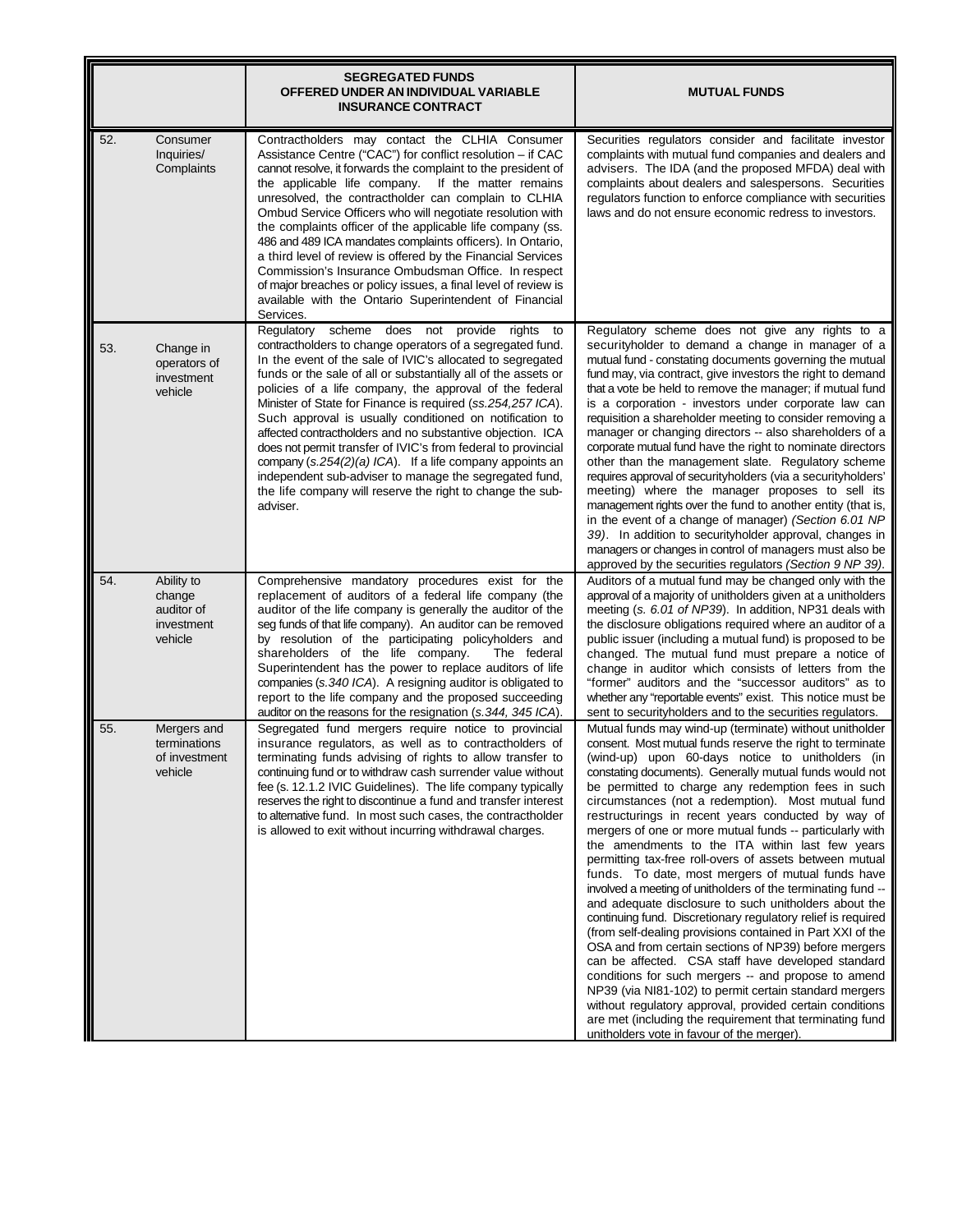|                              |                                                                                                        | <b>SEGREGATED FUNDS</b><br>OFFERED UNDER AN INDIVIDUAL VARIABLE<br><b>INSURANCE CONTRACT</b>                                                                                                                                                                                                                                                                                                                                                                                                                                                                                                                                                                                                                                                                                                                                                         | <b>MUTUAL FUNDS</b>                                                                                                                                                                                                                                                                                                                                                                                                                                                                                                                                                                                                                                                                                                                                                                                                                                                                                                                   |
|------------------------------|--------------------------------------------------------------------------------------------------------|------------------------------------------------------------------------------------------------------------------------------------------------------------------------------------------------------------------------------------------------------------------------------------------------------------------------------------------------------------------------------------------------------------------------------------------------------------------------------------------------------------------------------------------------------------------------------------------------------------------------------------------------------------------------------------------------------------------------------------------------------------------------------------------------------------------------------------------------------|---------------------------------------------------------------------------------------------------------------------------------------------------------------------------------------------------------------------------------------------------------------------------------------------------------------------------------------------------------------------------------------------------------------------------------------------------------------------------------------------------------------------------------------------------------------------------------------------------------------------------------------------------------------------------------------------------------------------------------------------------------------------------------------------------------------------------------------------------------------------------------------------------------------------------------------|
| 56.                          | Meetings of<br>purchasers                                                                              | IVICs are not participating policies of the life company.<br>For federal life companies, IVIC contractholders are not<br>entitled to attend meetings and vote. For Quebec life<br>companies, IVIC contractholders are entitled to attend<br>meetings and vote.                                                                                                                                                                                                                                                                                                                                                                                                                                                                                                                                                                                       | Certain fundamental changes to a mutual fund (ie. change<br>of manager, change of auditors, increase in management<br>fees, change in fundamental investment objective,<br>decrease in frequency of calculating net asset value) must<br>be approved by securityholders voting at a duly called<br>meeting. Where a fund is a "no-load" fund, increases in<br>fees can be made, without securityholder approval, but on<br>60-days advance notice (S.6.01 NP 39). If the mutual<br>fund is a corporation, corporate law requires annual<br>meetings at which directors elected and auditors<br>appointed. The constating documents of the mutual fund<br>may provide for other voting rights or rights to attend<br>specified meetings. If meetings are held, securities<br>legislation sets out rules applicable to the solicitation of<br>proxies (Part XIX of OSA). Unitholders are generally<br>given one vote per security held. |
| Marketing and<br>Disclosure: |                                                                                                        |                                                                                                                                                                                                                                                                                                                                                                                                                                                                                                                                                                                                                                                                                                                                                                                                                                                      |                                                                                                                                                                                                                                                                                                                                                                                                                                                                                                                                                                                                                                                                                                                                                                                                                                                                                                                                       |
| 57.                          | Principal<br>obligation                                                                                | Until such time as the application, contract and information<br>folder are filed with the CLHIA and the provincial insurance<br>regulators and appropriate regulatory approval received, a<br>life company may not offer an IVIC for sale in any province.                                                                                                                                                                                                                                                                                                                                                                                                                                                                                                                                                                                           | Mutual fund may not trade in securities unless the<br>securities are qualified via a prospectus for which a<br>"receipt" from provincial securities commissions has been<br>obtained (s. 53 OSA). "Trade" is a very broadly defined<br>term in the OSA.                                                                                                                                                                                                                                                                                                                                                                                                                                                                                                                                                                                                                                                                               |
| 58.                          | Summary of<br>reporting/discl<br>osure<br>requirements<br>to new<br>purchasers                         | A life company must provide a contractholder, prior to sale,<br>with an information folder prescribed by IVIC Guidelines<br>which principally includes a summary description of the<br>contractual obligations under the IVIC and segregated fund<br>information. Contractholders must receive audited annual<br>financial reports of the segregated fund (s.5.4 of the IVIC<br>Guidelines); may request delivery of complete investment<br>policy of the seg fund (s.5.2(e); Form 1, Item 6); and have<br>right to review material contracts of the segregated fund<br>(Form 1, Item 14) - all references to IVIC Guidelines.                                                                                                                                                                                                                       | Investors must be given a prospectus, along with the<br>annual and semi-annual financial statements of the<br>applicable mutual fund (s. 71 OSA and NP36).<br>Investors may request delivery of a more detailed annual<br>information form which is filed along with the prospectus<br>and is incorporated by reference into the prospectus, a<br>copy of the standard investment restrictions and practices<br>followed by the mutual fund and have the right to review<br>the material contracts of the mutual fund (NP36 and<br>NP39).                                                                                                                                                                                                                                                                                                                                                                                             |
| 59.                          | <b>Standards</b><br>applicable to<br>disclosure in<br>offering<br>documents                            | Brief and plain disclosure of all material facts relating to the<br>contract and segregated fund must be made (s.110(4) of<br>the OIA).<br>OIA prohibits unfair or deceptive acts or practices,<br>including misrepresentation or omission as to terms,<br>benefits or advantages of insurance contract (ss.438,439)<br>OIA).                                                                                                                                                                                                                                                                                                                                                                                                                                                                                                                        | Full true and plain disclosure of all material facts relating<br>to the securities issued (s. 56 of OSA)                                                                                                                                                                                                                                                                                                                                                                                                                                                                                                                                                                                                                                                                                                                                                                                                                              |
| 60.                          | Disclosure of<br>fees paid by<br>investment<br>vehicle and by<br>investors in<br>offering<br>documents | Mandated disclosure of all fees and expenses charged to<br>a segregated fund (Form 1, Items 11 and 12 IVIC<br>Guidelines). Management fees, the basis for calculation<br>and services rendered in consideration for such payment<br>must be disclosed in financial statements of the seg fund;<br>other fees and expenses if individually material, or, all other<br>fees and expenses together if individually not material<br>(including identification in notes) must also be disclosed in<br>financial statements (s. $13.2(1)(a)(vi)$ , (vii), (viii), (ix), (x); s.<br>13.2(1)(b); s.13.2(5)(a)(i), (ii), (iii), (iv) IVIC Guidelines).<br>The notes to audited financial statements of segregated<br>fund must include management expense ratio for each fund<br>and fee options for last 5 years (s. 13.2(5)(c) and 9.4 IVIC<br>Guidelines). | Mandated disclosure of all fees and expenses paid by<br>mutual fund in simplified prospectus (table format) --<br>along with the past year's "management expense ratio".<br>Financial statements of the mutual fund must disclose five<br>year history of past fees and expenses and management<br>expense ratio of the mutual fund. Mandated disclosure of<br>all fees payable directly by investors -- in simplified<br>prospectus (table format). (Item 9, Schedule B of NP 36)                                                                                                                                                                                                                                                                                                                                                                                                                                                    |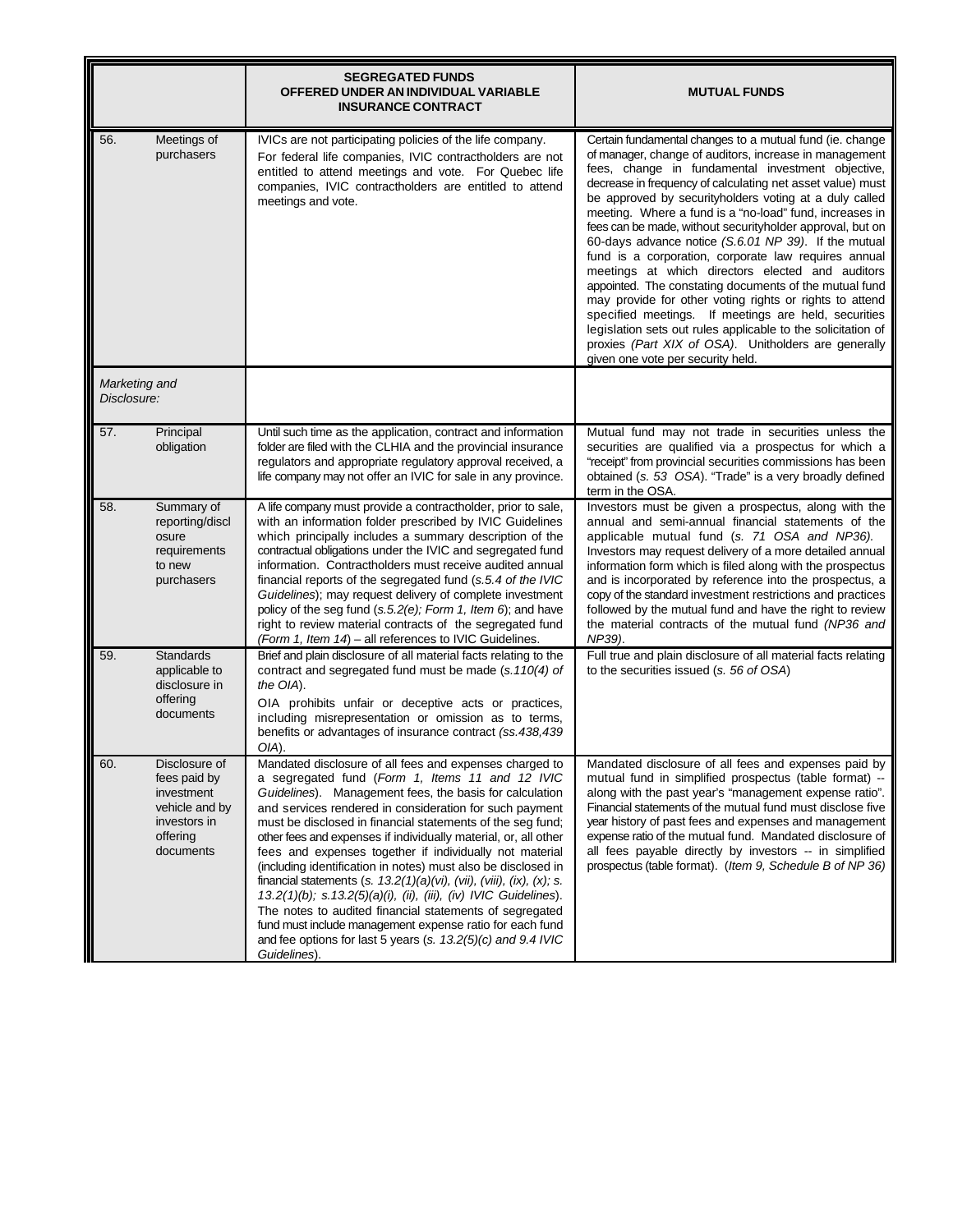|                                                                                                            | <b>SEGREGATED FUNDS</b><br>OFFERED UNDER AN INDIVIDUAL VARIABLE<br><b>INSURANCE CONTRACT</b>                                                                                                                                                                                                                                                                                                                                                                                                                                                                                                                                                                                                                                                                                                                                                                                                                                              | <b>MUTUAL FUNDS</b>                                                                                                                                                                                                                                                                                                                                                                                                                                                                                                           |
|------------------------------------------------------------------------------------------------------------|-------------------------------------------------------------------------------------------------------------------------------------------------------------------------------------------------------------------------------------------------------------------------------------------------------------------------------------------------------------------------------------------------------------------------------------------------------------------------------------------------------------------------------------------------------------------------------------------------------------------------------------------------------------------------------------------------------------------------------------------------------------------------------------------------------------------------------------------------------------------------------------------------------------------------------------------|-------------------------------------------------------------------------------------------------------------------------------------------------------------------------------------------------------------------------------------------------------------------------------------------------------------------------------------------------------------------------------------------------------------------------------------------------------------------------------------------------------------------------------|
| 61.<br>Disclosure of<br>investment<br>objective and<br>strategies and<br>risks in<br>offering<br>documents | For each segregated fund, a life company must state in the<br>information folder (under IVIC Guidelines):<br>the objectives of the segregated fund including the<br>$\sim$<br>investment style or investment parameters for the<br>segregated fund;<br>-- use of the segregated fund's earnings;<br>-- disclosure, at a minimum, of the following principal risks,<br>if applicable: interest rate risk; foreign currency risk; credit<br>risk; sovereign risk; market risk; special equities risk; real<br>estate risk; derivative risk; and use of leverage and manner<br>to control this risk $(s. 7.1(d), 10.1(1),$ Form 2).<br>The information folder contains a summary of the<br>investment policy. The complete investment policy must be<br>maintained by the life company and be given to<br>contractholders upon request (s.5.2(e), 7.1(d), Form 1,<br>Item 6).                                                                | Mandated disclosure in simplified prospectus of a mutual<br>fund of the fundamental investment objective and<br>strategies of a mutual fund and the general and specific<br>risks of investing in the mutual fund. (Item 11, Schedule<br><b>B</b> of NP 36)                                                                                                                                                                                                                                                                   |
| 62.<br>Disclosure of<br>past<br>performance<br>in offering<br>documents                                    | Past performance must be reported, at a minimum, on a 1,<br>3, 5 and 10 year basis, with data current within 3 months of<br>date of information folder (s. 8.13(c) IVIC Guidelines) as<br>part of summary fact statement information contained in<br>information folder (s.5.4(e) and s.2.1(ss) IVIC Guidelines).<br>Life companies use standard performance measurements<br>suggested by AIMR standards.                                                                                                                                                                                                                                                                                                                                                                                                                                                                                                                                 | Not current industry practice to disclose performance<br>information in prospectuses. Proposed NI 81-101 Mutual<br>Fund Prospectus Disclosure would mandate disclosure of<br>standardized past performance in a fund summary of<br>each mutual fund -- the past performance must be<br>calculated as required by section 16 of NP39.                                                                                                                                                                                          |
| 63.<br>Disclosure of<br>fees paid to<br>distributors in<br>respect of a<br>purchase of a<br>product        | If agent compensation paid by life company out of general<br>assets, not required to disclose these payments in the<br>information folder. If agent compensation charged against<br>assets of segregated fund or if the contractholder pays<br>such fees directly, must disclose amount of agent<br>compensation (Form 1, Item 12 IVIC Guidelines).                                                                                                                                                                                                                                                                                                                                                                                                                                                                                                                                                                                       | Prospectus of a mutual fund must contain disclosure of all<br>compensation paid by the manager or related entities to<br>dealers in respect of sales of the mutual fund. Includes<br>disclosure of commissions paid and non-monetary<br>benefits given to dealers, as permitted by NI 81-105<br>Mutual Fund Sales Practices. (NP 36 and Part 8 of NI<br>81-105 Mutual Fund Sales Practices)                                                                                                                                   |
| Disclosure of<br>64.<br>business<br>affiliations                                                           | In Quebec, market conduct rules require disclosure of<br>business relationships, aimed at disclosing potential conflict<br>of interest situations (s.26 - An Act respecting the<br>distributing of financial products and services, Quebec). In<br>Ontario, Alberta and Saskatchewan similar requirements<br>are proposed as part of insurance legislation reform. If<br>manager or adviser is not life company, the life company<br>must identify and disclose any relationship and conflict of<br>interest procedures. (Form 1, Item 9, IVIC Guidelines).<br>Mandatory disclosure of material interest of principal broker,<br>director, senior officer (or associate or affiliate of foregoing)<br>of life company in transaction which has materially affected<br>the life company or any subsidiary, with respect to<br>segregated fund, within 3 years prior to filing of information<br>folder (Form 1, Item 10, IVIC Guidelines.) | Mutual funds required to disclose all related parties to the<br>manager and the inter-relationships between parties and<br>the material transactions relating to the fund carried out<br>between these parties. Prospectus of the mutual fund<br>also must disclose the names of all service providers to<br>the mutual fund or the manager (NP 36).                                                                                                                                                                          |
| 65.<br>Disclosure of<br>"product<br>features"                                                              | Disclosure required about the major features of the IVIC -<br>- the insurance contract, including:<br>-- a warning re fluctuating cash surrender value;<br>-- identification of guaranteed and non-guaranteed<br>benefits;<br>-- valuation of benefits and determination of cash<br>surrender value;<br>-- percentage of premium allocated to benefits;<br>-- valuation frequency; and<br>--description of fees and charges (s.5.1 IVIC Guidelines).                                                                                                                                                                                                                                                                                                                                                                                                                                                                                      | NP 36 requires disclosure of all essential features of the<br>mutual fund -- see item below.                                                                                                                                                                                                                                                                                                                                                                                                                                  |
| Other<br>66.<br>specified<br>content of<br>offering<br>documents                                           | Mandated form requirements for contents of information<br>folder --must include summary description of contract,<br>including guaranteed and non-guaranteed benefits,<br>determination of units on purchase, transfer and<br>withdrawal, determination of benefits, disclosure of front-<br>load commission and charges on withdrawal, and<br>redemption, surrender and maturity options. Must also<br>include fund information, including unit/fund valuation;<br>custodial and portfolio management (if other than life<br>company) arrangements; investment policies, objectives<br>and risk factors; tax status of fund and contractholders; and<br>management fees and other expenses (Form 1, IVIC<br>Guidelines).                                                                                                                                                                                                                  | Mandated form requirements for contents of prospectus<br>and annual information form -- must include (among other<br>matters) description of securities offered, including<br>purchase and redemption procedures, how net asset<br>value is determined, description of entities responsible for<br>principal functions, the tax status of the mutual fund and<br>the securityholder, distribution policy and a description of<br>the investors statutory rights of rescission and withdrawal.<br>(Schedules A and B of NP 36) |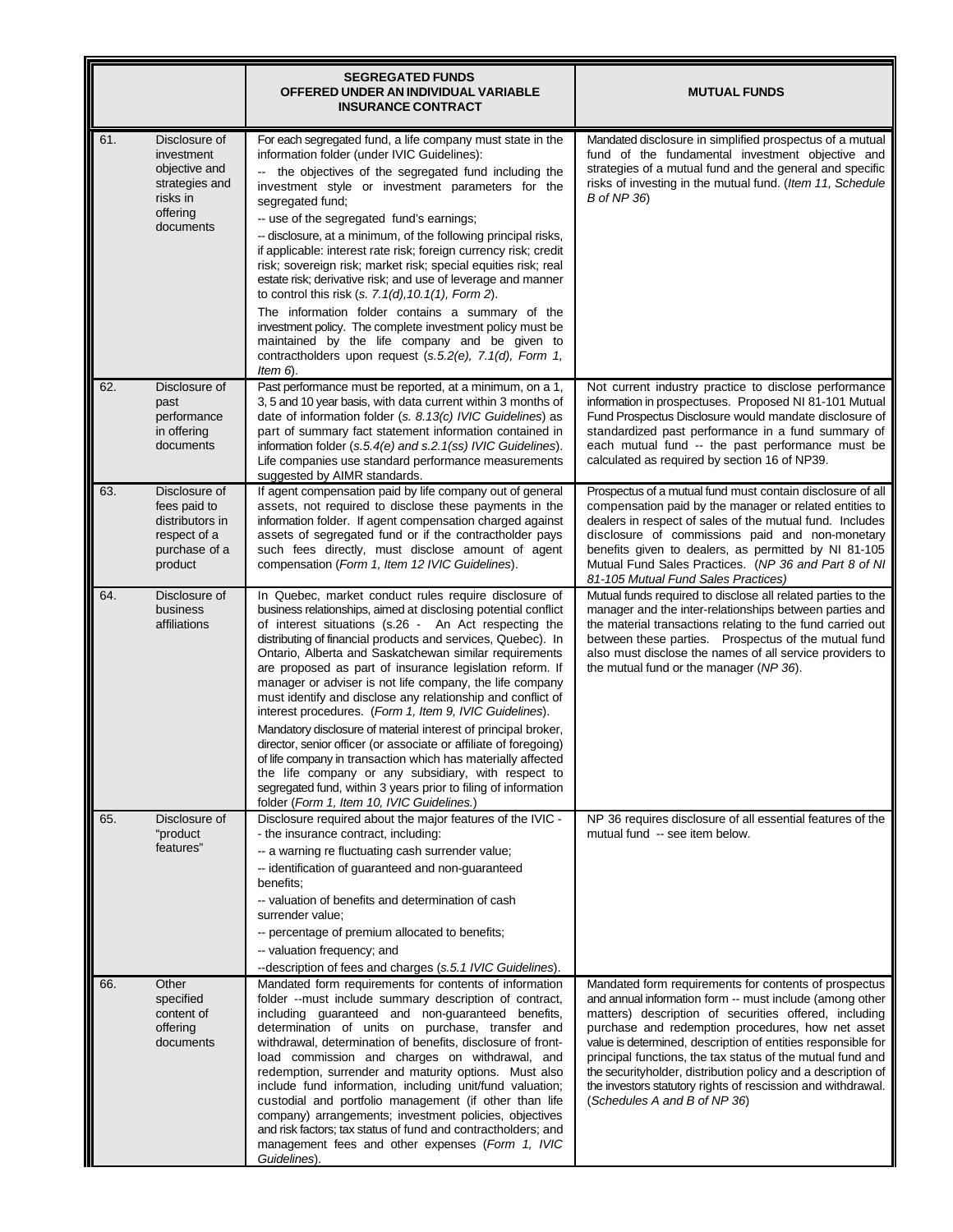|           |                                                                                                          | <b>SEGREGATED FUNDS</b><br>OFFERED UNDER AN INDIVIDUAL VARIABLE<br><b>INSURANCE CONTRACT</b>                                                                                                                                                                                                                                                                                                                                                                                                                                                                          | <b>MUTUAL FUNDS</b>                                                                                                                                                                                                                                                                                                                                                                                                                                                          |
|-----------|----------------------------------------------------------------------------------------------------------|-----------------------------------------------------------------------------------------------------------------------------------------------------------------------------------------------------------------------------------------------------------------------------------------------------------------------------------------------------------------------------------------------------------------------------------------------------------------------------------------------------------------------------------------------------------------------|------------------------------------------------------------------------------------------------------------------------------------------------------------------------------------------------------------------------------------------------------------------------------------------------------------------------------------------------------------------------------------------------------------------------------------------------------------------------------|
| 67.       | Other<br>documents to<br>accompany<br>offering<br>documents<br>(financial<br>statements or<br>otherwise) | Audited financial statements and summary fact statements<br>(historical performance, summary investment policies and<br>3 largest holdings) can be contained within information<br>folder or via a separate document (s. 5.2(b), (g) IVIC<br>Guidelines).<br>If prospective contractholders receive other written<br>document as inducement to purchase IVIC, such document<br>must be consistent with contract and Part VIII of IVIC<br>Guidelines (advertising guidelines) and contain warning as<br>to fluctuating value of the benefits (s. 6.4 IVIC Guidelines). | The audited financial statements for the last completed<br>financial year and any interim semi annual financial<br>statements (section 79 OSA and NP36). The annual<br>information form of a mutual fund must be delivered if<br>requested by a purchaser and it, together with the<br>financial statements of the mutual fund are incorporated<br>by reference into the simplified prospectus of the mutual<br>fund.                                                        |
| 68.       | When offering<br>documents<br>may be<br>distributed<br>and interests<br>issued                           | Contracts may be sold upon filing final commercial copies<br>of application, contract, endorsements and information<br>folder, receipts where required (Alberta and Ontario), and<br>confirmation that 30 days have elapsed since the filing of<br>draft documents with the other jurisdictions without<br>comment that documents not acceptable (s.3.8 IVIC<br>Guidelines).                                                                                                                                                                                          | Mutual fund may "solicit expressions of interest" only once<br>a preliminary prospectus is filed - may trade and issue<br>securities once regulators have issued a receipt for a final<br>prospectus (ss. 53 and 65 of OSA)                                                                                                                                                                                                                                                  |
| 69.<br>-- | Who may<br>purchase<br>product?<br>individuals/cor<br>porations<br>investment in<br>a trust              | Individuals may purchase registered and non-registered<br>contracts. Corporations may purchase non-registered<br>contracts. Ontario Bill 25 (amendments to the Ontario<br>Trustee Act) does not clarify that trustees can purchase<br>IVICs for their trusts in circumstances where they have no<br>specific power in the trust documents to so purchase.                                                                                                                                                                                                             | Securities legislation does not distinguish between<br>individual, trust or corporate purchasers. Registered tax<br>plans may acquire mutual funds, provided such mutual<br>funds qualify as eligible investments (comply with ITA<br>requirements -- most mutual funds do). Ontario Bill 25<br>clarifies that trustees may invest trust assets in mutual<br>funds in circumstances where the trustee is not given<br>specific powers in the trust documents to so purchase. |
| 70.       | When must a<br>purchaser<br>receive<br>offering<br>documents                                             | Prior to signing application, prospective contractholder must<br>receive the information folder generally from the agent of<br>the life company (s. 6.1 of the IVIC Guidelines).<br>Contractholder signs separate acknowledgement of receipt<br>of the information folder in application or tear-off receipt in<br>folder.                                                                                                                                                                                                                                            | Prospectus and financial statements must be delivered to<br>purchaser or his/her agent within 2 days of a trade.<br>(Section 71 of OSA). Securities legislation gives<br>purchaser withdrawal and rescission rights that tie into the<br>delivery requirements (see Item 74).                                                                                                                                                                                                |
| 71.       | Documents<br>issued<br>following<br>purchase of<br>product                                               | Life company agent must give contractholders the contract,<br>along with any registered or locking-in endorsements.<br>Section 180 of the ISA states that an IVIC takes effect on<br>delivery of the contract.                                                                                                                                                                                                                                                                                                                                                        | Confirmation of the trade in required form must be<br>delivered "promptly" by dealer acting on the trade to the<br>investor (s. 36 OSA).                                                                                                                                                                                                                                                                                                                                     |
| 72.       | Procedural<br>matters                                                                                    | The information folder certificate must be signed by two<br>senior representatives of life company (s.4.1(b) of IVIC<br>Guidelines). The representatives certify that the document<br>contains "brief and plain" disclosure of all required<br>information.                                                                                                                                                                                                                                                                                                           | Prospectus must be dated - and certain specified<br>certificates signed by representatives of mutual fund<br>(usually trustee), of the manager, the principal distributor<br>and the promoter. (NP 36 and OSA)                                                                                                                                                                                                                                                               |
| 73.       | Notification of<br>material<br>changes from<br>offering<br>documents                                     | Where a material change in information provided in the<br>information folder occurs, a life company must file and<br>receive approval for amended contract and information<br>folder for prospective contractholders (s.3.8 and 4.2 IVIC<br>Guidelines). To extent a material change requires<br>amendment to the contract, life company generally would<br>seek the consent of existing contractholders, unless it<br>reserved the right to make changes to accommodate<br>legislative or administrative changes.                                                    | Material change reports required to be filed by mutual<br>fund, press releases must be made and amendments filed<br>to the prospectus and copies of the amendment<br>distributed with the prospectus to all new investors in the<br>event of material changes to the mutual fund. (s. 57 of<br>OSA). Certain fundamental changes to the structure of<br>the mutual fund cannot be made without unitholder<br>approval (s. 6.01 NP39)                                         |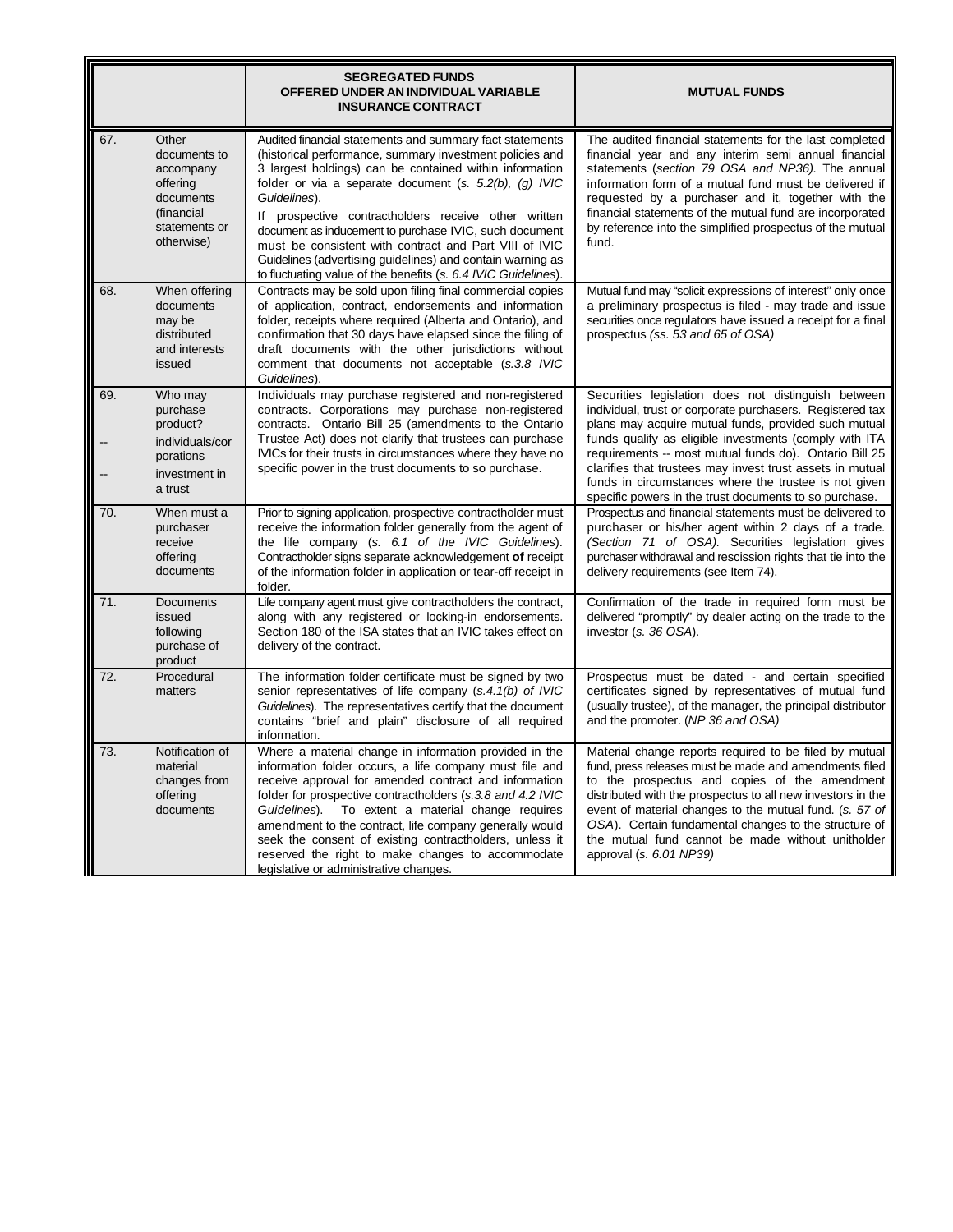|     |                                                                                                                                                        | <b>SEGREGATED FUNDS</b><br>OFFERED UNDER AN INDIVIDUAL VARIABLE<br><b>INSURANCE CONTRACT</b>                                                                                                                                                                                                                                                                                                                                                                                                                                                                                                                                                                                                                           | <b>MUTUAL FUNDS</b>                                                                                                                                                                                                                                                                                                                                                                                                                                                                                                                                                                                                                                                                                                                                                                                                                                                                                                                                                                                                                                                                                                                                                                                                                                                                                                                                                                                                                                                                                                                                                                                                                                         |
|-----|--------------------------------------------------------------------------------------------------------------------------------------------------------|------------------------------------------------------------------------------------------------------------------------------------------------------------------------------------------------------------------------------------------------------------------------------------------------------------------------------------------------------------------------------------------------------------------------------------------------------------------------------------------------------------------------------------------------------------------------------------------------------------------------------------------------------------------------------------------------------------------------|-------------------------------------------------------------------------------------------------------------------------------------------------------------------------------------------------------------------------------------------------------------------------------------------------------------------------------------------------------------------------------------------------------------------------------------------------------------------------------------------------------------------------------------------------------------------------------------------------------------------------------------------------------------------------------------------------------------------------------------------------------------------------------------------------------------------------------------------------------------------------------------------------------------------------------------------------------------------------------------------------------------------------------------------------------------------------------------------------------------------------------------------------------------------------------------------------------------------------------------------------------------------------------------------------------------------------------------------------------------------------------------------------------------------------------------------------------------------------------------------------------------------------------------------------------------------------------------------------------------------------------------------------------------|
| 74. | Accountability<br>of investment<br>vehicle and/or<br>operators of<br>investment<br>vehicle for<br>information<br>contained in<br>offering<br>documents | Certification of offering document by two senior officers or<br>directors of life company acknowledges responsibility for<br>contents of folder (s.4.1 IVIC Guidelines; s.110(4) OIA).<br>Provincial Superintendent may issue cease and desist<br>order if information folder contains misrepresentation (s.441)<br>OIA). If life company, or official, or director convicted under<br>Act, Court may order compensation or restitution in addition<br>to any other penalty (s.447(5) OIA).                                                                                                                                                                                                                            | Section 130 of the OSA gives purchasers of securities<br>offered pursuant to a prospectus during the period of<br>distribution a private right of action against a number of<br>parties if the prospectus contains, at the time of purchase,<br>a misrepresentation that includes a positive misstatement<br>of a material fact or an omission to state a material fact<br>that is necessary. This section imposes virtually absolute<br>liability. To prove misrepresentation, an investor has to<br>establish only that there exists a misrepresentation and<br>does not need to prove he or she relied on the<br>misrepresentation (there is deemed reliance on the<br>misrepresentation). The remedies are rescission or<br>damages. The purchaser can sue the mutual fund which<br>is strictly liable, the principal distributor, the directors of<br>the mutual fund or of the manager of the mutual fund, the<br>manager and any other persons who sign the prospectus<br>(all of whom have a "due diligence" defence). The<br>purchaser has 180 days from the date of the purchase to<br>bring the action for rescission and has until the earlier of<br>three years after the date of purchase and 180 days after<br>obtaining knowledge of the misrepresentation to bring an<br>action for damages. In Quebec, action for rescission is<br>prescribed by one year after the date of the transaction<br>under section 234 of the SA.<br>Action for damages are prescribed by one year from the<br>date of knowledge of the facts, subject to a maximum of<br>3 years from the filing of the document under sections<br>234, 235 and 236 of the SA. |
| 75. | Rights of<br>purchasers in<br>connection<br>with offering<br>documents or<br>purchase of<br>interest in<br>product                                     | Contractholder has remedies available at common law,<br>including breach of contract, negligent misrepresentation,<br>coercion and undue influence.                                                                                                                                                                                                                                                                                                                                                                                                                                                                                                                                                                    | Purchaser has the statutory right to withdraw from a<br>purchase of mutual fund securities, if purchaser gives<br>dealer written notice not later than the end of the second<br>day after receipt of the latest prospectus (and any other<br>applicable documents) by the purchaser or, where the<br>dealer is acting as agent of the purchaser, by the dealer.<br>The right of withdrawal allows a purchaser of a mutual<br>fund to withdraw from a purchase and receive the<br>purchase amount and any fees and charges paid in<br>connection with the purchase (s. 71 OSA). If mutual fund<br>securities not exceeding \$50,000 are purchased, this<br>purchase may be automatically rescinded within 48 hours<br>of receipt of the confirmation by written notice by the<br>purchaser. The purchaser is entitled to recover the net<br>asset value of the mutual fund securities at the time the<br>right to rescind is exercised plus any sales charges and<br>fees paid. Notice of rescission must be sent to the<br>registered dealer in writing (s. 137 OSA). For purchases<br>of securities that do not exceed \$50,000, the right of<br>rescission within 48 hours of receiving written<br>confirmation from the seller does not exist in Quebec.                                                                                                                                                                                                                                                                                                                                                                                                 |
| 76. | Initial filing<br>and review<br>process                                                                                                                | Pre-review by CLHIA lawyer, or private practice lawyer<br>under direction of CLHIA lawyer, of draft documents<br>(application, contract, endorsements and information<br>folder). Draft documents and CLHIA opinion filed with<br>provincial insurance regulators (s. 4.1 IVIC Guidelines).<br>Regulators review documents, comment to life company<br>and, if in order, issue receipt or conditional receipt (Ontario<br>and Alberta only). Conditional receipt may be issued to<br>attach conditions to sale of product; eg. to prevent IVIC sale<br>with negotiable front load commission. Final certified<br>commercial copies of documents filed with provincial<br>insurance regulators (s.3.8 IVIC Guidelines). | File preliminary prospectus and all material contracts and<br>other supporting documents with the securities regulator<br>in each province where mutual fund to be sold, one<br>regulator, as principal jurisdiction, comments on the<br>prospectus and accompanying documents.<br>Once<br>comments satisfied, prospectus filed and if all is in order,<br>all regulators issue receipts for the prospectus.                                                                                                                                                                                                                                                                                                                                                                                                                                                                                                                                                                                                                                                                                                                                                                                                                                                                                                                                                                                                                                                                                                                                                                                                                                                |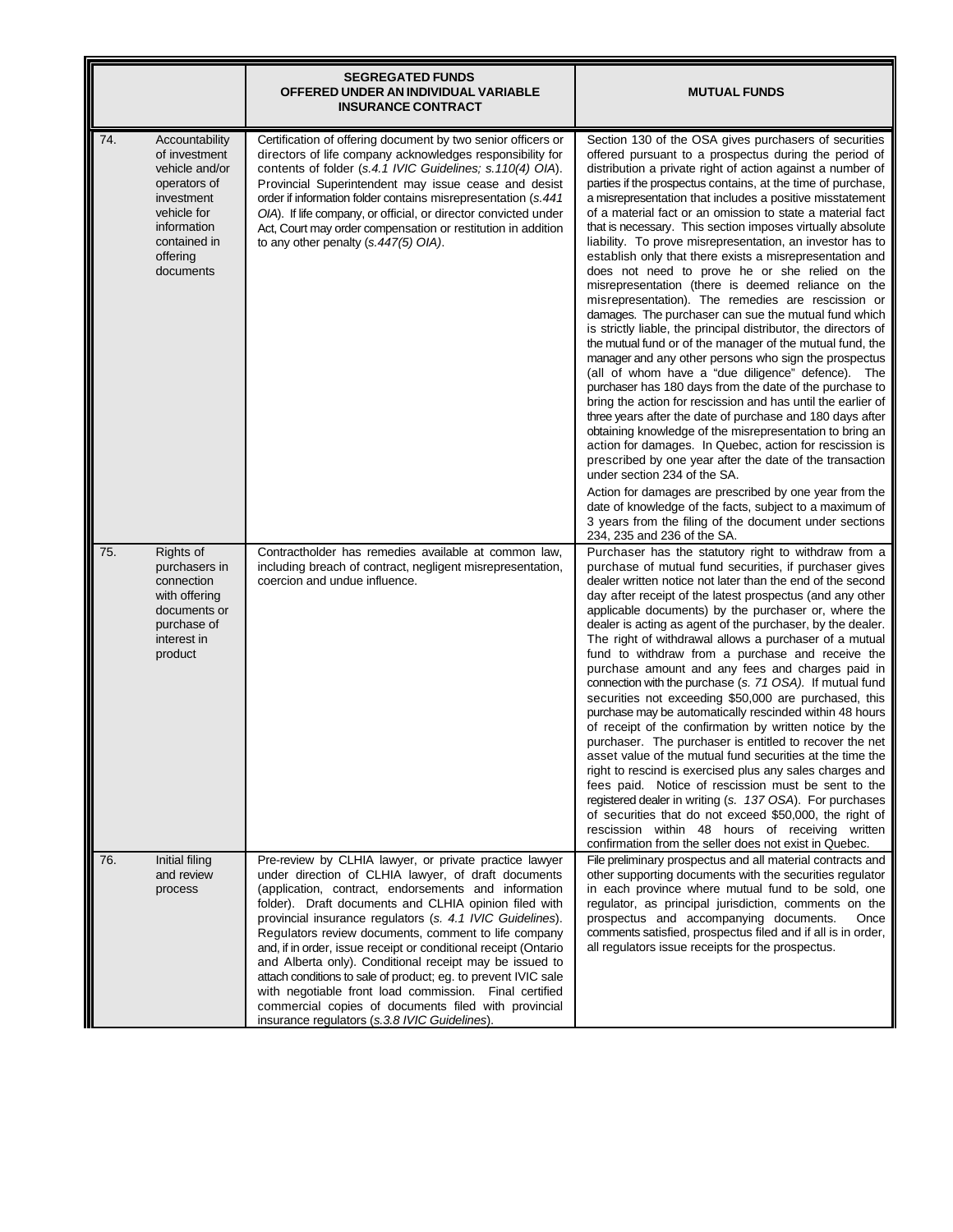|     |                                                                                                       | <b>SEGREGATED FUNDS</b><br>OFFERED UNDER AN INDIVIDUAL VARIABLE<br><b>INSURANCE CONTRACT</b>                                                                                                                                                                                                                                                                                                                                                                                                                                                                                                                                                         | <b>MUTUAL FUNDS</b>                                                                                                                                                                                                                                                                                                                                                                                                                                                                                                                                                                                                                                                                                                                                                      |
|-----|-------------------------------------------------------------------------------------------------------|------------------------------------------------------------------------------------------------------------------------------------------------------------------------------------------------------------------------------------------------------------------------------------------------------------------------------------------------------------------------------------------------------------------------------------------------------------------------------------------------------------------------------------------------------------------------------------------------------------------------------------------------------|--------------------------------------------------------------------------------------------------------------------------------------------------------------------------------------------------------------------------------------------------------------------------------------------------------------------------------------------------------------------------------------------------------------------------------------------------------------------------------------------------------------------------------------------------------------------------------------------------------------------------------------------------------------------------------------------------------------------------------------------------------------------------|
| 77. | Annual filing<br>and review<br>process                                                                | Information folders must be re-filed with updated financial<br>information upon the earlier of 13 months after the filing of<br>the latest information folder or 16 months after the date of<br>the audited financials contained in the latest folder (s.<br>4.(2)(b) of IVIC Guidelines). The same review and receipt<br>process described above is applicable.                                                                                                                                                                                                                                                                                     | Mutual funds may only continue to sell securities for 12<br>months after the date of the final receipt of its previous<br>prospectus -- in order to continue to sell securities, it must<br>file with the securities commissions a pro forma<br>prospectus at least 30 days prior to the "lapse date" (being<br>the date of the final receipt of the last prospectus) (s. 65<br>OSA) Securities commissions review the pro forma<br>documents, along with the latest financial statements for<br>the mutual fund -- review concentrates on changes to the<br>mutual fund, its disclosure, its portfolio transactions over<br>the last year. The same filing and receipt procedures as<br>described above for initial filings are applicable for renewal<br>prospectuses. |
| 78. | Powers to<br>reject offering<br>documents                                                             | Provincial Superintendent may:<br>-- refuse to issue receipt (Ontario and Alberta) or issue a<br>conditional receipt;<br>-- object to sale of IVIC in jurisdictions where no receipt is<br>issued:<br>-- prohibit contracts contrary to public interest (s.117(2)<br>OIA); and<br>-- prohibit life company from issuing IVICs (s.110 OIA).                                                                                                                                                                                                                                                                                                           | Director of OSC may refuse to issue a receipt for<br>prospectus if not in the public interest. Section 61 of OSA<br>sets out several circumstances where a receipt may not<br>be issued -- including the prospectus documents do not<br>comply in a substantial respect with the Act and rules or<br>contain a misrepresentation, past conduct of mutual fund<br>or its promoter gives rise to concerns that the business of<br>the mutual fund will not be carried out with integrity and in<br>the best interests of the securityholders. Section 61 of<br>the OSA requires the Director to issue a receipt unless<br>the Director believes that it is not in the public interest to<br>do so.                                                                         |
| 79. | Powers of<br>regulator to<br>take action<br>during course<br>of distribution<br>or sale of<br>product | Provincial Superintendent may:<br>-- issue cease and desist order (s.441 OIA);<br>--bring action to seek fines against life company, director,<br>officer and chief agent (s.447 OIA); and<br>-- seek order for compliance (s.448 OIA).<br>Provincial superintendent can, in extreme cases, demand<br>compliance or indicate potential revocation of licence.<br>Superintendent can seize control of assets (s.62(1) OIA).<br>In addition, OSFI has extensive jurisdiction over life<br>companies in connection with the operation of segregated<br>funds under the ICA, including setting reserve<br>requirements, audit of compliance system, etc. | OSC has the power to order that the distribution of<br>securities under a prospectus cease after the final receipt<br>has been issued (s. 70 of OSA). This section can be<br>used only if circumstances set out in section 61(2) are<br>found to exist. The Director has the ability to halt trading<br>during the time between the issuance of a preliminary<br>receipt and final receipt (s. 68 OSA). A cease trade order<br>may not be made without a hearing unless the length of<br>time necessary to hold a hearing is prejudicial to the public<br>interest. A temporary cease trade order lasting 165 days<br>may be issued and extended until the hearing is<br>completed.                                                                                      |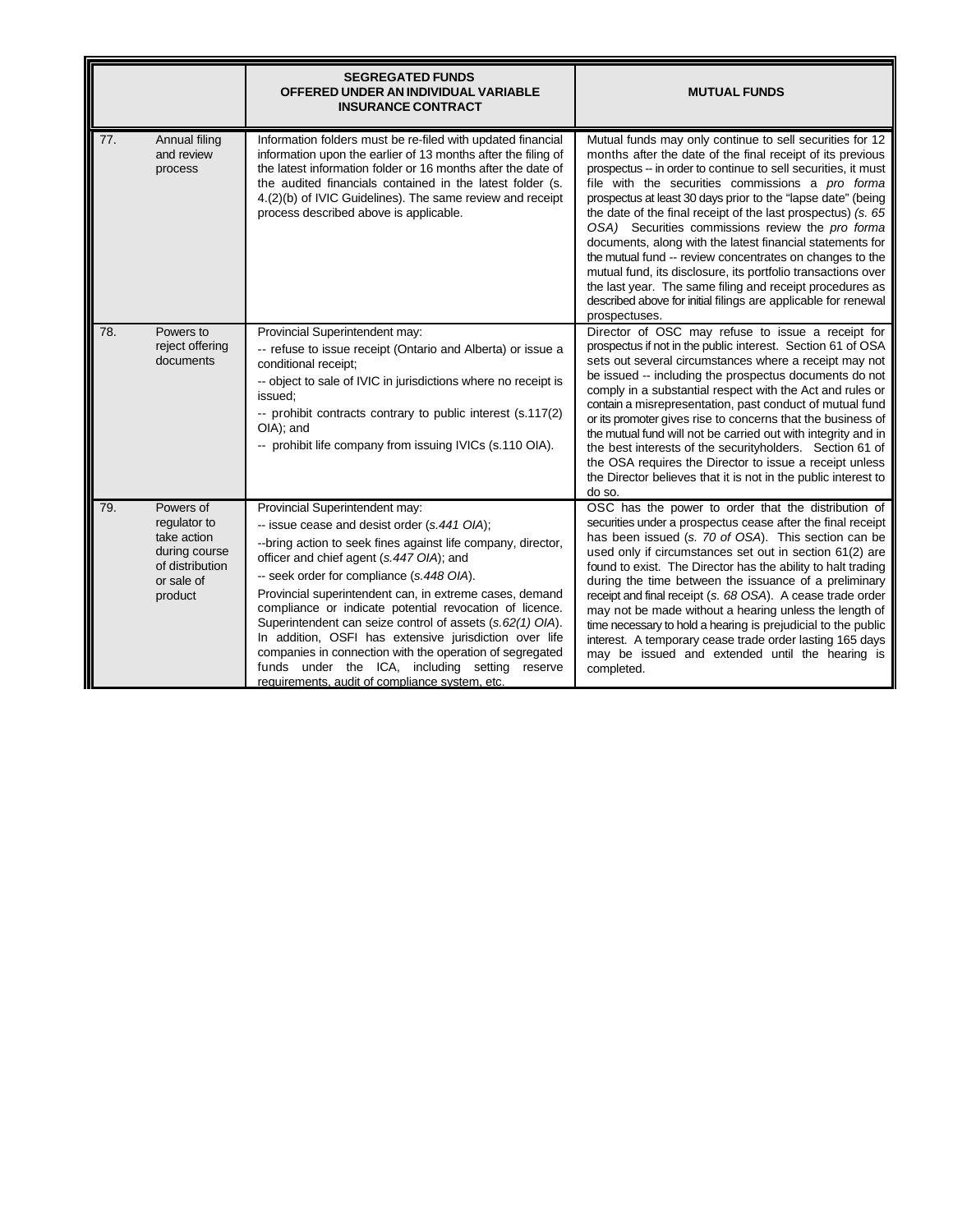|                                                                                                                                                            | <b>SEGREGATED FUNDS</b><br>OFFERED UNDER AN INDIVIDUAL VARIABLE<br><b>INSURANCE CONTRACT</b>                                                                                                                                                                                                                                                                                                                                                                                                                                                                                                                                                                                                                                                                                                                                                                                                                                                                                                                                                                                                                                                                                                                                  | <b>MUTUAL FUNDS</b>                                                                                                                                                                                                                                                                                                                                                                                                                                                                                                                                                                                                                                                                                                                                                                                                                                                                                                                                                                                                                                                                                                                                                                                                                                                                                                                                                                                                                                                                                                                                                                                                                                                                                                                                   |
|------------------------------------------------------------------------------------------------------------------------------------------------------------|-------------------------------------------------------------------------------------------------------------------------------------------------------------------------------------------------------------------------------------------------------------------------------------------------------------------------------------------------------------------------------------------------------------------------------------------------------------------------------------------------------------------------------------------------------------------------------------------------------------------------------------------------------------------------------------------------------------------------------------------------------------------------------------------------------------------------------------------------------------------------------------------------------------------------------------------------------------------------------------------------------------------------------------------------------------------------------------------------------------------------------------------------------------------------------------------------------------------------------|-------------------------------------------------------------------------------------------------------------------------------------------------------------------------------------------------------------------------------------------------------------------------------------------------------------------------------------------------------------------------------------------------------------------------------------------------------------------------------------------------------------------------------------------------------------------------------------------------------------------------------------------------------------------------------------------------------------------------------------------------------------------------------------------------------------------------------------------------------------------------------------------------------------------------------------------------------------------------------------------------------------------------------------------------------------------------------------------------------------------------------------------------------------------------------------------------------------------------------------------------------------------------------------------------------------------------------------------------------------------------------------------------------------------------------------------------------------------------------------------------------------------------------------------------------------------------------------------------------------------------------------------------------------------------------------------------------------------------------------------------------|
| 80.<br>On-going<br>reporting<br>requirements -<br>continuous<br>disclosure<br>(reports,<br>standards,<br>contents, filing<br>and delivery<br>requirements) | Audited financial statements of each segregated fund,<br>prepared in accordance with generally accepted accounting<br>principles, must contain statement of operations, statement<br>of changes in net assets, statement of net assets,<br>statement of investment portfolio and the notes to the<br>financials (Part XIII, IVIC Guidelines). Annual financial<br>statements must be mailed to contractholders and filed with<br>regulators within four months of the fiscal year end (s.4.2)<br>(b) (ii) IVIC Guidelines). In addition, contractholder must<br>receive annual statement including M.E.R. information,<br>value of benefits per fund and contract value, and rates of<br>return for 1,3,5 and 10 year periods, if applicable (s.5.4)<br><b>IVIC Guidelines).</b>                                                                                                                                                                                                                                                                                                                                                                                                                                              | Annual audited financial statements, semi annual<br>unaudited financial statements, reports of material<br>changes, press releases, and if meetings of<br>securityholders called, proxy and information circulars<br>must be filed with securities regulators and mailed to<br>securityholders (material change reports and press<br>releases are not mailed out to securityholders - they are<br>filed and released). Financial statements must contain<br>income statements, balance sheets, statements of<br>investment portfolio as of period end, changes in net asset<br>value and statements of portfolio transactions throughout<br>the financial period. Financial statements must be<br>prepared according to generally accepted accounting<br>principles. Annual financial statements must be audited.<br>Annual and semi-annual financial statements must be<br>mailed to securityholders and filed with regulators within<br>140 days and 60 days, respectively. (ss. 77, 78 and 79 of<br>OSA). Section 123 of the Regulation made under the<br>OSA requires that at least annual statements of account<br>be sent to securityholders by dealers describing<br>purchases and redemptions throughout the year, and the<br>market value of all securities held by clients at the date of<br>the statement. In Quebec, under the terms of section 77<br>of the Securities Act, a mutual fund must file an annual<br>report with the Commission des valeurs mobilières du<br>Québec and send it to its securityholders. A short annual<br>report is allowed by sections 119.3 and 199.4 of the<br>Regulation. However, it contains more information than<br>just the audited annual financial statements required in<br>other jurisdictions. |
| 81.<br>Advertising<br>restrictions                                                                                                                         | Advertisement" is defined in the IVIC Guidelines to include<br>print and electronic media, as well as information folders<br>and summary fact statements.<br>Accordingly, these<br>restrictions apply equally to all of these categories of<br>advertisement:<br>-- no undertaking as to future value except with respect to<br>the guaranteed benefits;<br>-- prohibition on unfair or deceptive acts or practices (s.438<br>of OIA);<br>-- prohibitions on misleading advertisements (s.110(7)<br>$O(A)$ ;<br>-- advertisement shall establish "real identity" of life<br>insurance company and must not mention any device which<br>is misleading in relation to a trade name, service mark,<br>slogan or symbol; and<br>-- life insurance company's corporate name to be printed in<br>full and prominently shown on application for IVIC. (Part<br>VIII IVIC Guidelines; Ontario and Quebec have regulations<br>governing IVIC advertising - Ont. Reg. 132/97; s.231-249<br>Regulation under the Insurance Act, Quebec). Prohibition<br>on advertisements by agents unless prior written<br>authorisation from life insurance company, which is subject<br>to general restrictions in Part VIII (s.9.2 IVIC Guidelines). | Advertising must not be misleading, must not conflict with<br>prospectus nor distort information contained in the<br>prospectus -- restrictions apply to "sales communications"<br>set out in NP 39 - must comply with certain standards for<br>use of performance information, ie. must disclose 1, 3, 5<br>and 10 year returns if any performance information to be<br>used -- performance data not to be used in radio and<br>television advertisements. Section 16 of NP39 sets out<br>complete code for mutual fund sales communications,<br>including the method of calculating the applicable<br>performance returns. In addition, the name of the dealer<br>making any particular advertisement must be disclosed in<br>the sales communication.                                                                                                                                                                                                                                                                                                                                                                                                                                                                                                                                                                                                                                                                                                                                                                                                                                                                                                                                                                                              |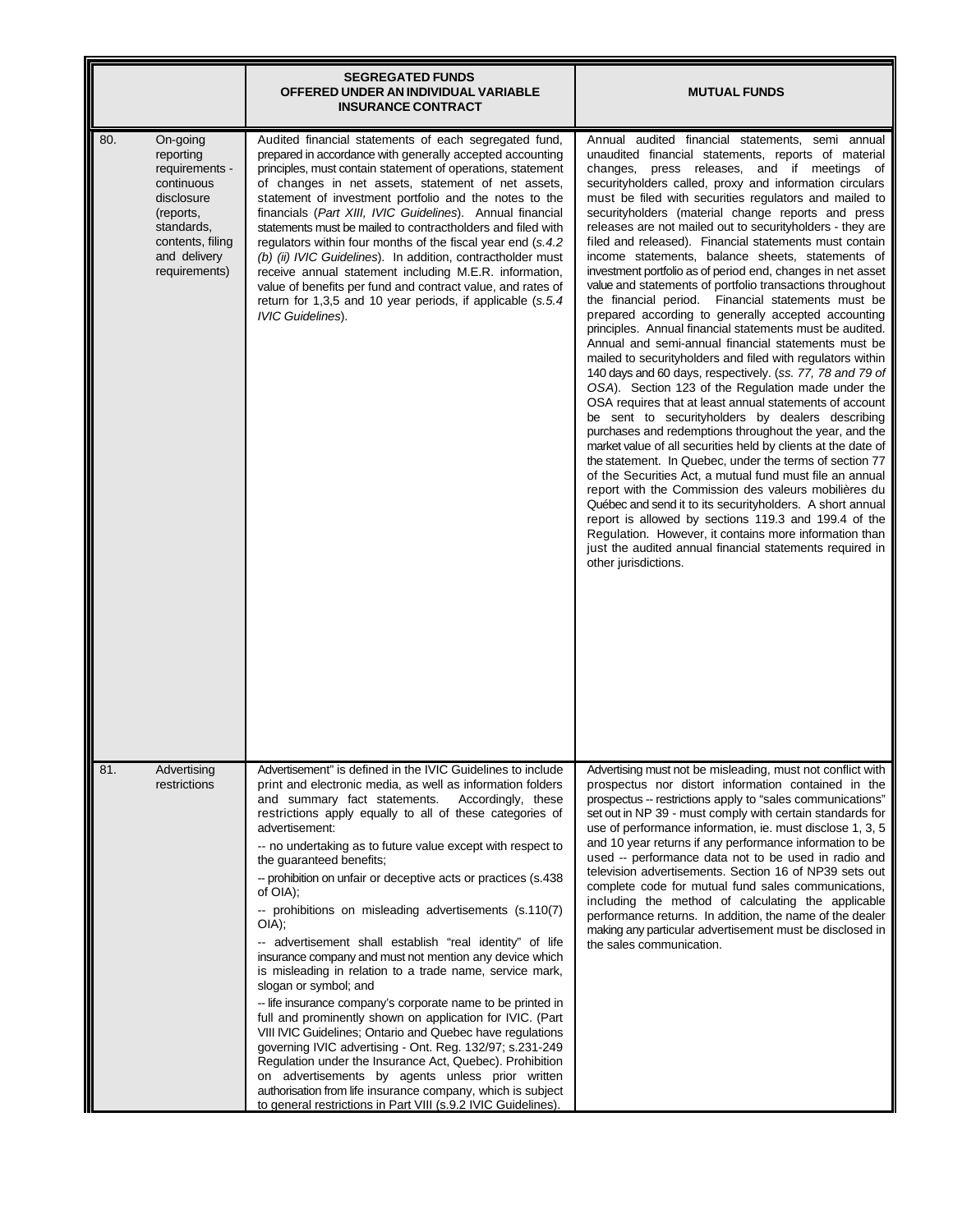|                                                                   | <b>SEGREGATED FUNDS</b><br>OFFERED UNDER AN INDIVIDUAL VARIABLE<br><b>INSURANCE CONTRACT</b>                                                                                                                                                                                                                                                                                                                                                                                                                                                                                                                                                                                                                                                                                                                                                                                                                                                                                                                                                                                                                                                                                                                                                                      | <b>MUTUAL FUNDS</b>                                                                                                                                                                                                                                                                                                                                                                                                                                                                                                                                                                                                                                                                                                                                                                    |
|-------------------------------------------------------------------|-------------------------------------------------------------------------------------------------------------------------------------------------------------------------------------------------------------------------------------------------------------------------------------------------------------------------------------------------------------------------------------------------------------------------------------------------------------------------------------------------------------------------------------------------------------------------------------------------------------------------------------------------------------------------------------------------------------------------------------------------------------------------------------------------------------------------------------------------------------------------------------------------------------------------------------------------------------------------------------------------------------------------------------------------------------------------------------------------------------------------------------------------------------------------------------------------------------------------------------------------------------------|----------------------------------------------------------------------------------------------------------------------------------------------------------------------------------------------------------------------------------------------------------------------------------------------------------------------------------------------------------------------------------------------------------------------------------------------------------------------------------------------------------------------------------------------------------------------------------------------------------------------------------------------------------------------------------------------------------------------------------------------------------------------------------------|
| 82.<br>Contents of<br>advertising                                 | As noted in item # 80 above, "advertisement" is defined in<br>the IVIC Guidelines to include print and electronic media,<br>as well as information folders and summary fact<br>statements. Accordingly, the following content rules apply<br>equally to all of these documents:<br>-- must disclose limitations, exceptions or reductions when<br>listing advantages of nature of coverage;<br>-- disclaimers in folder should be so located and large<br>enough to be clearly visible;<br>-- sales communications must include prescribed warning<br>(as set out in s. 5.2(d)) re variable nature of contract value;<br>-- prescribed statements in information folder of registered<br>IVIC:<br>-- rules re past performance disclosure and standard<br>performance measurement presentation;<br>-- rules re performance comparisons;<br>coverage provisions in contract to be explained in<br>۰.<br>advertisements;<br>-- advertisement information must be clearly presented,<br>comprehensible and coherent;<br>-- advertisement must specify issue date with respect to<br>contractholder's age;<br>-- rules re testimonials and adoption of statements by life<br>company; and<br>--mandatory requirements for projections.<br>(Part VIII IVIC Guidelines) | If sales communication is used when only a preliminary<br>prospectus is filed -- severe restrictions on content (OSA<br>and NP39). Otherwise, section 16 of NP39 prescribes:<br>mandatory statement as to who has prepared the sales<br>communication, restrictions on which mutual funds may<br>be described as "no load" or as money market mutual<br>funds, if any references are made to fees or charges or<br>the absence thereof, all such fees and expenses whether<br>payable by the investor or the mutual fund must be<br>disclosed, standard warnings must be included where<br>performance data used, disclosure as to fundamental<br>changes in mutual fund must be disclosed where<br>performance data used, performance data must be<br>calculated as set out in NP 39. |
| Role of<br>83.<br>regulator in<br>reviewing<br>advertising        | Provincial insurance regulators will follow up and investigate<br>any improper advertisements brought to regulator's<br>attention. No requirement to pre-clear advertisements in<br>printed or electronic media; however, CLHIA opinion may<br>be sought on whether the ad content complies with IVIC<br>Guidelines. In addition, CLHIA reviews information folder<br>contents for compliance with advertising requirements.                                                                                                                                                                                                                                                                                                                                                                                                                                                                                                                                                                                                                                                                                                                                                                                                                                      | Securities regulators follow up and investigate any<br>improper advertisements brought to regulators' attention.<br>Informal arrangement reached by CSA with IFIC that at<br>the first instance the IFIC Sales Communications<br>Committee will take carriage over complaint and deal with<br>the advertiser.<br>No requirement to pre-clear<br>advertisements with either securities regulators or IFIC.<br>IFIC monitors sales communications and their compliance<br>with NP 39. Any determination by IFIC regarding any<br>specific sales communication is not binding on the CSA.                                                                                                                                                                                                 |
| 84.<br>Requirements<br>relating to<br>coercion or<br>tied selling | All provinces have legislation dealing with coercion or tied<br>selling in the sales of insurance products, including IVICs.<br>For example, coercion is specifically prohibited pursuant to<br>paragraphs (a) and (e) of section 20 of Regulation 663<br>under the OIA.                                                                                                                                                                                                                                                                                                                                                                                                                                                                                                                                                                                                                                                                                                                                                                                                                                                                                                                                                                                          | NI 81-105 Mutual Fund Sales Practices forbids tied<br>selling practices in respect of the sale of mutual funds<br>(section 7.4).                                                                                                                                                                                                                                                                                                                                                                                                                                                                                                                                                                                                                                                       |
| Electronic<br>85.<br>distribution                                 | At present, no IVICs distributed electronically; generally,<br>electronic distribution subject to same rules as other forms<br>of distribution. In addition, federal Money Laundering<br>Regulations require agent to confirm identity of<br>contractholder (see item #95).                                                                                                                                                                                                                                                                                                                                                                                                                                                                                                                                                                                                                                                                                                                                                                                                                                                                                                                                                                                       | CSA examining the issues surrounding electronic<br>dissemination of mandated disclosure documents -- and<br>the electronic distribution of securities. Distributions of<br>mutual fund securities using electronic communications<br>would be subject to the same rules and regulations as<br>other distributions.                                                                                                                                                                                                                                                                                                                                                                                                                                                                     |
| Other<br>86.<br>marketing<br>restrictions                         | IVICs can only be marketed through licenced life insurance<br>agents (individual or corporate) OIA s. 401 (holding out as<br>an agent) and s. 403(1) (payment of compensation to<br>licenced agent only). Rebating of IVIC premiums is<br>prohibited (OIA, s, 403(2) as are charging unfairly<br>discriminatory premiums or offering an inducement to<br>purchase (OIA ss. 438 and 439). Sales commissions rates<br>may decline with increasing values of a purchase in<br>accordance with a predetermined scale that applies<br>uniformly to all purchasers.                                                                                                                                                                                                                                                                                                                                                                                                                                                                                                                                                                                                                                                                                                     | Securities can only be marketed through registered<br>dealers or brokers -- no acts in furtherance of a trade<br>except by registrants -- unless mutual fund manager<br>registered as a dealer, may not sell securities directly to<br>the public or advertise, unless the advertisement placed<br>by registrant. Mutual fund managers are prohibited via NI<br>81-105 Mutual Fund Sales Practices from offering<br>"commission rebates"to investors (defined as payments to<br>investors to cover redemption fees incurred in redeeming<br>out of one fund to go into managers funds) -- dealers that<br>have affiliated mutual funds may not offer commission<br>rebates to clients where they are moving into affiliated<br>mutual fund.                                            |
| Selling Interests in the<br>Product:                              |                                                                                                                                                                                                                                                                                                                                                                                                                                                                                                                                                                                                                                                                                                                                                                                                                                                                                                                                                                                                                                                                                                                                                                                                                                                                   |                                                                                                                                                                                                                                                                                                                                                                                                                                                                                                                                                                                                                                                                                                                                                                                        |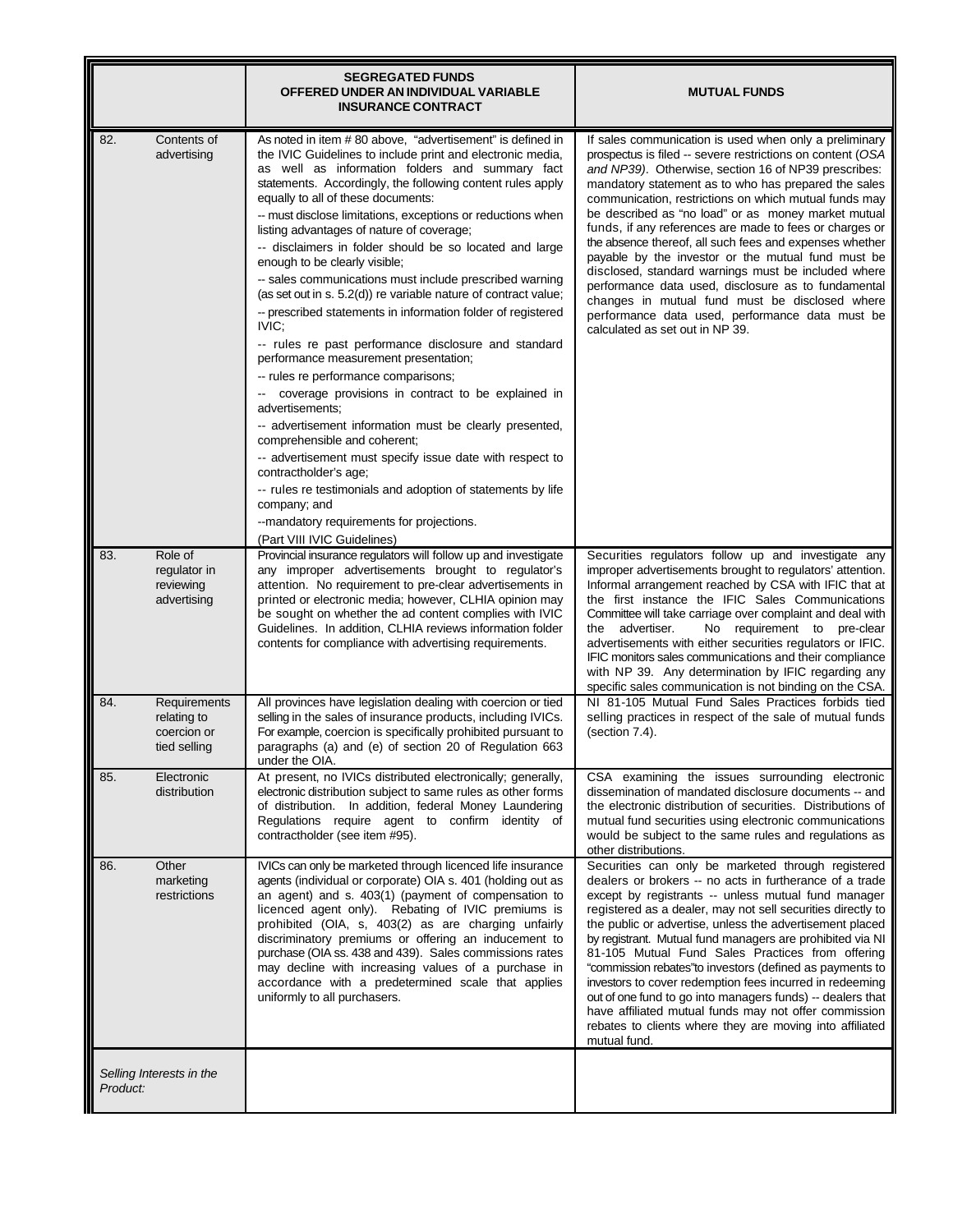|                                                                                         | <b>SEGREGATED FUNDS</b><br>OFFERED UNDER AN INDIVIDUAL VARIABLE<br><b>INSURANCE CONTRACT</b>                                                                                                                                                                                                                                                                                                                                                                                                                                                                                                                                                                                                                                                                                                                                                                                                                                                                                                                                                                                                                                                                                                                                                                                                                                                                                                                                                                                                                                                                                                                                                                                                                                                                                                                                                                                                                                                                                                                                                                                                                                                                                                                                                                                                                                                                      | <b>MUTUAL FUNDS</b>                                                                                                                                                                                                                                                                                                                                                                                                                                                                                                                                                                                                                                                                                                                                                                                                                                                                                                                                                                                                                                                                                                                                                                                                                                                                                                                                                                                                                                                                                |
|-----------------------------------------------------------------------------------------|-------------------------------------------------------------------------------------------------------------------------------------------------------------------------------------------------------------------------------------------------------------------------------------------------------------------------------------------------------------------------------------------------------------------------------------------------------------------------------------------------------------------------------------------------------------------------------------------------------------------------------------------------------------------------------------------------------------------------------------------------------------------------------------------------------------------------------------------------------------------------------------------------------------------------------------------------------------------------------------------------------------------------------------------------------------------------------------------------------------------------------------------------------------------------------------------------------------------------------------------------------------------------------------------------------------------------------------------------------------------------------------------------------------------------------------------------------------------------------------------------------------------------------------------------------------------------------------------------------------------------------------------------------------------------------------------------------------------------------------------------------------------------------------------------------------------------------------------------------------------------------------------------------------------------------------------------------------------------------------------------------------------------------------------------------------------------------------------------------------------------------------------------------------------------------------------------------------------------------------------------------------------------------------------------------------------------------------------------------------------|----------------------------------------------------------------------------------------------------------------------------------------------------------------------------------------------------------------------------------------------------------------------------------------------------------------------------------------------------------------------------------------------------------------------------------------------------------------------------------------------------------------------------------------------------------------------------------------------------------------------------------------------------------------------------------------------------------------------------------------------------------------------------------------------------------------------------------------------------------------------------------------------------------------------------------------------------------------------------------------------------------------------------------------------------------------------------------------------------------------------------------------------------------------------------------------------------------------------------------------------------------------------------------------------------------------------------------------------------------------------------------------------------------------------------------------------------------------------------------------------------|
| 87.<br>The sales<br>process and<br>industry<br>relationships                            | Life companies are the manufacturer (issuers) of the IVIC<br>product and have responsibility and duty of care obligations<br>in respect of the proper disclosure of the product through<br>the information folder and the supervision of the product<br>distribution (s. 166 ICA; s. 15.2 of Regulation 663 under<br>OIA). Statutory protection is provided to the consumer via<br>s.403(1) of the OIA which prohibits the payment of<br>commissions to, or sharing them with, unlicensed agents.<br>Managing general agents (known as MGAs) operate under<br>contractual arrangements with a life company to act as an<br>intermediary with independent agents.<br>Life agents are subject to a step-licensing regime<br>(excluding N.B., P.E.I. and the two territories). In Ontario,<br>Level I agents are sponsored by a specific life company that<br>certifies that it has appointed the applicant for a license to<br>act as its representative and attests to the applicant's<br>suitability. (OIA, Reg. 663, s.3(1)). Level II agents need not<br>be sponsored (OIA, Reg. 663, s.5(3)). Both Level I and II<br>agents may sell the products of more than one life<br>company, if their agency contract permits. Other provinces<br>and territories (except Quebec) require insurer sponsorship<br>for all licensees.<br>The provinces and territories differ in requiring life agents<br>to work full-time in life insurance. Some jurisdictions<br>require full-time occupation in financial services. Some<br>impose a full-time requirement on Level I licensees only. In<br>Ontario, Level I agents must work full-time in life insurance,<br>other financial services or real estate sales (unless based<br>in a community deemed too small to sustain full-time<br>occupation in financial services). Level II agents are<br>exempt from a full-time requirement. (OIA, Reg. 663,<br>However, the licensing regulation<br>$ss.5(3)$ to $(7)$ ).<br>disqualifies individuals from acting as life agents if their<br>additional occupation permits them to offer inducements or<br>use coercion or undue influence to secure a sale and<br>preclude specific listed occupations. (OIA, Reg. 663,<br>ss.4(1)(h) and (2.2)). A life agent may not share office<br>space with a person engaged in a listed occupation. (OIA,<br>Reg. 663, s.4(2.2)(i)). | Mutual funds are sold through intermediaries who are<br>registered with the securities commissions as dealers.<br>Intermediaries can either be in-house (that is, dealers<br>hired by the mutual fund management company) or<br>external (participating dealers). Typically, dealers hire<br>salespersons to distribute mutual fund securities. These<br>salespersons must also be registered with the securities<br>commissions and must be employed full-time as a<br>salesperson by the dealer, with some exceptions, although<br>the Director can and does provide exemptions from this<br>requirement (s. 127 of the Regulation under the OSA).<br>The relationship between a dealer and its salespersons<br>contemplated by the OSA is that of employer and<br>employee. However, new business structures have been<br>developed to achieve tax and operational efficiencies for<br>dealers and salespersons. For example, a registered<br>dealer may contract some of its functions to another<br>organization (a carrying broker) for a fee or a dealer and<br>its salespersons may have a relationship that is<br>characterized as that of principal and independent<br>Notwithstanding the particular business<br>contractor.<br>relationship, securities legislation obligates a dealer firm<br>to properly supervise its salesforce. The CSA are<br>currently examining these alternative structures to<br>determine whether and under what circumstances they<br>should be permitted. |
| 88.<br>Dual<br>registration/m<br>ultiple<br>licencing                                   | In all provinces, dual registration (to sell insurance products<br>and securities) permitted, provided eligibility criteria<br>satisfied for each licence.                                                                                                                                                                                                                                                                                                                                                                                                                                                                                                                                                                                                                                                                                                                                                                                                                                                                                                                                                                                                                                                                                                                                                                                                                                                                                                                                                                                                                                                                                                                                                                                                                                                                                                                                                                                                                                                                                                                                                                                                                                                                                                                                                                                                        | Securities regulators permit dual licencing of registered<br>dealers and dual employment of registered salespersons<br>to allow them to sell other financial products and services<br>such as insurance products. The other employment<br>activities of the salespersons should not interfere with<br>their duties and responsibilities in relation to mutual fund<br>sales.                                                                                                                                                                                                                                                                                                                                                                                                                                                                                                                                                                                                                                                                                                                                                                                                                                                                                                                                                                                                                                                                                                                       |
| 89.<br>Direct sales<br>by<br>unregistered<br>personnel<br>(head office or<br>otherwise) | Exemption exists to permit unlicensed head office (of life<br>company) employees to sell IVICs. Quebec has removed<br>the exemption and Ontario and Alberta also proposed to<br>remove exemption.                                                                                                                                                                                                                                                                                                                                                                                                                                                                                                                                                                                                                                                                                                                                                                                                                                                                                                                                                                                                                                                                                                                                                                                                                                                                                                                                                                                                                                                                                                                                                                                                                                                                                                                                                                                                                                                                                                                                                                                                                                                                                                                                                                 | All trades to the public in mutual fund securities must be<br>through registered dealers and their registered<br>salespersons.                                                                                                                                                                                                                                                                                                                                                                                                                                                                                                                                                                                                                                                                                                                                                                                                                                                                                                                                                                                                                                                                                                                                                                                                                                                                                                                                                                     |
| Responsibility<br>90.<br>for sales<br>activity                                          | Life company (as principal) is responsible for sales<br>practices of its agents (s.222 OIA). The courts are<br>increasingly making life companies responsible for the<br>actions of agents and brokers (see "Agent/Broker<br>Liability" by David Norwood, November 1996).                                                                                                                                                                                                                                                                                                                                                                                                                                                                                                                                                                                                                                                                                                                                                                                                                                                                                                                                                                                                                                                                                                                                                                                                                                                                                                                                                                                                                                                                                                                                                                                                                                                                                                                                                                                                                                                                                                                                                                                                                                                                                         | Principal distributor of mutual fund responsible for actions<br>of its own registered representatives (salespersons) in<br>selling mutual fund securities. If the principal distributor<br>or the manager of the mutual fund does not sell through<br>its own personnel -- then matter of factual circumstances<br>whether at common law the mutual fund, its manager or<br>principal distributor are responsible for the actions of the<br>registered representatives of independent dealers and<br>brokers selling the securities of the mutual fund.<br>Securities legislation does not deal with this issue. Each<br>registered dealer is required to supervise the trades made<br>for each client by its salespersons (s. 114 of the<br>Regulation under the OSA).                                                                                                                                                                                                                                                                                                                                                                                                                                                                                                                                                                                                                                                                                                                            |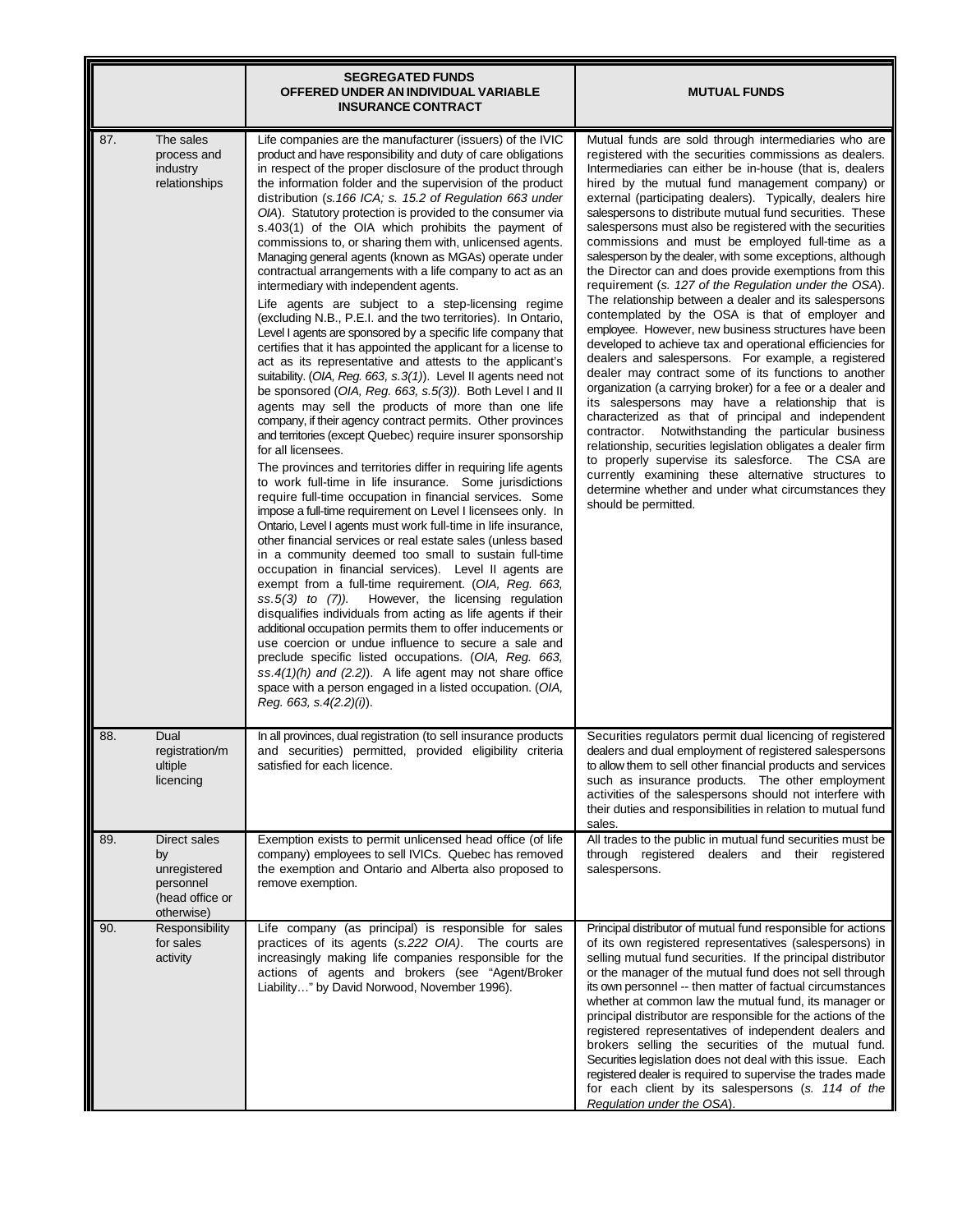|     |                                                                                                                    | <b>SEGREGATED FUNDS</b><br>OFFERED UNDER AN INDIVIDUAL VARIABLE<br><b>INSURANCE CONTRACT</b>                                                                                                                                                                                                                                                                                                                                                                                                                                                                                                                                                                                                                                                                                                                                                                                                                                                                                                                                                                                                                                                                                                                                                                                                                                                                                                                                                                                                                                                                                             | <b>MUTUAL FUNDS</b>                                                                                                                                                                                                                                                                                                                                                                                                                                                                                                                                                                                                                                                                                                                                                                                                                                                                                                                                                                                                                                                                                                                                                                                                                                                                                                                                                                                                                                                                                                                                                                                                                                                                                                                                       |
|-----|--------------------------------------------------------------------------------------------------------------------|------------------------------------------------------------------------------------------------------------------------------------------------------------------------------------------------------------------------------------------------------------------------------------------------------------------------------------------------------------------------------------------------------------------------------------------------------------------------------------------------------------------------------------------------------------------------------------------------------------------------------------------------------------------------------------------------------------------------------------------------------------------------------------------------------------------------------------------------------------------------------------------------------------------------------------------------------------------------------------------------------------------------------------------------------------------------------------------------------------------------------------------------------------------------------------------------------------------------------------------------------------------------------------------------------------------------------------------------------------------------------------------------------------------------------------------------------------------------------------------------------------------------------------------------------------------------------------------|-----------------------------------------------------------------------------------------------------------------------------------------------------------------------------------------------------------------------------------------------------------------------------------------------------------------------------------------------------------------------------------------------------------------------------------------------------------------------------------------------------------------------------------------------------------------------------------------------------------------------------------------------------------------------------------------------------------------------------------------------------------------------------------------------------------------------------------------------------------------------------------------------------------------------------------------------------------------------------------------------------------------------------------------------------------------------------------------------------------------------------------------------------------------------------------------------------------------------------------------------------------------------------------------------------------------------------------------------------------------------------------------------------------------------------------------------------------------------------------------------------------------------------------------------------------------------------------------------------------------------------------------------------------------------------------------------------------------------------------------------------------|
| 91. | Requirements<br>for those<br>entities who<br>can sell -<br>firms                                                   | No special rules attached to corporate agencies. Such<br>agencies must hold a licence and any individuals who own<br>more than 50% of the shares must hold a licence in their<br>own right (OIA s. 400, Ont. Reg. 663, s.1.1). The life<br>company has the same responsibility (described above) for<br>the actions of its corporate and individual agents.                                                                                                                                                                                                                                                                                                                                                                                                                                                                                                                                                                                                                                                                                                                                                                                                                                                                                                                                                                                                                                                                                                                                                                                                                              | Persons or companies that wish to trade in mutual fund<br>securities must apply for registration as a dealer (s. 98 of<br>the Regulation under the OSA) in the following categories,<br>broker, financial intermediary dealer, investment dealer,<br>mutual fund dealer or securities dealer. Securities<br>legislation prescribes several conditions for registration<br>applicable to both individuals and firms wishing to carry on<br>the business of selling mutual funds,<br>including<br>requirements on minimum capital, insurance and bonding,<br>supervision, "know-your client", disclosure of conflicts of<br>interest, record keeping, segregation of funds and<br>securities, statements of account and proficiency of its<br>officers, partners and salespersons.                                                                                                                                                                                                                                                                                                                                                                                                                                                                                                                                                                                                                                                                                                                                                                                                                                                                                                                                                                          |
| 92. | Requirements<br>for those<br>entities who<br>can sell -<br>individual<br>salespersons                              | Individuals and partnerships that hold a licence to sell life<br>insurance may sell IVICs. (Part XIV OIA: Agents, Brokers<br>and Adjusters, particularly. s. 393 (licensing generally); s.<br>399 (partnerships); s. 410 (offence of acting as agent<br>without authority); s. 403(1) (offence of paying<br>compensation to person who is not an agent). In Ontario,<br>e.g., among other requirements set out in OIA Regulation<br>663 (Agents), the individual must satisfy suitability tests as<br>to character and background, pass a qualifying examination<br>and may not be in a position to offer inducement or use<br>coercion or undue influence to secure insurance business<br>(s. 4(1)). Supplementing the latter restriction, an agent may<br>not engage in certain occupations that are deemed to<br>provide opportunities to offer inducement or use coercion,<br>etc. or share office space with individuals engaged in those<br>occupations (s. 4(2.2)). Ontario (and the majority of<br>provinces) maintain a stepped licensing system. In Ontario,<br>a Level I agent must pass a Level II licensing exam within<br>two to four years or leave the business (s. 10). Other<br>requirements - Level I: full-time occupation in financial<br>services (s. 14); sponsorship by a life company (s. 11).<br>Levels I and II: maintain errors and omissions insurance to<br>stated amounts, including fraud coverage (s. 17(a));<br>complete at least 30 hours of approved continuing<br>education every two years (s. 17(b)). Requirements vary<br>between jurisdictions. | Individual salespersons must act on behalf of and be<br>under the supervision of a registered dealer (s. 114 of the<br>Regulation under the OSA) and must be registered with<br>the provincial securities regulators where they carry on<br>business and must be employed full-time as a<br>salesperson by the dealer with some exceptions (s. 127 of<br>the Regulation under the OSA). Each salesperson must<br>be reputable (ie. police and investigation checks<br>conducted) and must meet the following proficiency<br>requirements:<br>(i) if a registered broker, investment dealer or securities<br>dealer or partner or officer of the registered dealer must<br>have successfully completed the Partners' Directors' and<br>Senior Officers Qualifying Examinations;<br>(ii) if a salesperson of a registered dealer (other than<br>mutual fund dealer) -- successful completion of the<br><b>Canadian Securities Course;</b><br>(iii) if a salesperson of a registered mutual fund dealer,<br>successful completion of the Canadian Investment Funds<br>Course.<br>(Iv) if a salesperson of a registered broker or registered<br>investment dealer, successful completion of the<br>Examination on Compliance Conduct Practices Handbook                                                                                                                                                                                                                                                                                                                                                                                                                                                                                                       |
| 93. | <b>Sales</b><br>practices of<br>those who sell<br>investment<br>vehicle or<br>operate the<br>investment<br>vehicle | The OIA and its Regulations contain comprehensive<br>provisions governing the sales activities of agents, such as:<br>-- "unfair and deceptive acts and practices " in the<br>distribution of insurance -- defined in section 438 and<br>prohibited in s. 439 as including:<br>- unfair discrimination in the premiums charged for life<br>insurance;<br>- offers of inducement:<br>- false or misleading statements;<br>- incomplete comparisons;<br>- misleading holding out;<br>-- offence for agent who procures payment for policy by<br>fraudulent representations (s.395);<br>-- agent personally liable to insured for effecting insurance<br>with unlicensed life insurance company (s.396); and<br>-- offence for individual to represent himself as agent if not<br>licenced (s.401).<br>All provinces prohibit coercive practices in the sale of life<br>insurance: OIA, Reg $663$ , ss. $4(1)(h)$ and $20(a)$ and $(e)$ .<br>See also IVIC Guidelines Parts V (general disclosure<br>requirements), VI (delivery of documents to prospective<br>policyholder) and VIII (advertising). Industry codes of<br>conduct apply to all 19,000 members of CAIFA and holders<br>of certain designations (e.g., Certified Financial Planners).<br>Sharing commissions with unlicensed persons prohibited<br>(s.403(1)).                                                                                                                                                                                                                                                               | Sales practices regulated by NI 81-105 - Mutual Fund<br>Sales Practices. Rule prohibits payments of money,<br>provision of non-monetary benefits and reimbursement of<br>costs made by managers (and related parties) of mutual<br>funds to dealers in connection with the distribution of<br>securities of the mutual fund -- other than as specifically<br>permitted by the NI. NI permits specified commissions to<br>be paid, certain co-operative marketing payments to be<br>made, certain sharing of educational costs and general<br>business promotion to be conducted -- all within the limits<br>established by the NI. NI also deals with such practices<br>as reciprocal commissions, tied selling, commission<br>rebates, financial assistance, charitable donations,<br>disclosure of equity interests between dealers and<br>managers and disclosure of sales practices followed and<br>compensation paid to dealers. The NI primarily regulates<br>the relationship between fund managers and "participating<br>dealers" – defined as dealers who participate in the<br>distribution of mutual fund securities. The NI does not<br>regulate the relationship between a fund manager and its<br>principal distributor, except where a principal distributor of<br>one fund group also sells funds managed by third party<br>managers. In the latter case, a principal distributor cannot<br>provide any "incentive" to its sales force to recommend the<br>sponsored funds over a third party fund. Other provisions<br>in the NI, such as disclosure and commission rebates,<br>tied selling, apply to the distribution of mutual funds<br>through principal distributors only (that is, dealers selling<br>only sponsored mutual funds. |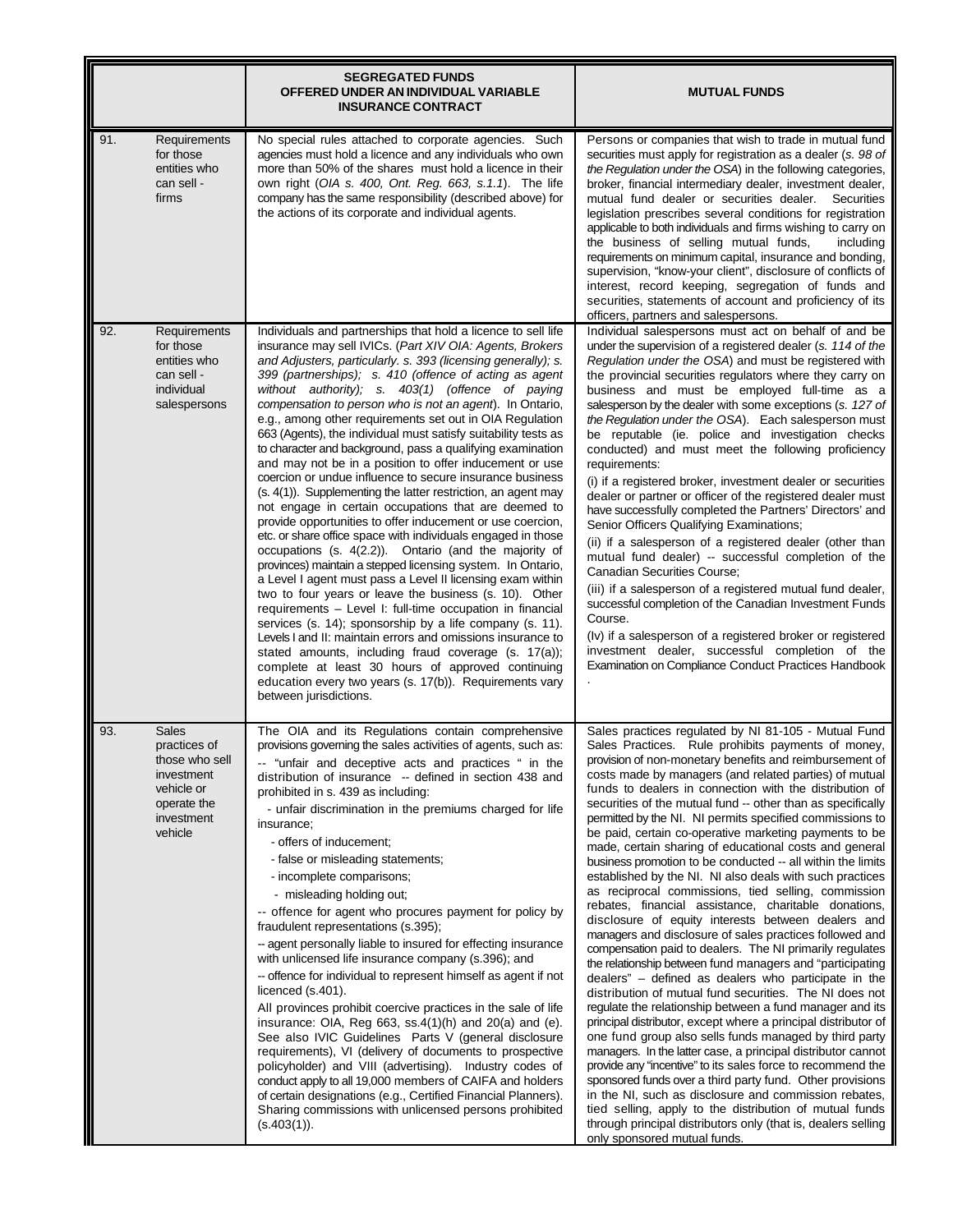|             |                                                                           | <b>SEGREGATED FUNDS</b><br>OFFERED UNDER AN INDIVIDUAL VARIABLE<br><b>INSURANCE CONTRACT</b>                                                                                                                                                                                                                                                                                                                                                                                                                                                                                                                                                            | <b>MUTUAL FUNDS</b>                                                                                                                                                                                                                                                                                                                                                                                                                                                                                                                                                                                                                                                                                                                                                                                                                                                                                                                                                                                                                                                  |
|-------------|---------------------------------------------------------------------------|---------------------------------------------------------------------------------------------------------------------------------------------------------------------------------------------------------------------------------------------------------------------------------------------------------------------------------------------------------------------------------------------------------------------------------------------------------------------------------------------------------------------------------------------------------------------------------------------------------------------------------------------------------|----------------------------------------------------------------------------------------------------------------------------------------------------------------------------------------------------------------------------------------------------------------------------------------------------------------------------------------------------------------------------------------------------------------------------------------------------------------------------------------------------------------------------------------------------------------------------------------------------------------------------------------------------------------------------------------------------------------------------------------------------------------------------------------------------------------------------------------------------------------------------------------------------------------------------------------------------------------------------------------------------------------------------------------------------------------------|
| 94.         | "Know your<br>client" rules                                               | Nothing at present. A "know your client" rule has been<br>incorporated in the new Quebec financial products<br>distribution legislation (Bill 188, s.27). In Ontario, a<br>proposed approach was recently introduced which would<br>require a client to be given sufficient information to make an<br>informed decision. Alberta has an investment suitability<br>requirement (s. 8 Alberta Financial Consumers Act).                                                                                                                                                                                                                                   | Securities legislation requires all salespersons to follow<br>"know your client" rules, to ensure that the proposed<br>purchase or sale is suitable to the client based on his or<br>her investment needs and objectives (s. 114 of the<br>Regulation to the OSA). IDA sets out more specific<br>requirements for its members in relation to the "know your<br>client" information to be collected.                                                                                                                                                                                                                                                                                                                                                                                                                                                                                                                                                                                                                                                                  |
| 95.         | Who regulates<br>those who sell<br>product?                               | All life insurance agents are regulated by provincial<br>insurance regulators directly, or by<br>self-regulatory<br>insurance councils. At present, there is a council in<br>Quebec and in each of the four western provinces.                                                                                                                                                                                                                                                                                                                                                                                                                          | Provincial securities commissions -- IDA and applicable<br>exchanges (VSE and ASE) for brokers and dealers and<br>proposed for securities dealers, and proposed MFDA for<br>mutual fund dealers.                                                                                                                                                                                                                                                                                                                                                                                                                                                                                                                                                                                                                                                                                                                                                                                                                                                                     |
| 96.         | Proceeds of<br>Crime (Money<br>Laundering<br>Regulations)                 | A life company is obliged to retain a client application form<br>containing the client's name, address and principal<br>business or occupation in respect of a purchase of an IVIC<br>where the premium payments over the duration of the<br>contract will amount to \$10,000 or more irrespective of the<br>means of payment; at the same time, the life company must<br>ascertain, verify and record the identity of the particular<br>client by reference to his or her birth certificate, driver's<br>licence, passport or any other similar identification (s. 8, 11<br>of the Regulations under the Proceeds of Crime (Money<br>Laundering) Act). | The Proceeds of Crime (Money Laundering) Act applies<br>to participants in the mutual fund industry. Any person<br>engaged in business of dealing in securities (whether a<br>mutual fund dealer or fund company) is required to retain<br>a signature card, account operating agreement or account<br>application form that indicates the number of a bank, trust<br>company, credit union or caisse populaire account in the<br>name of applicable individual or for which that individual is<br>authorized to give instructions. Where a dealer receives<br>cash for the purchase of mutual funds, the dealer must<br>keep and retain a "large cash transaction record" if<br>appropriate. The dealer must also retain new account<br>application forms, confirmation of purchase or sales,<br>guarantees, trade authorizations, powers of attorney, joint<br>account agreements and all correspondence relating to<br>the operating of accounts, received or created in the<br>normal course of business and a copy of every monthly<br>statement to the client. |
| Guarantees: |                                                                           |                                                                                                                                                                                                                                                                                                                                                                                                                                                                                                                                                                                                                                                         |                                                                                                                                                                                                                                                                                                                                                                                                                                                                                                                                                                                                                                                                                                                                                                                                                                                                                                                                                                                                                                                                      |
| 97.<br>98.  | Any<br>government<br>guarantees?<br>Any industry<br>compensation<br>fund? | No provincial or federal insurance regulator or any<br>government agency guarantees the value of, or guaranteed<br>amounts promised under, an IVIC.<br>CompCorp provides policyholder protection, within limits<br>(\$60,000 per customer per institution), against the amount<br>of the guarantee in the event of the insolvency of the life<br>company issuing an IVIC. CompCorp does not provide                                                                                                                                                                                                                                                     | No provincial securities commission or any other<br>government agency or deposit insurer guarantees the<br>performance of a mutual fund.<br>Mutual funds are not "deposits" within the meaning of the<br>Canada Deposit Insurance Corporation Act. CIPF<br>provides protection to investors in the event of an<br>insolvency of dealer or brokers who are SRO members.                                                                                                                                                                                                                                                                                                                                                                                                                                                                                                                                                                                                                                                                                               |
|             |                                                                           | protection against fraud on the part of the life company.<br>Every life company in Canada is a member of CompCorp.                                                                                                                                                                                                                                                                                                                                                                                                                                                                                                                                      | Under CIPF each investor is protected up to \$500,000 of<br>assets, \$60,000 of which can be cash. Various<br>contingency funds are maintained by the provinces in<br>respect of non SRO dealer registrants. For example, in<br>Ontario, non SRO dealers who trade in mutual funds<br>participate in contingency trust funds which provides<br>protection to each investor of up to \$5,000 of assets.<br>Since mutual funds own their own assets, which are held<br>by a third party custodian and are separate entities from<br>the manager -- insolvency of manager should not affect<br>the mutual fund unitholders (except in a practical matter re<br>delays etc.)                                                                                                                                                                                                                                                                                                                                                                                             |
| 99.         | Does operator<br>of investment<br>vehicle<br>guarantee<br>performance?    | Life companies guarantee the return of the value of<br>premiums. These guarantees generally range from a<br>minimum of 75% to 100% of gross premiums upon maturity<br>(at least 10 years after the initial purchase of the IVIC or a<br>subsequent date) and upon the death of the policyholder.<br>Increasingly common for life companies to allow<br>contractholders to "reset" the guarantee, enabling the<br>contractholder to lock-in the current value in exchange for<br>agreeing to a new 10 year deposit maturity period.<br>Life companies have ability to diversify their exposures/<br>risks through reinsurance.                           | Generally, the capital invested in a mutual fund by an<br>investor is not guaranteed. However, in late 1998, three<br>families of mutual funds were created that provide<br>investors with capital protection if the net asset value of<br>the mutual funds decreases within a specified period of<br>time (in some cases on death). The protection is provided<br>for two of the families through a group life insurance<br>policy written by an insurer (in one case a related insurer,<br>in the other independent) in favour of the fund or directly<br>with investors. The third family of funds provides "capital<br>protection" (not on death) through an inter-corporate<br>guarantee (backed by the parent bank). If the protection<br>is provided through insurance, investors can claim a "top-<br>up" at the end of the specified maturity date or on death.                                                                                                                                                                                             |